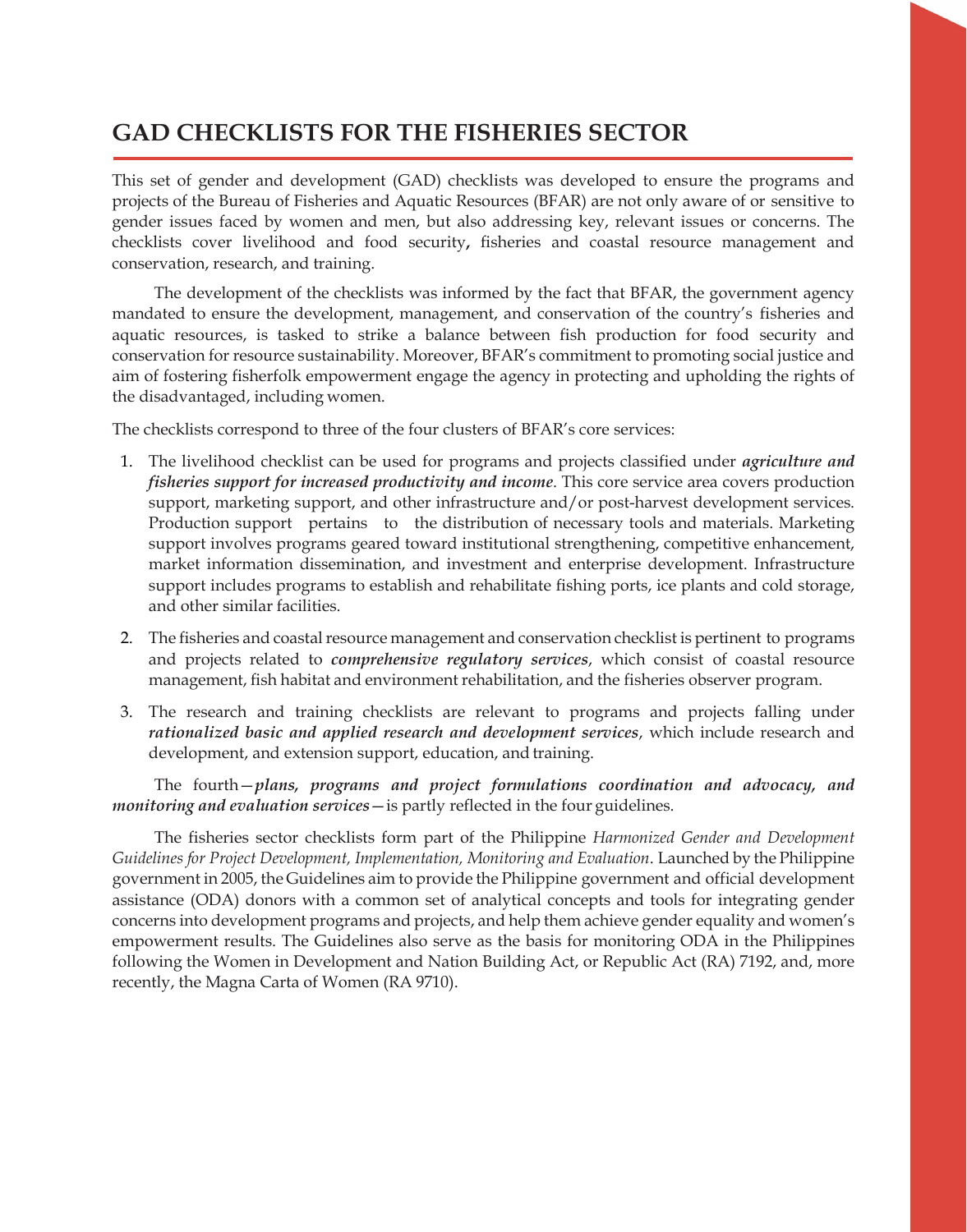#### ELEMENTS OF GENDER-RESPONSIVE FISHERIES SECTOR PROGRAMS OR PROJECTS

As with programs and projects of other sectors, the GAD guidelines forthe identification and design of fisheries sector programs and projects require proponents and appraisers to consider ten core elements of a gender-responsive program or project. These are:

- 1. participation of women and men in the identification of the development problem;
- 2. collection and use of sex-disaggregated data in the analysis of the development problem;
- 3. conduct of gender analysis to identify the gender issues the proposed project must address;
- 4. goals, objectives, outcomes, and outputs that include GAD statements intended to address the gender issues in (3);
- 5. activities that respond to the identified gender issues, including constraints to women's participation;
- 6. conduct of gender analysis of the planned project to anticipate gender-related issues arising from the implementation of the designed project;
- 7. monitoring indicators and targets that include the reduction of gender gaps orthe improvement of women's participation;
- 8. project monitoring and evaluation system that includes a sex-disaggregated database;
- 9. resources and budgets for the activities in (5); and
- 10. planned coordination with the Philippine Commission on Women and/or the agency's GAD plan.

These principles of a gender-sensitive or responsive program and project apply particularly to livelihood programs and projects, as well as initiatives related to fisheries and coastal resource management and conservation. In the case of research and training programs, the principles have been modified to be relevant to the activities.

What are gender-sensitive programs and projects? How about gender-responsive programs and projects? Gender-sensitive programs and projects are development interventions that recognize and acknowledge differences in roles, needs, and perspectives of women and men, possible asymmetries in their relationship, and the possibility that actions or interventions will have different effects on and results for women and men based on their gender, but do not actively seek to address these issues.

In contrast, gender-responsive programs and projects are those that substantively address gender issues identified through a gender analysis of sex-disaggregated data and gender- related information. These initiatives have explicit gender equality and women's empowerment outcomes and outputs, and fund activities that are designed to produce target results.

To help rate program or project design documents using the GAD checklists, a guide is provided on how to accomplish each checklist. For people charged with assessing the documents, there are two additional considerations in applying the checklists. First, avoid speculating (or "assuming") whenever the document does not contain information on gender issues, objectives, or processes that is required to answer a question in the checklist. For elements that need clarification, the design evaluator should ask the project proponent or planner to provide additional evidence or information.

Second, after the initial assessment of the design document, the evaluator should discuss the results with the proponent or planner. This way, the latter would be guided on how to improve the project design.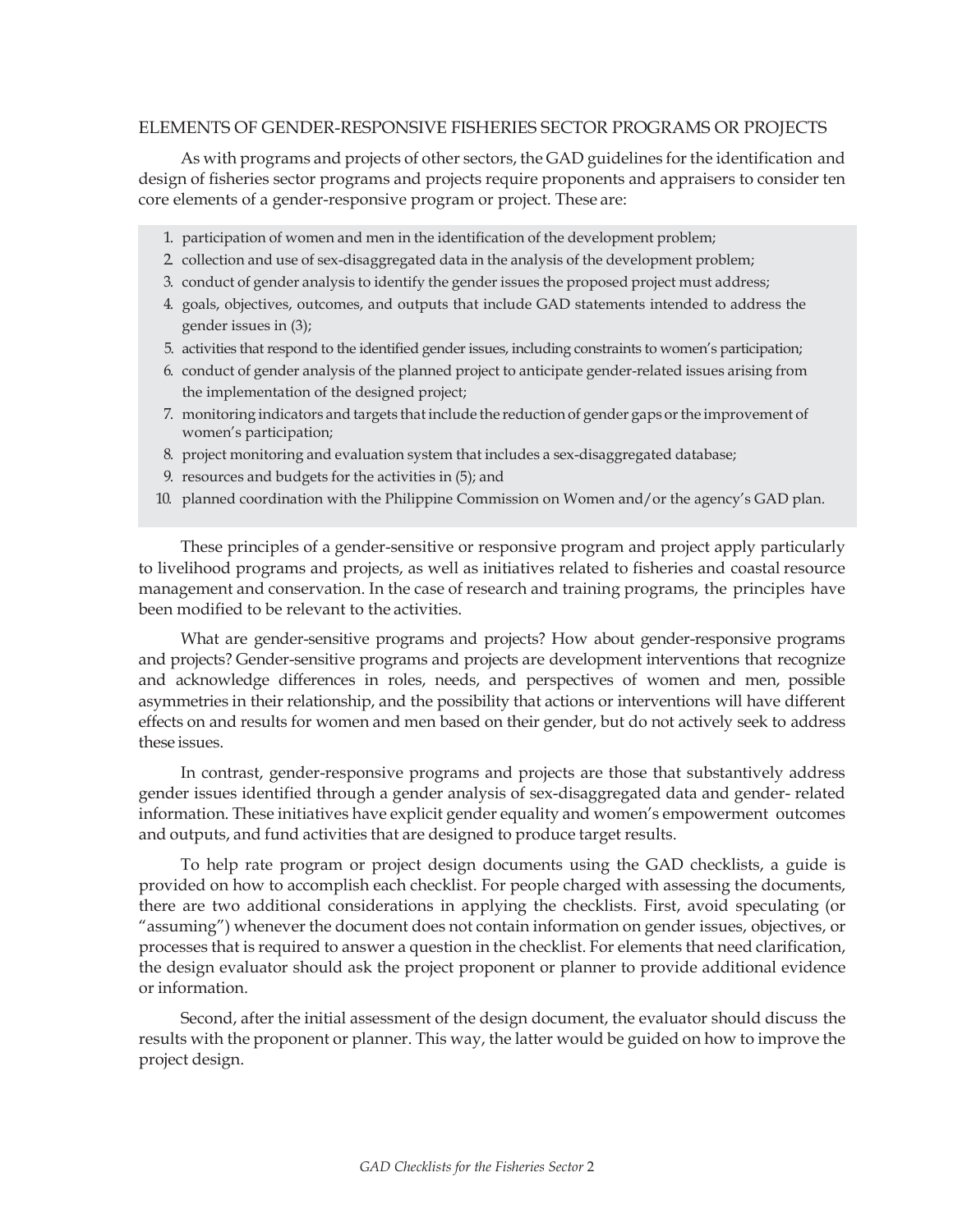# **GAD CHECKLIST FOR LIVELIHOOD PROGRAMS AND PROJECTS**

#### FOOD SECURITY AND LIVELIHOOD AGENDA

The fisheries sector contributes to overall world and national food security, although it has been difficult to distinguish the contribution of capture and aquaculture fishing. One measure for determining its share in attaining food security is the capacity to be self-sufficient at the national and community levels, and how this translates to equal access to food at the household level. While it has been observed that the country's fish production capacity currently satisfies the demand of a growing population, this is noticeably in the context of declining per capita consumption of fish. It is important to give equal priority to improving food production and expanding opportunities for livelihoods and employment in thecoastal areas, as this will increase the capacity of fishers to access and afford other foods. At the macro level, the fisheries sector has exhibited good performance, most especially in exports, but this needs a second look in terms of how the industry has helped improve the conditions in coastal communities. Are the local people more able to support their own food and health requirements? Are they more adaptive to and protected from the impact of climate change? Are they more secure in their homes? Do they have access to and control over their coastal resources? Are relationships more equal and peaceful?

One must not forget that families and communities in the coastal areas are among the most impoverished and most vulnerable to many economic and environmental externalities. They also report higher maternal mortality rates and incidence of violence against women and their children (VAWC).

#### GENDER ANALYSIS QUESTIONS

Gender analysis is a critical element of a gender-responsive program or project. This should be conducted at two points.

- Analyzing the gender dimension of a development problem is a critical part of project identification and the analysis of the development problem (see box below for sample guide questions). It would guide project planners in specifying gender issues the project could or should address.
- After the project design has been drafted, it should be reviewed or assessed for its likely gender-related effects or impact (see box B1 for guide questions).

#### **Analysis of the gender dimension of food security and livelihood issues**

#### **Gender roles of women and men**

- Are women and men recognized stakeholders of food security and livelihood programs? Are women and men consulted on their specific needs and roles concerning food and livelihoods?
- Does the discussion of the development problem consider the roles of women and men in food provisioning and income generation in households? Does it draw on available studies or data on how women and men contribute to household food consumption through subsistence and/or incomegenerating activities?
- Who decides on what food to provide? How many hours do women and men spend preparing food? What are the dietary needs and nutritional status of members of the family? What is the incidence of hunger?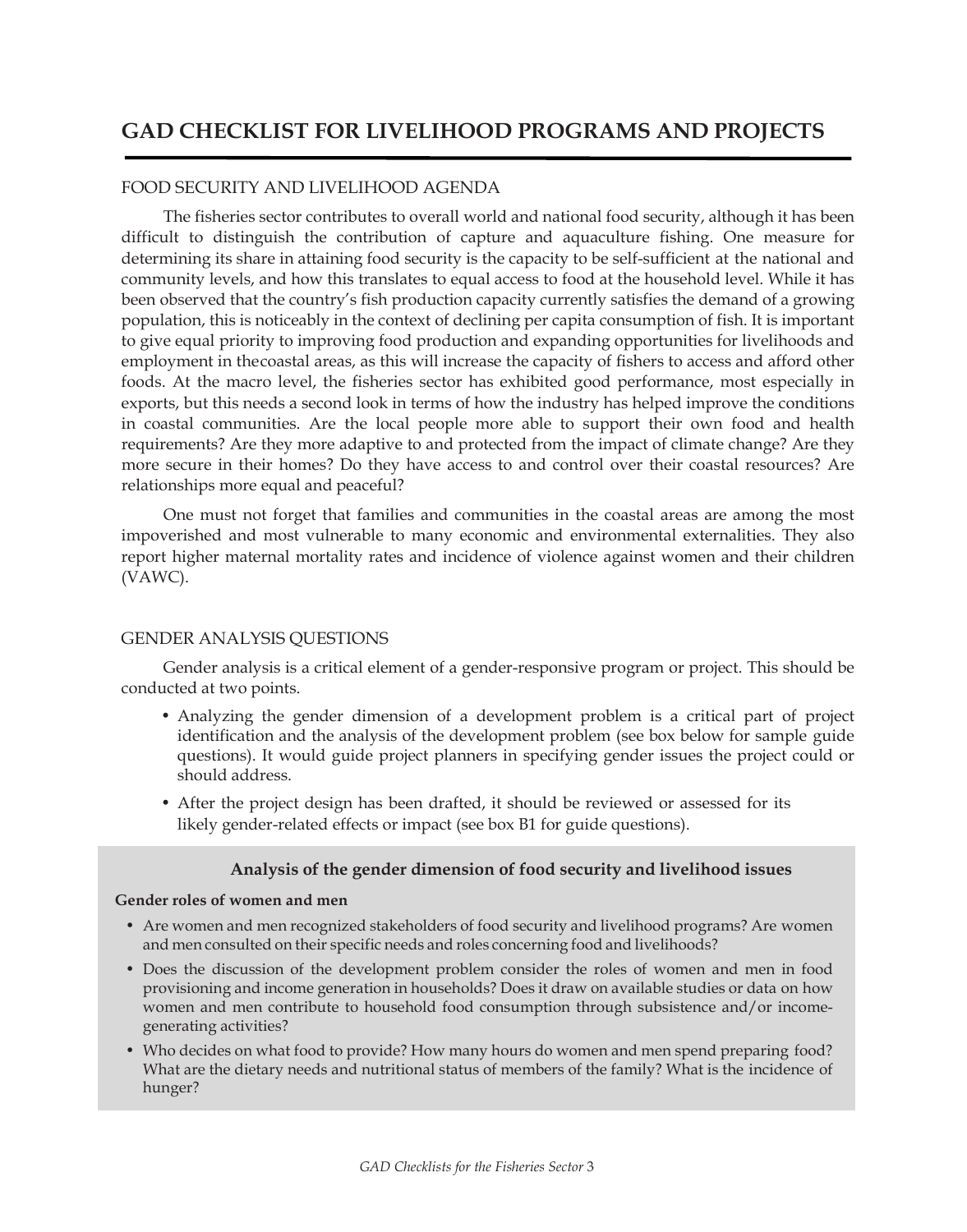• Do current fisheries development interventions increase the time spent by women or men on fisheries productive activities? Are they creating new workloads?

#### **Access to and control over resources and benefits**

- Dowomen and men access food from immediate natural resources in the coastal communities? Are there resources associated more closely as domains of women or of men? Are these resources protected?
- Do women and men participate in decision-making processes and planning for land and water use allocation in the community?
- Do existing post-harvest training, knowledge, and facilities improve the capacities of women and men for food provisioning and income generation? Are these sensitive to the needs of both women and men?
- Are livelihood and marketing opportunities currently accessible to the community?
- Do marketing opportunities offer women and men access to markets outside the community?
- Will the program increase the capacity of women and men to participate in the value chain?
- Do women and men in the areas to be covered by the project have access to credit? Will they be able to raise any capitalization requirement of the proposed project?

#### **Constraints and opportunities**

- Is there a database or master list of target beneficiaries? How do women's and men's productive and reproductive contributions to fisheries sector development likely figure in their participation in the proposed project?
- Are woman fishers included in the fisherfolk registration in the area coverage of the proposed project? What are the constraints to their registration?
- What bars or constrains women and men from accessing training, technology, and information related to product development and post-harvest facilities?
- Are woman organizations recognized partners or stakeholders in product development, post-harvest, marketing, and other livelihood programs? If there is no woman organization, will the program support woman organizing?
- Do the project designers recognize the need to address other social protection needs ofrural women, such as health and insurance services?

# GENDER ISSUES AND GENDER EQUALITY RESULTS

The Magna Carta of Women has underscored women's right to food and right to resources for food production as gender equality markers, recognizing the significant and often unpaid contribution of rural women to the survival of their families. However, such recognition of women's roles in overall food security and fisheries industry development may not automatically result in actual benefits and the formal participation of women in development planning and processes. Access, participation, and control over fishery resources are often marked by inequalities between men and women in coastal communities, both within the households and fishers' organizations. Some of the gender issues and concerns related to food security and livelihood in coastal communities include:

- Non-recognition/invisibility of women's roles in fisheries, including their roles as fishers, and in gender-neutral fisherfolk registration processes;
- Non-recognition of women's resources, time, capacity, and knowledge of food provisioning and ensuring other household survival needs;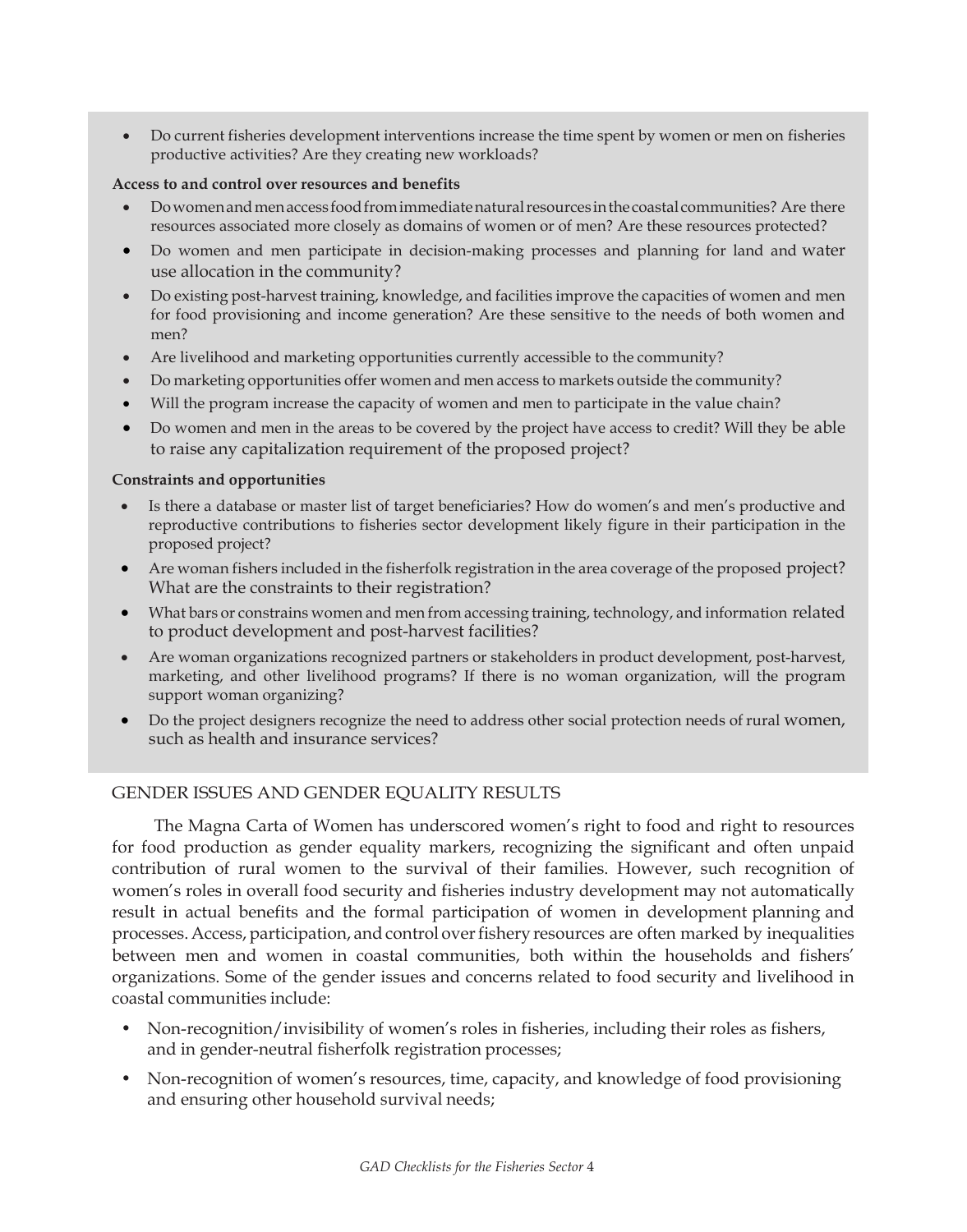- Gender-differentiated impact of fisheries development programs and trade policies on man and woman fishers;
- Gender-differentiated situation of hunger and malnutrition within fishing households;
- Lack of sex-disaggregated statistical information useful for assessing food security and livelihood programs;
- Undervaluation of woman fishers' labor and socioeconomic contributions, resulting in limited economic opportunities and benefits women derive from food security and livelihood interventions;
- Limited access of women to social, financial, and technical support and services to improve their productive and reproductive work;
- Limited involvement of woman fishers in the design of production support and post- harvest programs and in decision-making processes;
- Low proportion of woman members to total members of fisherfolk organizations;
- Lack of access to markets among women or less likelihood of women being able to access markets outside the community;
- Lack of access to value-adding activities, such as post-harvest training and food processing and packaging;
- Lack of supportive policies and conducive policy environment for woman fishers, or little or no cognizance of traditional and resource-based livelihood activities done by women;
- Gender-role stereotyping resulting in women's multiple burdens and various forms of violence against women and their children;
- Weak institutional capacity and low level of awareness among agency/project implementers, fisheries extension officers, and other concerned personnel of gender- related issues and relevant policies such as the Magna Carta of Women; and
- Unequal status and gender relations of woman and man fishers at the household and community levels.

Food security and livelihood programs and projects may be designed to contribute to the achievement of gender equality results, such as:

- Increased number of registered woman fishers and corresponding gender-responsive guidelines for fisher folk registration;
- Increased number of good practices and models of food security and sustainable livelihood programs that address gender issues and concerns of woman fishers, and enhanced women's access to their source of subsistence;
- Availability of updated sex-disaggregated statistical information useful for genderresponsive food security and livelihood programs;
- Increased economic opportunities and income as well as control over income for woman fishers;
- Increased access and control of woman fishers over resources and management benefits as well as increased numbers of woman holders of relevant resource management/ stewardship tenure instruments;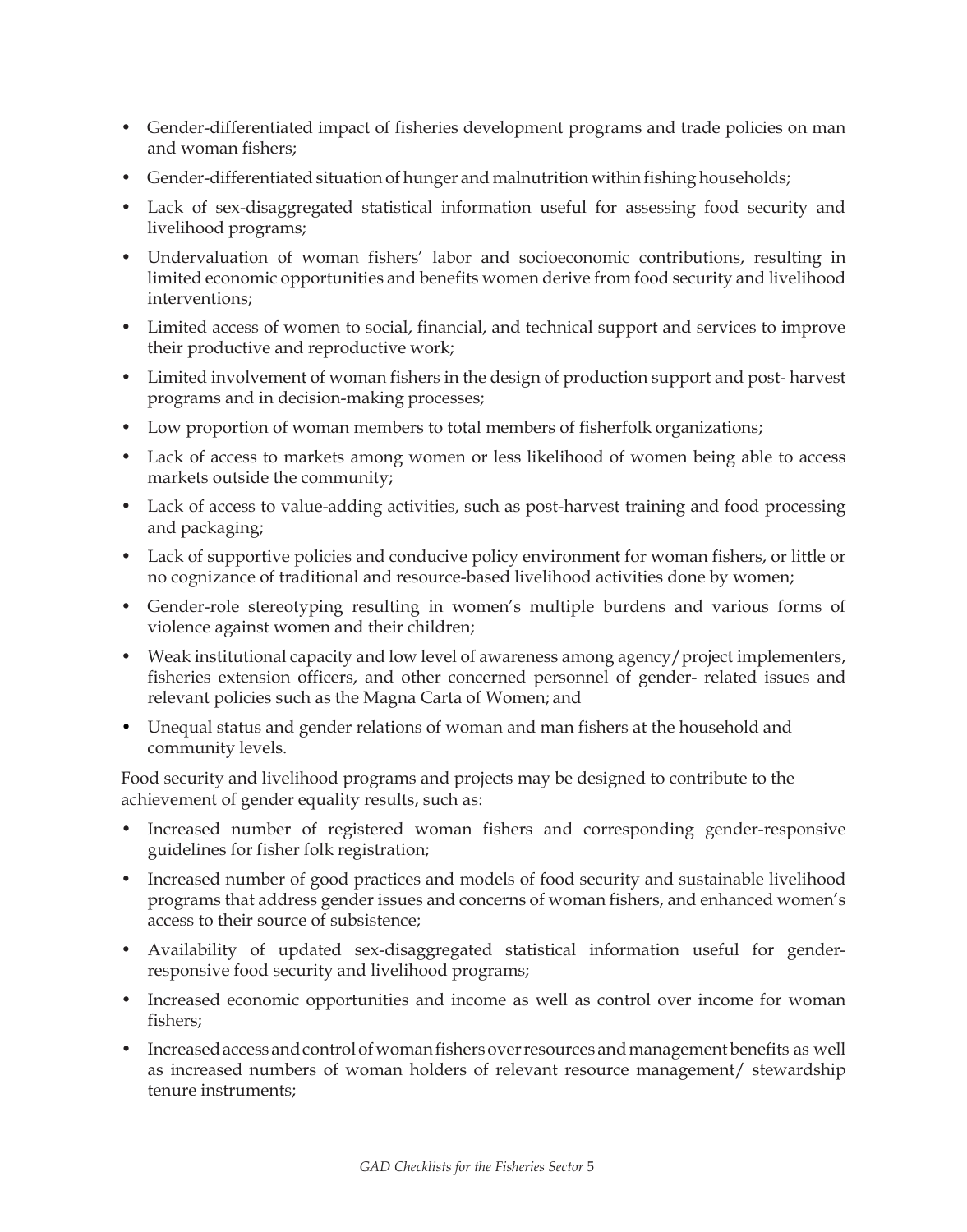- Increased access to social, financial, and technical support and services of woman fishers under food production support, post-harvest, marketing, and other livelihood services;
- Enhanced leadership and management capacities of women involved in sustainable livelihood initiatives and improved participation and representation of women in decisionmaking processes and structures;
- Improved policies and policy environment for woman fishers in sustainable livelihood programs and increased budget support for gender-responsive production, marketing, and post-harvest interventions;
- Broader opportunities and/or lessened burdens for women, and elimination of VAWC cases;
- Enhanced institutional capacity and increased awareness of gender-related issues and woman fishers' rights under the Magna Carta of Women among agency/project implementers, fisheries extension officers, and other concerned personnel;
- Improved relations between man and woman fishers at the household and community levels; and
- Decreased malnutrition among man and woman family members and lower incidence of hunger.

# GUIDE FOR ACCOMPLISHING THE CHECKLIST

Box B1 presents the ten elements of a gender-responsive livelihood program or project. Some elements are accompanied by guide questions. The instructions for accomplishing the checklist are as follows.

# **Guide for accomplishing Box B1**

- 1. Put a check  $\boxtimes$  in the appropriate column (2a to 2c) under "Response" to signify the degree to which a project proponent has complied with the GAD element: under col. 2a if nothing has been done; under col. 2b if an element, item, or question has been partly answered; and under col. 2c if an element, item, or question has been fully complied with.
- 2. A partial and a full yes can be distinguished as follows.
	- a. For *Element 1.0*, a "partly yes" to Question 1.1 (or Q1.1) means meeting with male officials and only one or a few women who also happen to be officials of the proponent or partner agency or organization; or with male and female officials and some male beneficiaries. In contrast, full compliance involves meeting with female and male officials and consulting with other stakeholders, including women and men that may be affected positively or negatively by the proposed project. A "partly yes" to Q1.2 means inputs or suggestions may have been sought from woman and man beneficiaries but these are not considered at all in designing project activities and facilities. A "partly yes" to Q1.3 means only certain groups of women and men are viewed as stakeholders and agents of change.
	- b. For *Element 2.0*, "partly yes" means some information has been classified by sex but may not be key in helping identify major gender issues that a planned project must address. In contrast, a full "yes" implies that qualitative and quantitative data are cited in the analysis of the development issue or project.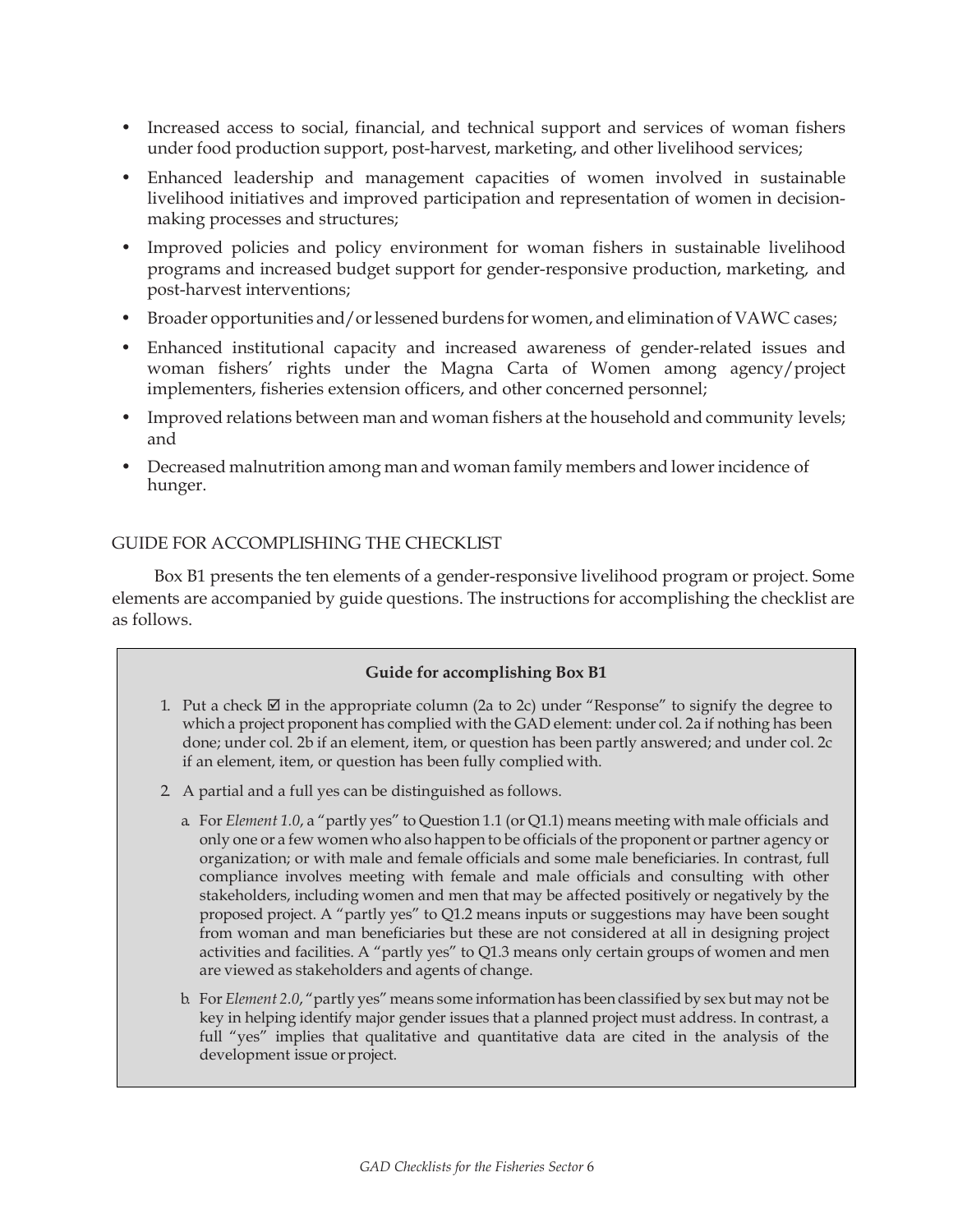- c. For *Element 3.0*, "partly yes" means superficial or partial analysis has been done by focusing on only one or two concerns (gender roles, needs, perspectives, or access to and control of resources).
- d. For *Element 4.0*, "partly yes" means women are mentioned in the project objectives but only in connection with traditional roles  $(Q4.1 \text{ and } Q4.2)$ ; or the project has token gender equality outputs or outcomes (Q4.3). A full "yes" to Q4.1 signifies that women's nontraditional roles are also recognized; to Q4.2 implies that the guidelines for project implementation contain explicit instructions on the involvement of both women and men; and to Q4.3 denotes that gender equality outcomes and outputs are explicit and are consistently pursued in the logical frameworkanalysis.
- e. For *Element 5.0*, "partly yes" means having gender equality strategies or activities but no stated gender issues to match the activities, while a full "yes" means there is an identified gender issue and there are activities seeking to address the issue.
- f. For *Element 6.0*, a "partly yes" response to any of the items and questions is associated with superficial or partial effort to address a specific issue or question. In contrast, a full "yes" involves a coherent, if not a comprehensive, response to the question.
- g. For the combined Elements 7.0 and 8.0, or *Element 7–8.0*, "partly yes" means the project monitoring plan includes indicators that are sex-disaggregated but no qualitative indicator of empowerment or status change (Q7*–*8.1); or the project requires the collection of some sexdisaggregated data or information but not all the information will track the genderdifferentiated effects of the project. A full "yes" to Q7*–*8.1 means the project monitoring plan includes both quantitative and qualitative indicators and targets for the gender sensitivity or responsiveness of projects, as well as for tracking changes in the status and power relations of women and men. A full "yes" to Q7–8.2 means all sex-disaggregated data and qualitative information will be collected to help monitor GAD outcomes and outputs.
- h. For *Element 9.0*, "partly yes" means there is a budget for GAD-related activities but this is insufficient to ensure the project will address relevant gender issues (Q9.1), or build GAD capacities among project staff or the project agency or tap external GAD expertise (Q9.2).
- i. For *Element 10.0*, a "partly yes" to Q10.1 means there is a mention of the agency's GAD plan but no direct connection is made to incorporate the project's GAD efforts to the plan; to Q10.2 means the project has a sustainability plan for its GAD efforts but makes no mention of how this may be institutionalized within the implementing agency or its partners; and to Q10.3 means there is a mention of other GAD initiatives in the project coverage but no indication of how the project will build on these initiatives.
- 3. After ascertaining whether a GAD requirement has been fulfilled or not, enter the appropriate score for an element or item under col. 3.
	- a. To ascertain the score for a GAD element, a three-point rating scale is provided: "0" when the proponent has not accomplished any of the activities or questions listed under an element or requirement; a score that is less than the stated maximum when compliance is only partial; and " $2$ " (for the element or requirement), or the maximum score for an item or question, when the proponent has done all the required activities. For Element 6.0, however, the maximum score is "4," while that for each item is "1."
	- b. The scores for "partly yes" differ by element. For instance, for Element 5.0, the score is "1." For elements with two or more items or questions (such as Element 1.0), the rating for "partly yes" is the sum of the scores of the items or questions that fall short of the maximum "2."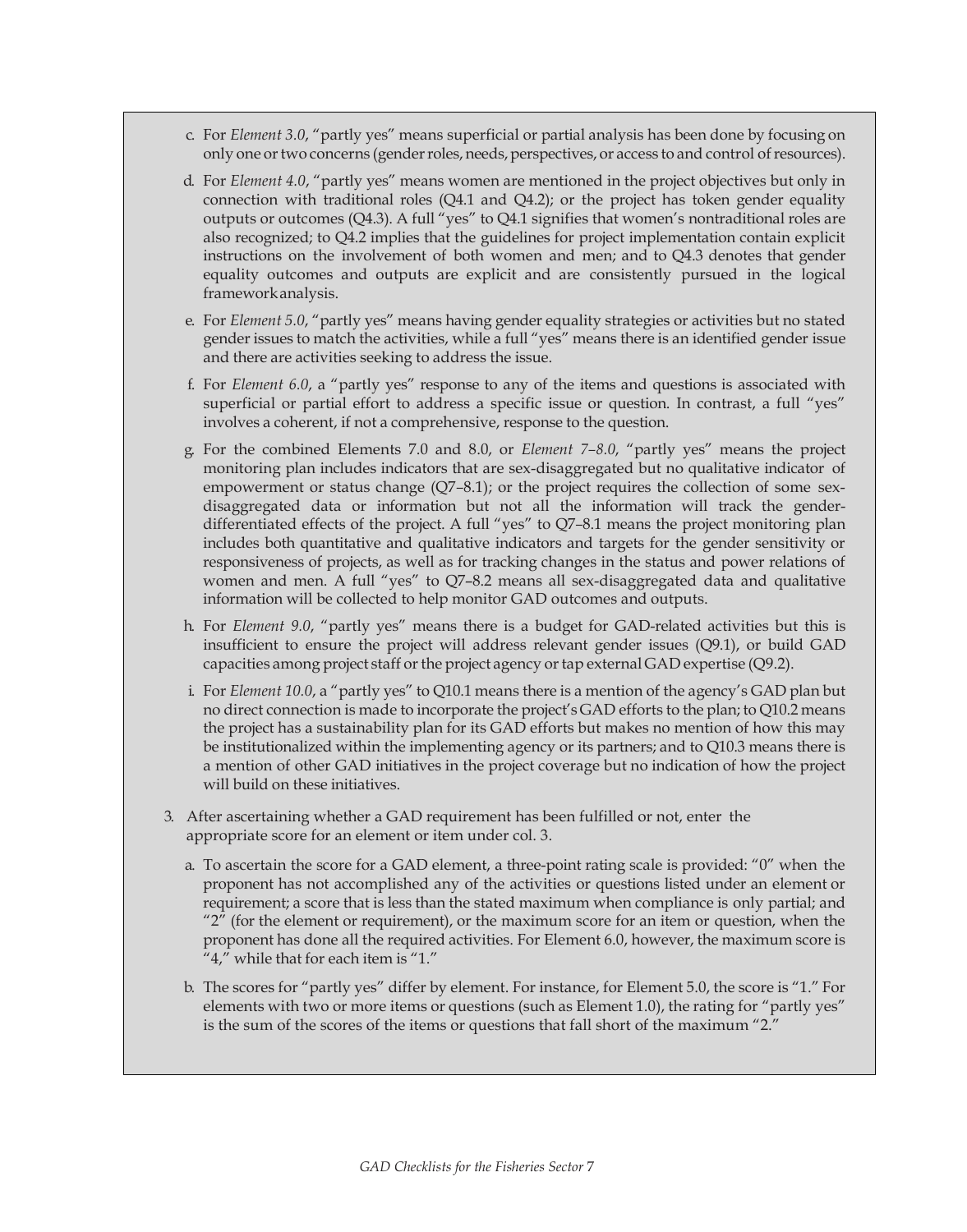- c. For elements with two items, such as Element 2.0 (2.1 and 2.2), the maximum score for each item is pegged at "1.0" and for "partly yes" is "0.5." Hence, if a project scores a full "1.0" in one question but "0" in the other, or if a project scores "partly yes" (or "0.5") in each of the two items, the total rating for Element 2.0 will be "partly yes" with a score of "1.0." If a project scores "partly yes" for one item but "no" for the other, then the total rating for the element will be  $^{\prime\prime}$ 0.5. $^{\prime\prime}$
- d. For Elements 1.0, 4.0, and 10.0, which have three items each, the maximum score for each item is pegged at "0.67" and for "partly yes" is "0.33." The rating for the element will be "partly yes" if the total score of the three items is less than "2.0," the maximum for the element.
- 4. For an element (col. 1) that has more than one item or question, add the scores for the items or questions and enter the sum in the thickly bordered cell for the element.
- 5. Add the scores in the thickly bordered cells under col. 3 to come up with the GAD score for the project design stage.
- 6. under the last column, indicate the key gender issues identified (for proponents) or comments on the proponent's compliance with the requirement (for evaluators).

The scoring system and the interpretation of the scores are the same as those in box 7 (original and expanded) of the *Harmonized GAD Guidelines*, and the total score remains to be 20.0. However, as explained in the guide for accomplishing the checklist, instead of all the elements receiving a maximum of 2.0 points each, one element (6.0) is assigned a maximum of 4.0 points, while two elements (7.0 and 8.0) are merged with a total maximum of 2.0 points.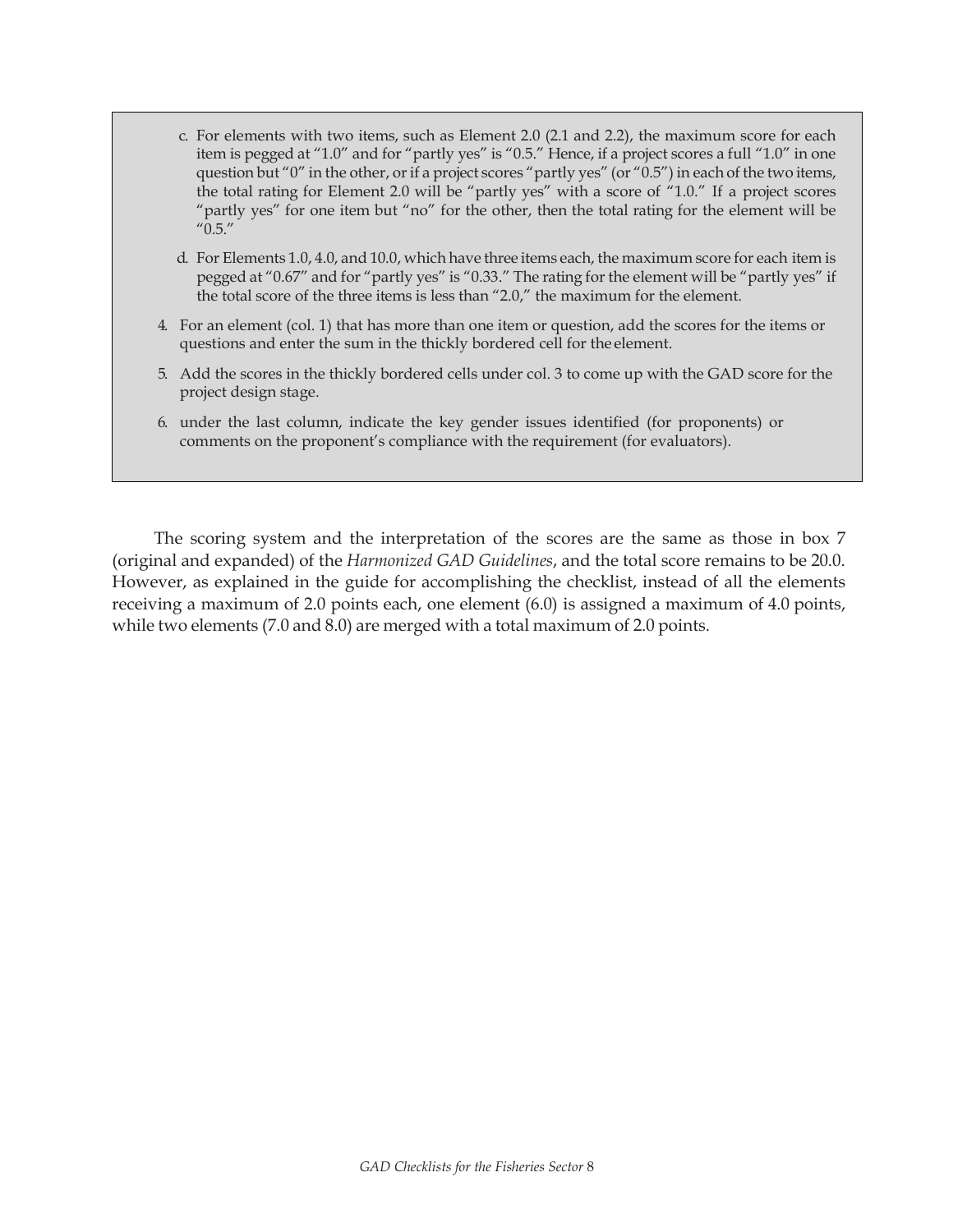|     |                                                                                                                                                                                                                                                                        |  | Response<br>(col. 2)  |             | <b>Score for</b>                                        | <b>Result or</b>                        |
|-----|------------------------------------------------------------------------------------------------------------------------------------------------------------------------------------------------------------------------------------------------------------------------|--|-----------------------|-------------|---------------------------------------------------------|-----------------------------------------|
|     | Element and item or guide question<br>(col. 1)<br>N <sub>0</sub><br>(2a)                                                                                                                                                                                               |  | Partly<br>yes<br>(2b) | Yes<br>(2c) | the item/<br>element<br>$\left( \text{col. } 3 \right)$ | comment<br>$\left(\text{col. }4\right)$ |
|     | Problem identification                                                                                                                                                                                                                                                 |  |                       |             |                                                         |                                         |
|     | 1.0 Participation of women and men in problem identification<br>(max score: 2.0; for each item or question, $0.67$ )                                                                                                                                                   |  |                       |             |                                                         |                                         |
|     | 1.1 Has the program/project design process included consultation<br>with partners, including women and women's groups, on the<br>problems or issues affecting food security and livelihood and<br>on the identification of solutions? (possible scores: 0, 0.33, 0.67) |  |                       |             |                                                         |                                         |
|     | 1.2 Have the inputs of women been considered in the design<br>of the project? (possible scores: 0, 0.33, 0.67)                                                                                                                                                         |  |                       |             |                                                         |                                         |
|     | 1.3 Are both women and men seen as equally important<br>stakeholders, partners, or agents of change in the project<br>design? (possible scores: 0, 0.34, 0.66)                                                                                                         |  |                       |             |                                                         |                                         |
|     | 2.0 Collection/utilization of sex-disaggregated data and gender-<br>related information prior to project design<br>(max score: 2.0; for each item or question, 1.0)                                                                                                    |  |                       |             |                                                         |                                         |
|     | 2.1 Was relevant existing gender-related information utilized in<br>the project identification stage? (possible scores: $0$ , $0.5$ , $1.0$ )                                                                                                                          |  |                       |             |                                                         |                                         |
| 2.2 | Does the project document include sex-disaggregated and<br>gender information in the analysis of the issue or problem?<br>(possible scores: 0, 0.5, 1.0)                                                                                                               |  |                       |             |                                                         |                                         |
|     | 3.0 Conduct of gender analysis and identification of gender issues<br>(max score: 2.0; for each item or question, 1.0)                                                                                                                                                 |  |                       |             |                                                         |                                         |
|     | 3.1 Has gender analysis been done to identify gender issues prior<br>to the project design? See sample gender analysis questions in the<br>text. (possible scores: 0, 0.5, 1.0)                                                                                        |  |                       |             |                                                         |                                         |
|     | 3.2 Have the gender issues and needs of women and men been<br>consciously identified in the discussion of the development<br>problem(s)? (possible scores: $0$ , $0.5$ , $1.0$ )                                                                                       |  |                       |             |                                                         |                                         |
|     | Program/project design                                                                                                                                                                                                                                                 |  |                       |             |                                                         |                                         |
|     | 4.0 Gender equality goals, outcomes, and outputs<br>(max score: 2.0; for each item or question, 0.67)                                                                                                                                                                  |  |                       |             |                                                         |                                         |
|     | 4.1 Do the project objectives include ones that will respond to the<br>needs and problems identified in the gender analysis?<br>(possible scores: 0, 0.33, 0.67)                                                                                                       |  |                       |             |                                                         |                                         |
|     | 4.2 Do the project objectives explicitly refer to the involvement of<br>and/or benefit to women and men in the community or<br>fisherfolk organizations? (possible scores: 0, 0.33, 0.67)                                                                              |  |                       |             |                                                         |                                         |
|     | 4.3 Does the project have clear target gender equality outputs or<br>outcomes? (possible scores: 0, 0.34, 0.66)                                                                                                                                                        |  |                       |             |                                                         |                                         |

**Box B1. GAD checklist for designing and appraising food security and livelihood programs and projects**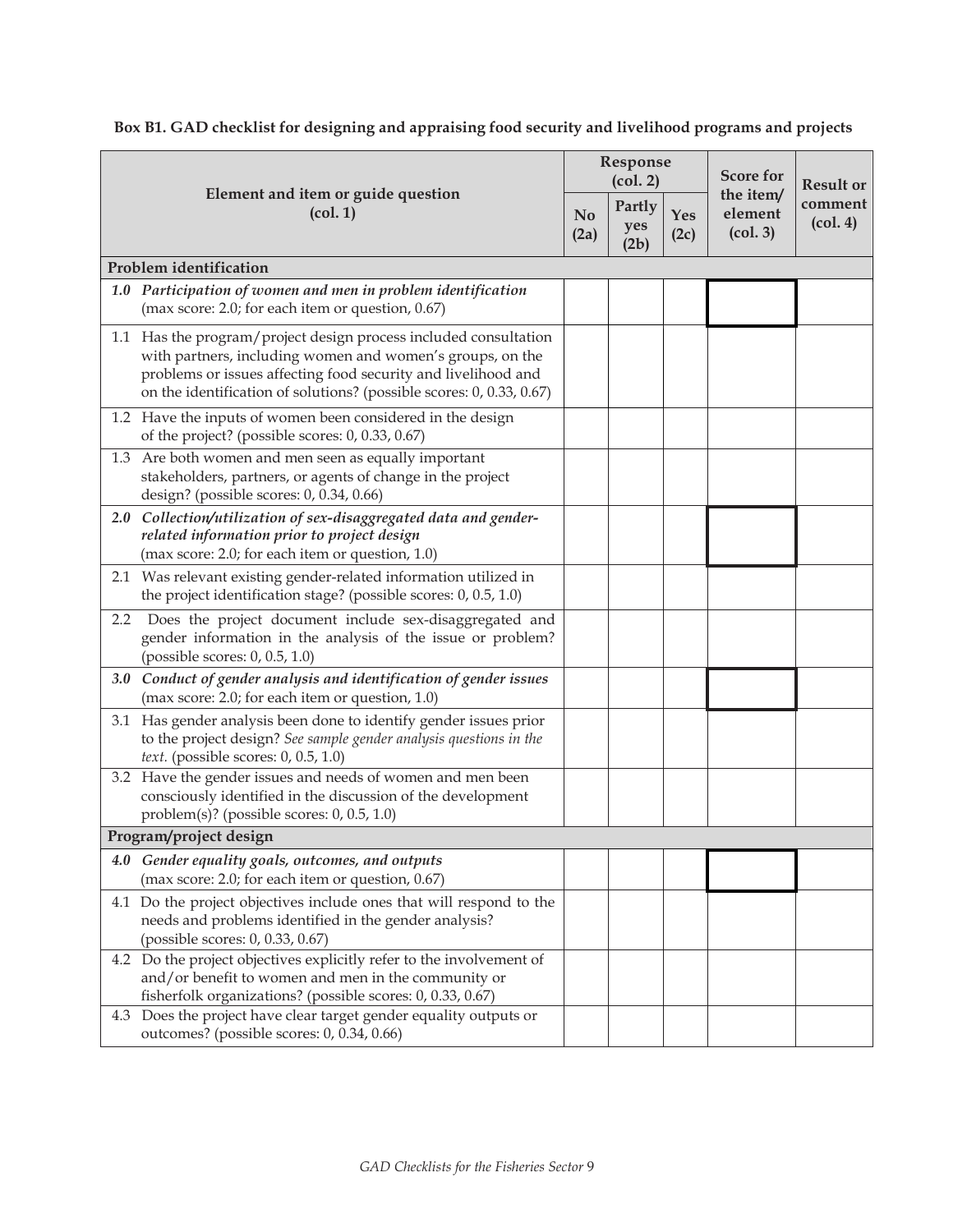|     |                                                                                                                                                                                                                                                                                                                                                                                                                                                                          | Response<br>(col. 2) |                       | <b>Score for</b> | <b>Result or</b>                                        |                                         |
|-----|--------------------------------------------------------------------------------------------------------------------------------------------------------------------------------------------------------------------------------------------------------------------------------------------------------------------------------------------------------------------------------------------------------------------------------------------------------------------------|----------------------|-----------------------|------------------|---------------------------------------------------------|-----------------------------------------|
|     | Element and item or guide question<br>$\left( \text{col. 1} \right)$                                                                                                                                                                                                                                                                                                                                                                                                     |                      | Partly<br>yes<br>(2b) | Yes<br>(2c)      | the item/<br>element<br>$\left( \text{col. } 3 \right)$ | comment<br>$\left(\text{col. }4\right)$ |
| 5.0 | Matching of strategies with gender issues or GAD goals<br>(possible scores: 0, 1.0, 2.0)<br>Are the strategies identified in the project responsive to the gender<br>issues and gender equality goals established? Or, do the strategies<br>identified include measures that will accelerate the achievement of<br>women's equal rights to production, marketing, and post-harvest<br>services and other programs necessary to sustain food security and<br>livelihoods? |                      |                       |                  |                                                         |                                         |
| 6.0 | Gender analysis of the designed program/project<br>(max score: 4.0)                                                                                                                                                                                                                                                                                                                                                                                                      |                      |                       |                  |                                                         |                                         |
| 6.1 | Gender division of labor<br>(max score: 1.0; for each item or question, 0.33)                                                                                                                                                                                                                                                                                                                                                                                            |                      |                       |                  |                                                         |                                         |
|     | 6.1.1 Has the project considered how the project schedules fit the men's<br>and women's productive, reproductive, and community tasks?<br>(possible scores: 0, 0.16, 0.33)                                                                                                                                                                                                                                                                                               |                      |                       |                  |                                                         |                                         |
|     | 6.1.2 Will the project facilitate the formation of a management structure<br>defining women's roles in the overall program cycle?<br>(possible scores: 0, 0.17, 0.33)                                                                                                                                                                                                                                                                                                    |                      |                       |                  |                                                         |                                         |
|     | 6.1.3 Has the project considered women's food provisioning activities,<br>including both subsistence and cash-based livelihood activities?<br>(possible scores: 0, 0.17, 0.34)                                                                                                                                                                                                                                                                                           |                      |                       |                  |                                                         |                                         |
| 6.2 | Access to and control of resources<br>(max score: 1.0; for each item or question, 0.25)                                                                                                                                                                                                                                                                                                                                                                                  |                      |                       |                  |                                                         |                                         |
|     | 6.2.1 Will women and men have equal access to the program support<br>and technical services (e.g., credit, extension services, training,<br>technology, information) that the project will introduce?<br>(possible scores: 0, 0.125, 0.250)                                                                                                                                                                                                                              |                      |                       |                  |                                                         |                                         |
|     | 6.2.2 Has the project considered specific coastal and fisheries resources<br>that are of primary importance to women's food security and livelihood<br>activities? Has it considered the designation of particular<br>areas/resources for priority management rights and control by women<br>(e.g., women-managed areas)? (possible scores: 0, 0.125, 0.250)                                                                                                             |                      |                       |                  |                                                         |                                         |
|     | 6.2.3 Will the training capacitate agency/project personnel for gender-<br>responsive program support? Will the training include capacity building<br>on specific provisions of the Magna Carta of Women on rights to food<br>security and productive resources? (possible scores: 0, 0.125, 0.250)                                                                                                                                                                      |                      |                       |                  |                                                         |                                         |
|     | 6.2.4 Are the production, marketing, technology, and post-harvest<br>programs to be introduced by the project women-friendly? Will the<br>project address the barriers faced by women in fully utilizing the<br>support programs? (possible scores: 0, 0.125, 0.250)                                                                                                                                                                                                     |                      |                       |                  |                                                         |                                         |
| 6.3 | Commitment to raising awareness of gender issues and concerns<br>(max score: 1.0; for each item or question, 0.33)                                                                                                                                                                                                                                                                                                                                                       |                      |                       |                  |                                                         |                                         |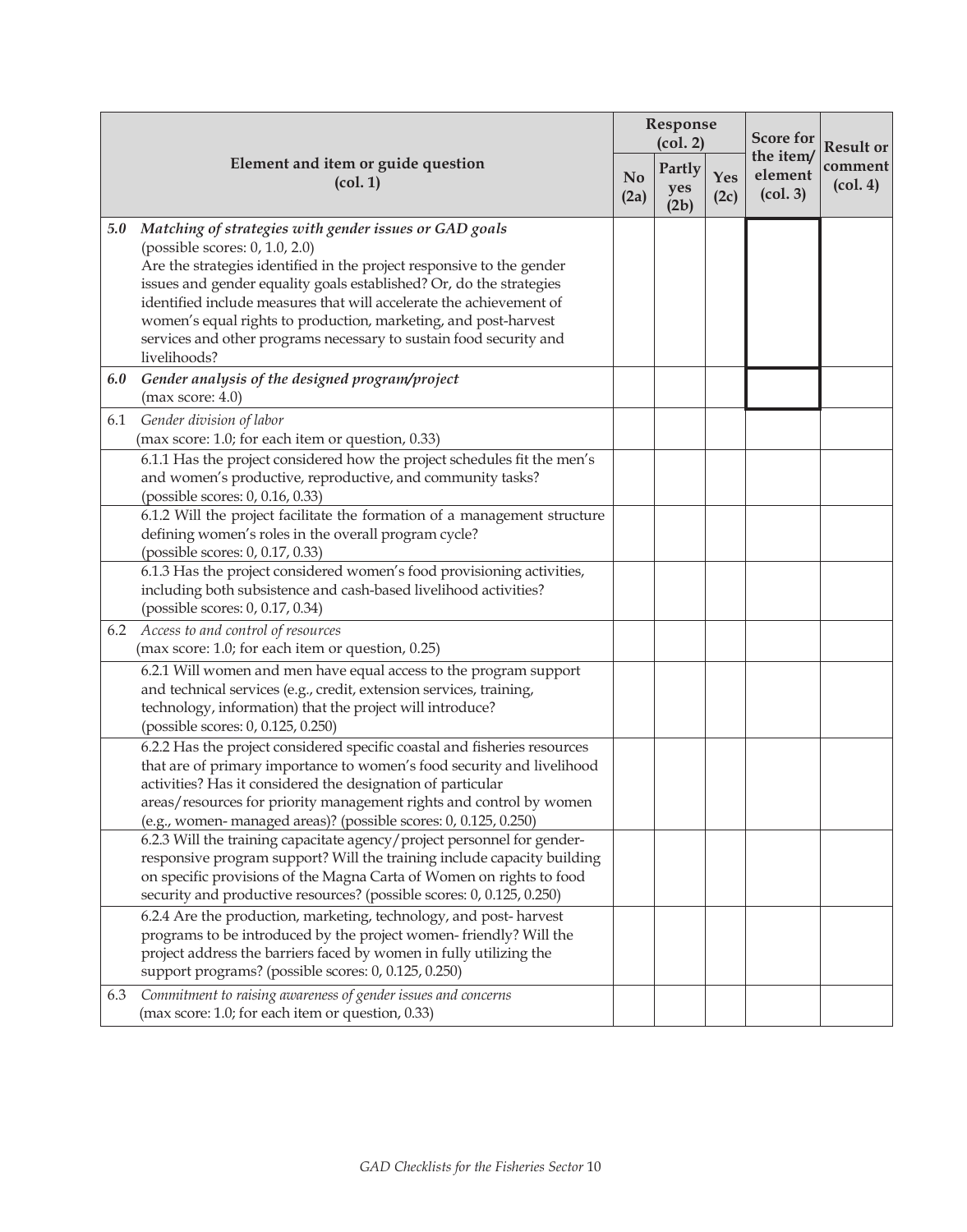|                                                                                                                                                                                                                                                                                                                                                                                                                                                                                                   | Response (col. 2)      |                                      | <b>Score for</b> |                                                         |                                                             |
|---------------------------------------------------------------------------------------------------------------------------------------------------------------------------------------------------------------------------------------------------------------------------------------------------------------------------------------------------------------------------------------------------------------------------------------------------------------------------------------------------|------------------------|--------------------------------------|------------------|---------------------------------------------------------|-------------------------------------------------------------|
| Element and item or guide question<br>$\left( \text{col. 1} \right)$                                                                                                                                                                                                                                                                                                                                                                                                                              | N <sub>o</sub><br>(2a) | Partly<br>Yes<br>yes<br>(2c)<br>(2b) |                  | the item/<br>element<br>$\left( \text{col. } 3 \right)$ | <b>Result or</b><br>comment<br>$\left(\text{col. }4\right)$ |
| 6.3.1 Does the project include gender-awareness-raising<br>activities for the target project partners/beneficiaries?<br>(possible scores: 0, 0.16, 0.33)                                                                                                                                                                                                                                                                                                                                          |                        |                                      |                  |                                                         |                                                             |
| 6.3.2 Will the project involve research and gender analysis of<br>the food security and livelihood activities of women; issues<br>related to food access, production, and distribution; and<br>control over community resources?<br>(possible scores: 0, 0.17, 0.33)                                                                                                                                                                                                                              |                        |                                      |                  |                                                         |                                                             |
| 6.3.3 Has the project considered strategies that will mobilize<br>support for men and the coastal community in realizing<br>gender-responsive food security and livelihood programs?<br>(possible scores: 0, 0.17, 0.34)                                                                                                                                                                                                                                                                          |                        |                                      |                  |                                                         |                                                             |
| Participation and representation in decision-making<br>6.4<br>(max score: 1.0; for each item or question, 0.25)                                                                                                                                                                                                                                                                                                                                                                                   |                        |                                      |                  |                                                         |                                                             |
| 6.4.1 Will the project ensure active participation of women in<br>all processes? Will the project include women's domains in<br>food production, i.e., subsistence and cash-based?<br>(possible scores: 0, 0.125, 0.250)                                                                                                                                                                                                                                                                          |                        |                                      |                  |                                                         |                                                             |
| 6.4.2. Will the project involve female fisheries extension<br>officers? Woman fisher leaders?<br>(possible scores: 0, 0.125, 0.250)                                                                                                                                                                                                                                                                                                                                                               |                        |                                      |                  |                                                         |                                                             |
| 6.4.3 Has the project devised strategies to overcome the<br>constraints (including mobility and time constraints for<br>women) to project participation by women and by men?<br>(possible scores: 0, 0.125, 0.250)                                                                                                                                                                                                                                                                                |                        |                                      |                  |                                                         |                                                             |
| 6.4.4 Has the project considered that the constraints<br>to women's participation may require separate programming<br>(by way of separate groups, activities, or components)? If<br>separate programming is needed, has the<br>project addressed this? (possible scores: 0, 0.125, 0.250)                                                                                                                                                                                                         |                        |                                      |                  |                                                         |                                                             |
| 7-8 Monitoring indicators and targets<br>(max score: 2.0; for each item or question, 1.0)                                                                                                                                                                                                                                                                                                                                                                                                         |                        |                                      |                  |                                                         |                                                             |
| 7-8.1 Does the project include gender equality targets and<br>indicators for welfare, access, consciousness raising,<br>participation, and control? (possible scores: 0, 0.5, 1.0)                                                                                                                                                                                                                                                                                                                |                        |                                      |                  |                                                         |                                                             |
| Sample indicators, depending on outcomes and outputs identified:<br>• Number of men and women registered as fisherfolk in the community/municipality<br>• Membership and leadership in a fishers' organization or similar groups<br>• Level of participation in project activities<br>• Number of woman fishers engaged in food security and livelihood activities<br>• Percentage of women's representation in fisheries and coastal decision-making bodies and project<br>governance structures |                        |                                      |                  |                                                         |                                                             |

• Number of cases/models of gender-responsive food security and livelihoodprojects

• Types and scope of women-managed areas/resources that serve as source of food subsistence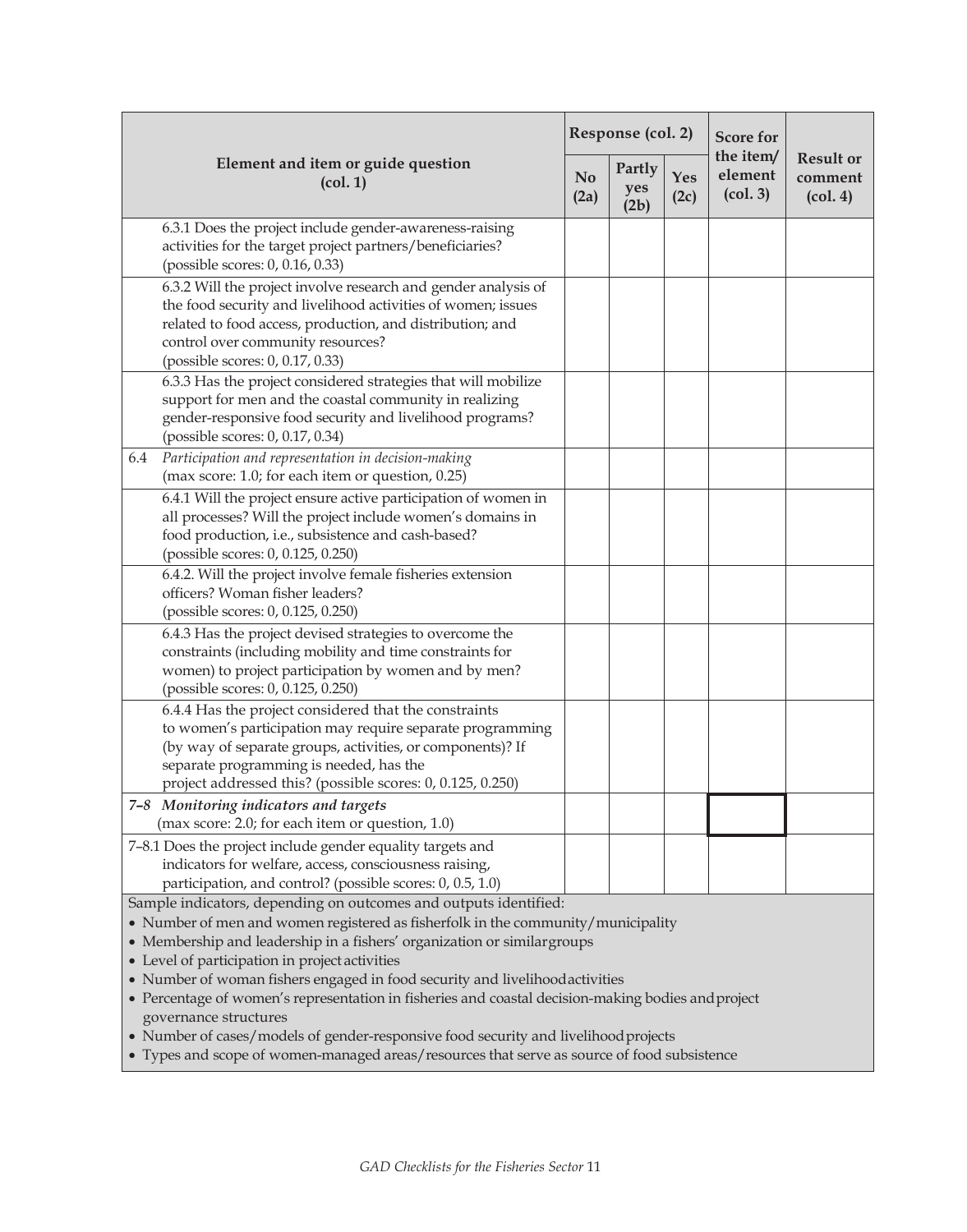| Element and item or guide question<br>(col. 1)<br>(2a)                                                                                                                                                                                                                               |  | Response<br>(col. 2)  |             | <b>Score for</b><br>the item/              | <b>Result or</b>                         |
|--------------------------------------------------------------------------------------------------------------------------------------------------------------------------------------------------------------------------------------------------------------------------------------|--|-----------------------|-------------|--------------------------------------------|------------------------------------------|
|                                                                                                                                                                                                                                                                                      |  | Partly<br>yes<br>(2b) | Yes<br>(2c) | element<br>$\left( \text{col. } 3 \right)$ | comment<br>$\left(\text{col. } 4\right)$ |
| • Types and scope of projects and activities of women in different industry value chains<br>• Number of women and men who have access to social protection measures, e.g., social security, health                                                                                   |  |                       |             |                                            |                                          |
| benefits<br>• Changes in the perception of women and men toward the role and capacities of woman fishers for<br>attaining food security                                                                                                                                              |  |                       |             |                                            |                                          |
| • Changes in the relations of man and woman fishers                                                                                                                                                                                                                                  |  |                       |             |                                            |                                          |
| • Changes in the incidence of hunger and malnutrition among men and women in the households<br>• Awareness of obligations under the Magna Carta of Women, i.e., rights of woman fisherfolk                                                                                           |  |                       |             |                                            |                                          |
| 7-8.2 Does the proposed project monitoring framework or plan include the<br>collection of sex-disaggregated data? (possible scores: 0, 0.5, 1.0)                                                                                                                                     |  |                       |             |                                            |                                          |
| Resources (max score: 2.0; for each item or question, 1.0)<br>9.0                                                                                                                                                                                                                    |  |                       |             |                                            |                                          |
| Is the budget allotted by the project sufficient for gender equality<br>9.1<br>promotion or integration? Or, will the project tap counterpart funds<br>from local government units (LGUs) and other partners for its GAD<br>efforts? (possible scores: 0, 0.5, 1.0)                  |  |                       |             |                                            |                                          |
| 9.2 Does the project have the expertise to integrate GAD or promote<br>gender equality and women's empowerment? Or does it commit itself<br>to investing project staff time in building capacity for integrating GAD<br>or promoting gender equality? (possible scores: 0, 0.5, 1.0) |  |                       |             |                                            |                                          |
| 10.0 Relationship with the partner organization's or agency's GAD<br>efforts (max score: 2.0; for each item or question, 0.67)                                                                                                                                                       |  |                       |             |                                            |                                          |
| 10.1 Will the program/project build on or strengthen the<br>agency's/government's commitment to the advancement of women?<br>(possible scores: 0, 0.34, 0.67)                                                                                                                        |  |                       |             |                                            |                                          |
| 10.2 Does the program/project have an exit plan that will ensure the<br>sustainability of GAD efforts and benefits?<br>(possible scores: 0, 0.33, 0.67)                                                                                                                              |  |                       |             |                                            |                                          |
| 10.3 Will the project build on initiatives or actions of other organizations in<br>the area? (possible scores: $0$ , $0.33$ , $0.66$ )                                                                                                                                               |  |                       |             |                                            |                                          |
| TOTAL GAD SCORE FOR THE PROGRAM/PROJECT DESIGN<br>(Add the scores for each of the ten elements.)                                                                                                                                                                                     |  |                       |             |                                            |                                          |

| Interpretation of the GAD score |                                                                                                                                                                                                                                                                                                                           |  |  |  |  |  |  |  |
|---------------------------------|---------------------------------------------------------------------------------------------------------------------------------------------------------------------------------------------------------------------------------------------------------------------------------------------------------------------------|--|--|--|--|--|--|--|
| $0 - 3.9$                       | GAD is invisible in the program/project design (proposed program/project is<br>returned).                                                                                                                                                                                                                                 |  |  |  |  |  |  |  |
| $4.0 - 7.9$                     | Proposed program/project has promising GAD prospects (proposed program/project<br>design earns a "conditional pass," pending identification of a GAD goal, as well as<br>strategies and activities to address these, and inclusion of the collection of sex-disaggregated<br>data in the monitoring and evaluation plan). |  |  |  |  |  |  |  |
| $8.0 - 14.9$                    | Proposed program/project design is gender-sensitive (design passes the GAD test).                                                                                                                                                                                                                                         |  |  |  |  |  |  |  |
| $15.0 - 20.0$                   | Proposed program/project is gender-responsive (designers are commended).                                                                                                                                                                                                                                                  |  |  |  |  |  |  |  |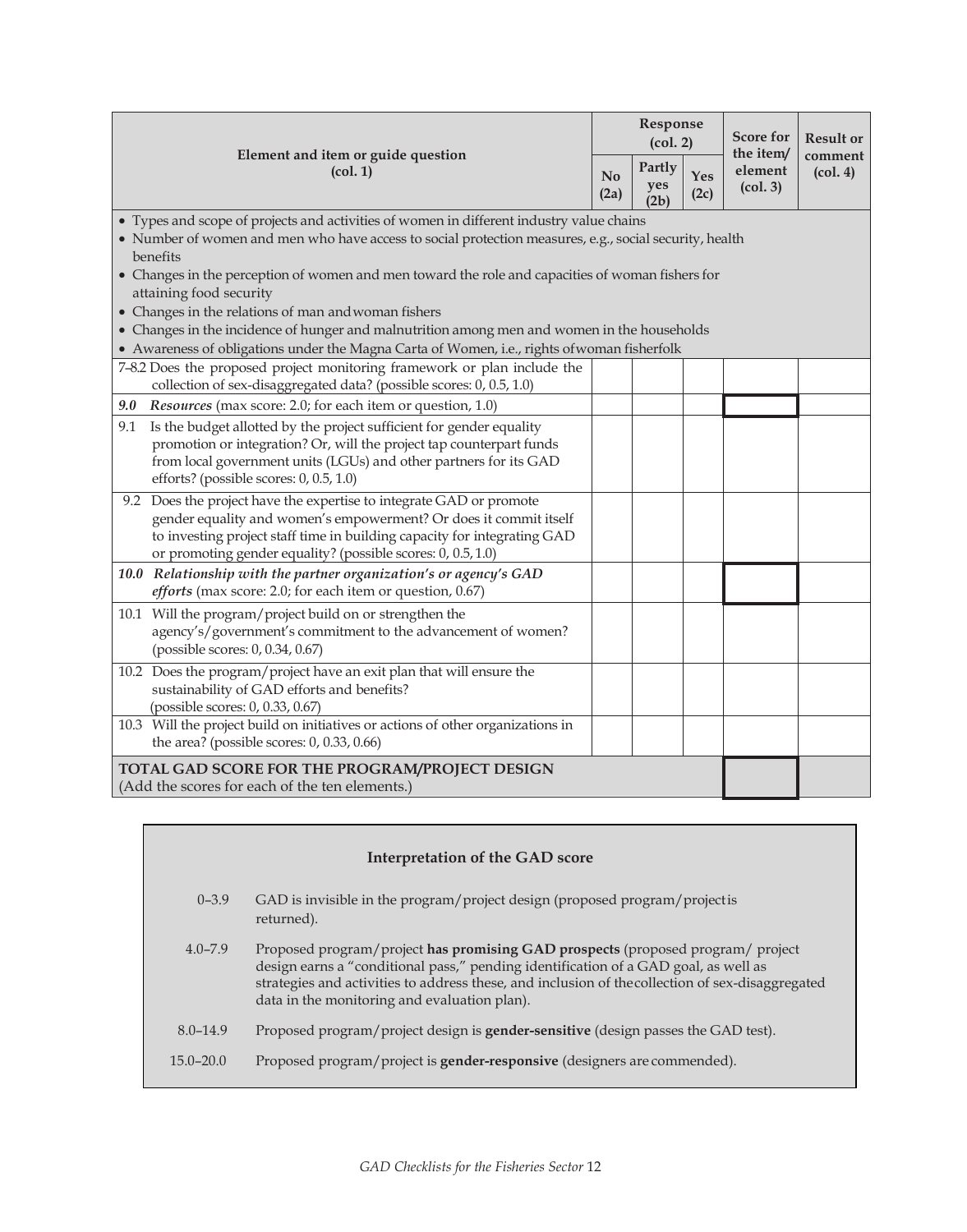# **GAD CHECKLIST FOR FISHERIES AND COASTAL RESOURCE MANAGEMENT AND CONSERVATION PROGRAMS**

Resource management and conservation projects are crucial in ensuring the long-term sustainability of and benefits from coastal and fisheries habitats for present and future needs, especially of people whose subsistence primarily depends on these resources. Proper management is aimed at ensuring continued productivity of the resources toward the attainment of food security and poverty alleviation. It usually involves resource assessment and valuation, super- and infra-structural interventions, climate-sensitive and survival-enhancing marine and coastal ecosystem restoration, enforcement and regulatory interventions, social engineering of coastal communities, monitoring control and surveillance, and institutional development and empowerment of key stakeholders in the fisheries sector.

## GENDER ANALYSIS

Gender analysis is a key element of a gender-responsive program or project. It should be conducted at two points.

- an analysis of the gender dimension of the development problem should be a critical part of project identification and analysis of the development problem (see box below for sample guide questions). This would guide project planners in specifying gender issues the project could or should address.
- after the project design has been drafted, it should be reviewed or assessed for its likely gender-related effects or impact (see box B2 for guide questions).

# **Analysis of the gender dimension of the development problem, or analysis to identify gender issues in fisheries and coastal resource management and conservation**

#### **Gender roles of women and men**

- Are women and men seen as equally important stakeholders, partners, or agents of change in resource management and conservation programs and projects?
- Do women and men have gender-differentiated roles and strategies in managing and conserving fisheries and coastal resources? What are these roles and strategies? How do these affect the status of and the relationship between man and woman fishers in the community? Are these roles and strategies recognized in the situation analysis?
- How much time do women and men spend on activities related to resource management and conservation? Do women actively engage in these activities? If not, what are the constraints to women's participation?
- Are the resource management and conservation technologies being introduced by development programs and projects women-friendly?

#### **Access to and control of resources and benefits by women and men**

- Do women and men have equal access to and control over the fisheries and coastal resources that need to be managed and conserved? If no, what are the hindering factors?
- What are the resources primarily used by and important to woman fishers? Have these resources been prioritized in past and existing resource management programs and projects? What is the status of these resources and how does it affect woman fishers?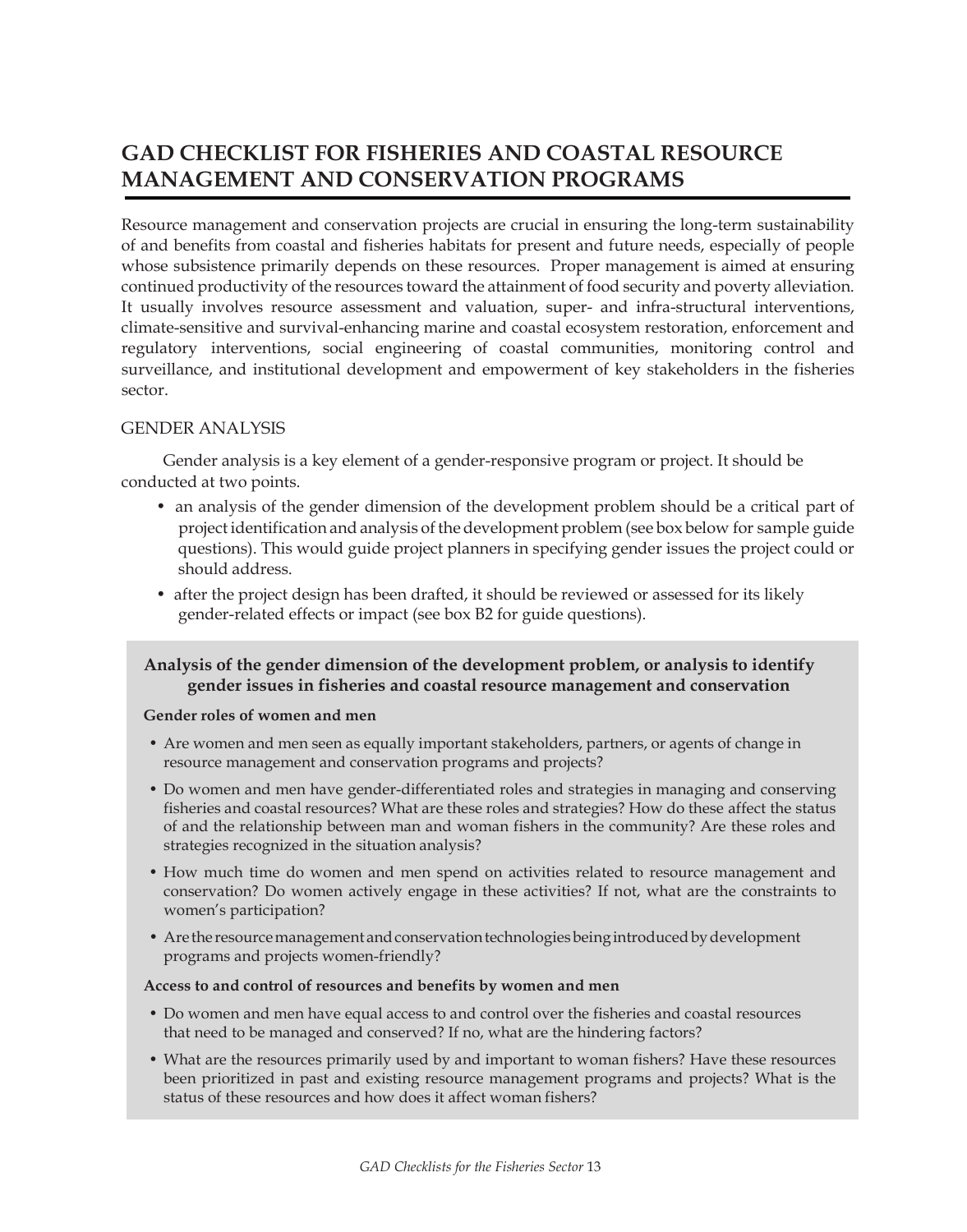- Do women and men have equal access to social, financial, and technical support and services
- to improve their productive and reproductive work? If no, why?
- Do women and men have equal leadership and management capacities and opportunities for fisheries and coastal resource management and conservation? If no, what are the hindering factors?
- Are women well represented in relevant resource management and policymaking bodies?
- Are women and men equally benefitting from previous and existing resource management
- and conservation programs and projects? If no, specify the hindering factors.
- Do women and men have equal access to relevant resource management/stewardship tenure instruments? If no, what are the constraints to women's access?

#### **Constraints and opportunities (presence or absence of an enabling environment)**

- Do resource management and conservation strategies being employed include measures that will promote women's empowerment and accelerate the achievement of women's equal rights to the utilization, management, and development of coastal and fisheries resources?
- Are agency/project implementers, trainers, extension officers, and other concerned personnel aware of gender issues in fisheries and coastal resource management and conservation projects/programs?
- Do the agency/project implementers have adequate institutional capacity or expertise in designing, implementing, monitoring, and evaluating relevant gender-responsive fisheries and coastal resource management and conservation programs?
- Do the fisheries and coastal resource management and conservation issues identified have genderdifferentiated impact on woman and man fishers? What is the gender impact?
- Is there available and readily accessible and updated sex-disaggregated information useful for resource management policy and program formulation?

# GENDER ISSUES AND GENDER EQUALITY RESULTS

Women play an important role in fisheries and coastal resource management and conservation. Their participation and the benefits they derive from taking part in the related initiatives vary in the context of their marginalized status and disadvantaged condition in the household, fishers' organization, coastal community, and society. Access, participation, and control over resource management activities and benefits are often marked by gender inequalities between men and women in coastal communities. Some of the gender issues and concerns in fisheries and coastal resource management include:

- Non-recognition/invisibility of women's roles in fisheries, including their role as resource manager;
- Gender-differentiated impact of resource depletion and habitat degradation on man and woman fishers as well as differentiated woman's world views "mapping" of the fishing ground and attitudes and opinions regarding fisheries and coastal resources;
- Lack of sex-disaggregated statistical information useful for gender-responsive resource management policy and program formulation;
- Undervaluation of woman fishers' labor and socioeconomic contributions, resulting in limited economic opportunities and benefits derived from the results of resource management and conservation;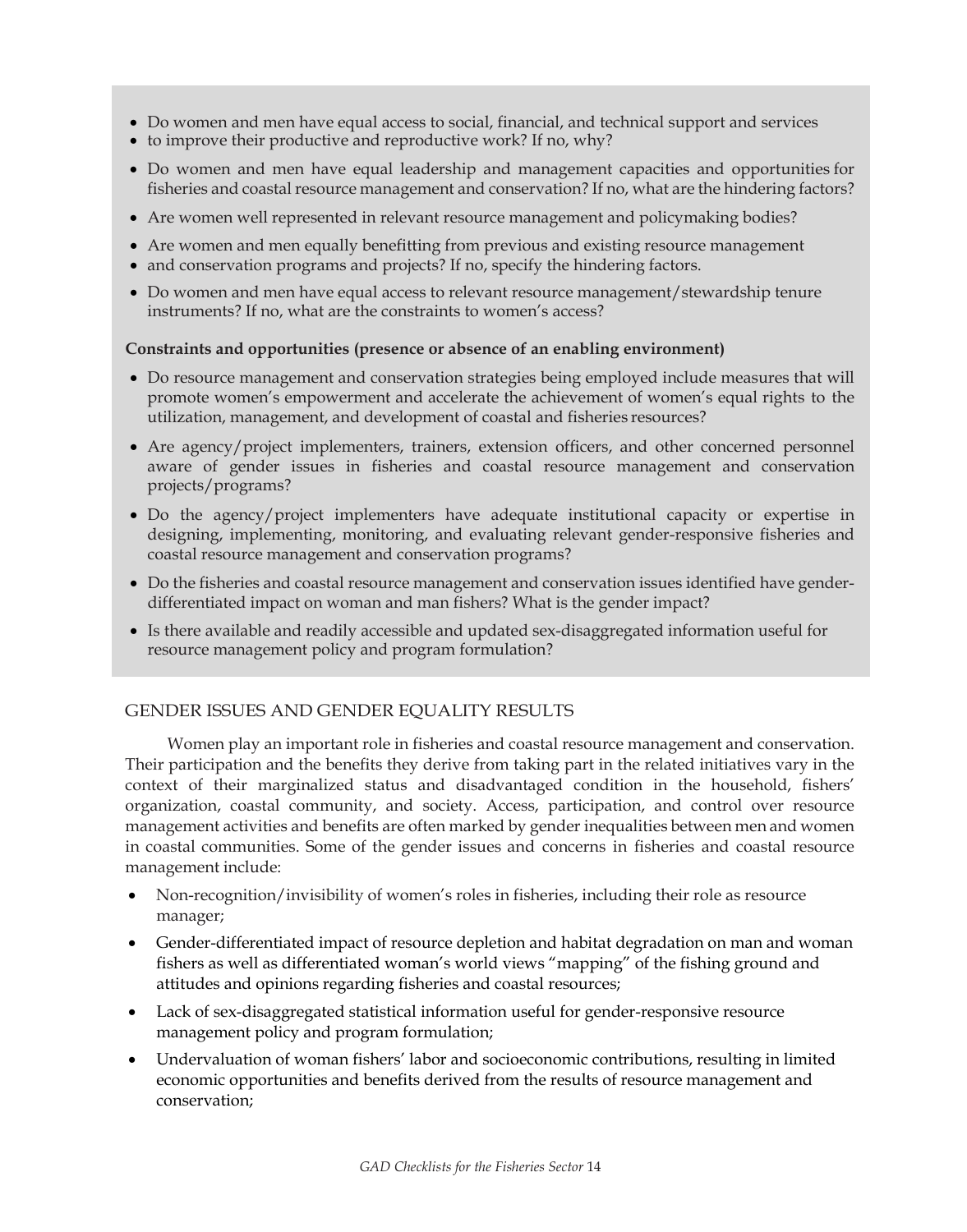- Limited access to and control over productive resources, including their allocation, use, management, and development, as well as access to relevant tenure instruments;
- Limited access of women to social, financial, and technical support and services to improve their productive and reproductive work;
- Limited involvement of woman fishers in resource-management-related actions and participation in decision-making processes;
- Lack of supportive policies and conducive policy environment for woman fishers;
- Gender-role stereotyping resulting in women's multiple burdens and various forms of violence against women and children;
- Weak institutional capacity and low awareness of gender-related issues and concerns in resource management among agency/project implementers, fisheries extension officers, and other concerned personnel; and
- Unequal status and gender relations of woman and man fishers in the household and community.

Fisheries and coastal resource management programs and projects may be designed to contribute to the achievement of gender equality results, such as:

- Increased number of registered woman fishers and number of women deputized as fish warden;
- Increased number of good practices and models of resource management that address gender issues and concerns of woman fishers, and enhanced productivity of resources that are important to women;
- Availability of updated sex-disaggregated statistical information useful for gender- responsive resource management policy and program formulation;
- Increased economic opportunities, income, and control over their income for woman fishers;
- Increased access to and control of woman fishers over resources and management benefits as well as increased number of woman holders of relevant resource management/stewardship tenure instruments;
- Increased access to social, financial, and technical support and services of woman fishers involved in resource management;
- Enhanced leadership and management capacities of women involved in community work and resource management initiatives, and improved participation and representation of women in resource management and decision-making processes and structures;
- Improved policies and policy environment for woman fishers in resource management and increased budget support for gender-responsive resource management interventions;
- Absence of gender-role stereotyping in the fisheries industry as indicated in the lower burdens of women and cases of violence against women;
- Enhanced institutional capacity and increased awareness of gender-related issues andconcerns in resource management among agency/project implementers, fisheries extension officers, and other concerned personnel; and
- Improved gender relations between man and woman fishers at the household and community levels.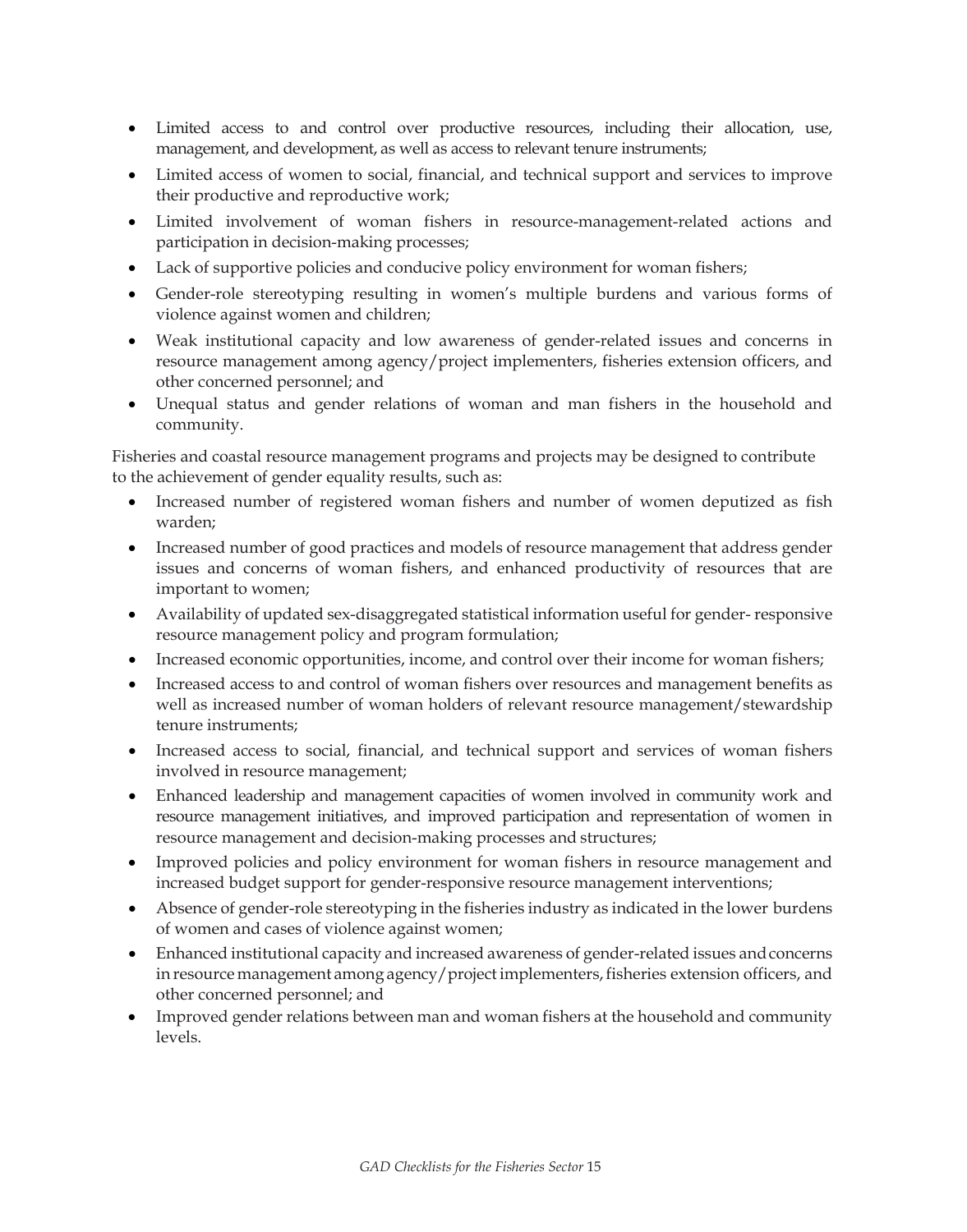## GUIDE FOR ACCOMPLISHING THE CHECKLIST

Box B2 enumerates the elements of a gender-responsive fisheries and coastal resource management and conservation program or project. Some elements are accompanied by guide questions. The instructions for accomplishing the checklist are as follows.

#### **Guide for accomplishing Box B2**

- 1. Put a check  $\boxtimes$  in the appropriate column (2a to 2c) under "Response" to signify the degree to which a project proponent has complied with the GAD element: col. 2a if nothing has been done; col. 2b if an element, item, or question has been partly answered; and col. 2c if an element, item, or question has been fully complied with.
- 2. A partial and a full yes may be distinguished as follows.
	- a. For *Element 1.0*, a "partly yes" to Question 1.1 (or Q1.1) means meeting with male officials and only one or a few women who also happen to be officials of the proponent or partner agency or organization; or with male and female officials and some male beneficiaries. In contrast, full compliance involves meeting with female and male officials and consciously consulting with other stakeholders, including women's groups that may be affected positively or adversely by the proposed project. A "partly yes" to Q1.2 means inputs or suggestions may have been sought from woman and man beneficiaries but are not considered at all in designing the project; while full compliance denotes that inputs or suggestions sought from woman and man beneficiaries are taken into consideration in the project design. A "partly yes" to Q1.3 means only selective or certain groups of women and men are viewed as stakeholders and agents of change.
	- b. For *Element 2.0*, a "partly yes" to Q2.1 means gender-related information is available but not necessarily utilized in the project identification stage to help determine major issues that a planned project must address. A "partly yes" to Q2.2 means some information in the project document has been classified by sex but may not be reflected in the analysis of issues or development problems that the planned project intends to address. In contrast, a full "yes" response implies that qualitative and quantitative data are used and cited in the analysis of the development issue or project.
	- c. For *Element 3.0*, a "partly yes" to Q3.1 means superficial or partial analysis has been done by focusing on only one or two of the gender concerns (gender roles, needs, perspectives, or access to and control of resources). In contrast, a full "yes" signifies that a comprehensive analysis of the gender dimension of the development issue or project has been done, which is an explicit recognition of a project's need to address gender issues. A "partly yes" to Q3.2 means some or certain gender issues and concerns have been identified in the discussion of problems but may not be necessarily integrated in the project design, or the analysis does not clearly imply the need to address these issues. On the other hand, a full "yes" implies that gender issues and concerns identified in the discussion of problems are reflected in the project design and are included as part of the problems that the intervention must address.
	- d. For *Element 4.0,* a "partly yes" to Q4.1 means project objectives include those that could partly or in a way address some issues and needs identified in the gender analysis but are not directly intended to respond to these issues and needs. On the other hand, a full "yes" implies that the project includes objectives that are directly targeted at addressing or responding to the gender issues and needs identified as part of the development issue or problem. A "partly yes" to Q4.2 means women are mentioned in the project objectives but only in connection with traditional roles; or the project has token or ambiguous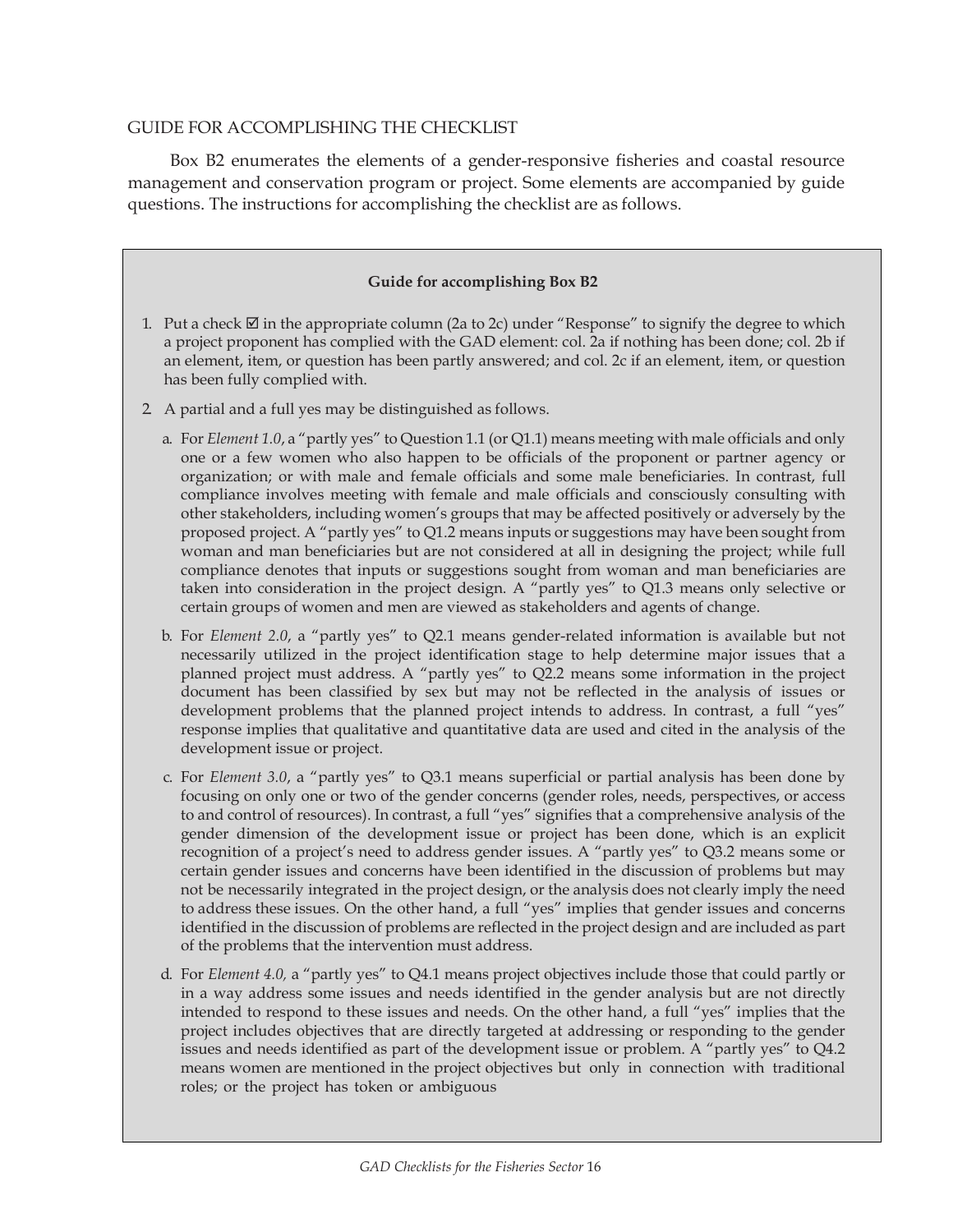gender equality outputs or outcomes instead of a clear statement about promoting gender sensitivity or responsiveness in its strategies and activities (relative to Q4.3). A full "yes" to Q4.2 signifies that women's nontraditional roles are also recognized, while a full "yes" to Q4.3 denotes that gender equality outcomes and outputs are consistently pursued in the logical framework analysis.

- e. For *Element 5.0*, "partly yes" means having gender equality strategies or activities but not matching particular gender issues or having no stated gender issues that match the activities. A full "yes" denotes that there are identified gender issues or goals and there are strategies or activities seeking to address these issues as well as other relevant measures that will accelerate the reduction of gender gap identified in theproject.
- f. For *Element 6.0,* a "partly yes" response to any of the items and questions is associated with superficial or partial effort to address a specific issue or question. In contrast, a full "yes" involves a coherent, if not a comprehensive, response to the question.
- g. For the combined Elements 7.0 and 8.0, or *Element 7–8.0*, "partly yes" means the project monitoring plan includes indicators that are sex-disaggregated but no qualitative indicator of empowerment or status change (Q7–8.1); or the project requires the collection of some sexdisaggregated data or information but not all the information will track the genderdifferentiated effects or impact of the project (Q7*–*8.2). A full "yes" to Q7*–*8.1 means the project monitoring plan includes both quantitative and qualitative indicators and targets for the gender sensitivity and responsiveness of projects as well as for tracking of changes in the status and power relations of women and men, while a full "yes" to Q7*–*8.2 means the project monitoring framework has clear mechanisms for collecting all sex-disaggregated numerical data and qualitative information on relevant indicators to help monitor GAD outcomes and outputs.
- h. For *Element 9.0*, *"*partly yes" means there is a budget for GAD-related activities but insufficient to ensure the project will address relevant gender issues (Q9.1). In contrast, full "yes" means there is adequate and predictable budget allocation to ensure the project will address relevant gender issues. A "partly yes" to Q9.2 means the project has inadequate institutional capacity or expertise to mainstream GAD or promote gender equality and women's empowerment, while a full "yes" means the project has a functional and effective institutional mechanism and structure with well-equipped project staff and is capable of tapping external support or GAD expertise from partners and/or private consultants.
- i. For *Element 10.0,* a "partly yes" to Q10.1 means there is a mention of the agency's GAD plan but no direct connection is made to incorporate the project's GAD efforts into the plan; to Q10.2 means there is a mention of other GAD initiatives in the project coverage but no indication of how the project will build on these initiatives; and to Q10.3 means theproject has a sustainability plan for its GAD efforts but makes no mention of how this will be institutionalized within the implementing agency or its partners.
- 3. After ascertaining whether aGADrequirement has beenfulfilled or not, enterthe appropriate score for an element or item under col. 3. Each item or question has a designated set of possible scores for "no," "partly yes," and "yes."
	- a. To ascertain the score for a GAD element, a three-point rating scale is provided: "0" when the proponent has not accomplished any of the activities or questions listed under an element or requirement; a score that is less than the stated maximum when compliance is only partial; and " $2$ " (for the element or requirement), or the maximum score for an item or question, when the proponent has done or passed all the required activities. The exception is Element 6.0, which has a maximum score of "4."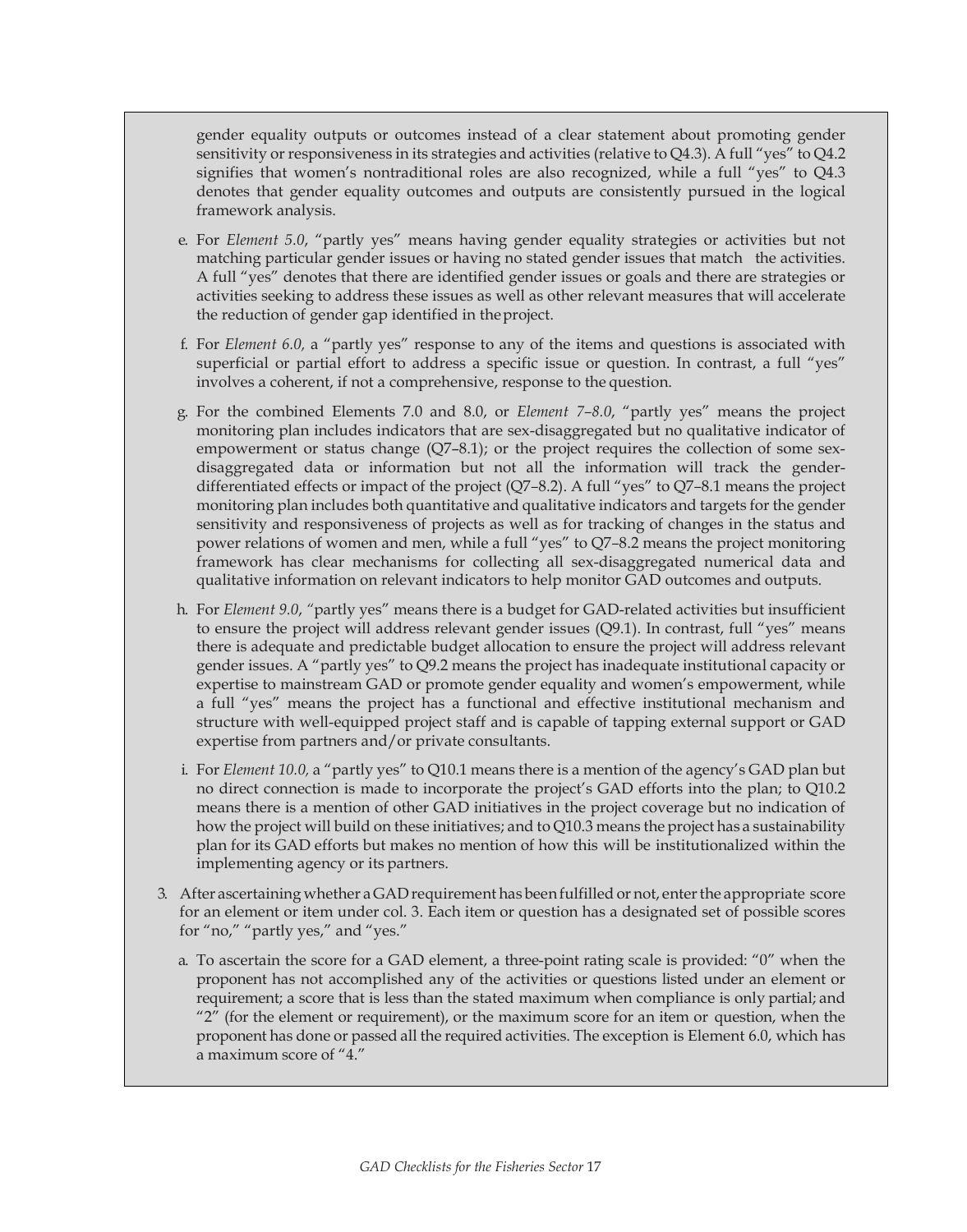- b. The scores for "partly yes" differ by element. For instance, the score for "partly yes" for Element 5.0 is "1." For elements that have two or more items or questions, the rating for "partly yes" is the sum of the scores of the items or questions that falls short of the maximum score of  $1/2$ ."
- c. For Elements  $2.0, 3.0, 7$ – $8.0$ , and  $9.0$ , which have two items or questions each, the maximum score for each item is pegged at "1.0" and for "partly yes" is "0.5." Hence, if a project scores a full "1.0" in one question but "0" in the other, or if a project scores "partly yes" (or "0.5") in each of the two items, the total rating will be "partly yes" with a total score of "1.0" for that particular element or requirement.
- d. For Elements 1.0, 4.0, and 10.0, which have three items or questions each, the maximum score for each item is pegged at "0.67" and for "partly yes" is "0.33." The total rating for the element will be "partly yes" if the total score of the three items is positive but less than "2.0," the maximum score for theelement.
- e. For Element 6.0, the maximum total score is "4.0," with each of the sub-elements having a maximum score of "1.0." Sub-element 6.1 has two items/questions, sub-elements 6.2 and 6.4 have four items/questions each, and sub-element 6.3 has three items/questions. The scores for "partly yes" differ by sub-element and item or question: "0.250" for questions under subelement6.1,"0.125"forquestionsundersub-elements6.2and6.4,and"0.160" for questions under sub-element 6.3. Hence, the total rating for Element 6.0 will be "partly yes" if the total score for all questions/items in the four sub-elements is less than "4.0," the maximum score for the element.
- 4. For an element (col. 1) that has more than one item or question, add the scores for the items or questions and enter the sum in the thickly bordered cell for the element.
- 5. Add the scores in the thickly bordered cells under col. 3 to come up with the GAD score for the project design stage.
- 6. Under the last column, indicate the key gender issues identified (for proponents) or comments on the proponent's compliance with the requirement (for evaluators).

The scoring system and the score interpretation are same as those in box 7 (original and expanded) of the *Harmonized GAD Guidelines*. The total score remains at 20.0. However, instead of all the elements receiving a maximum of 2.0 points, one element (6.0) is given a maximum of 4.0 points while Elements 7.0 and 8.0 are merged with a total maximum of 2.0 points.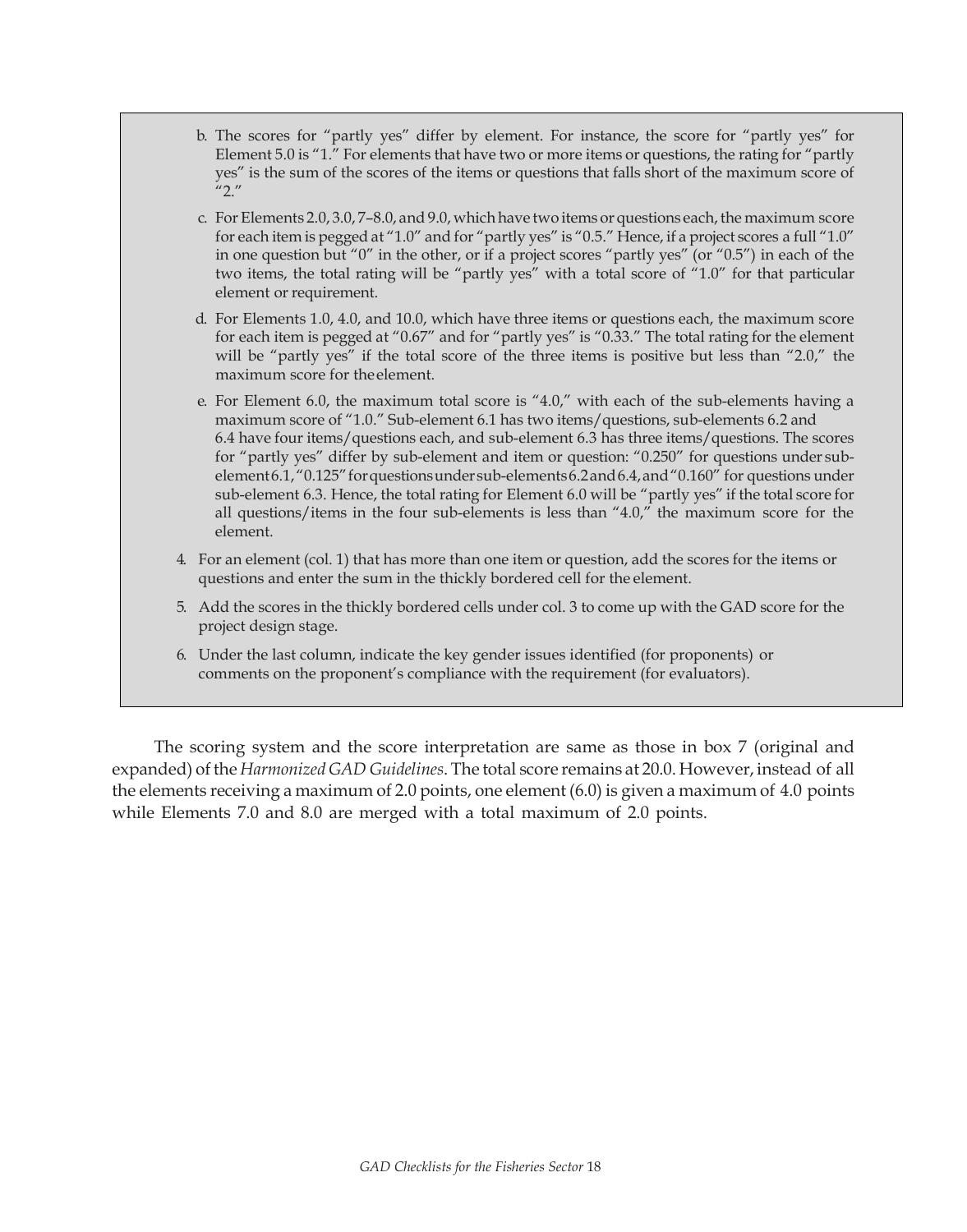|                                                |                                                                                                                                                                                                                                                                                      |                        | Response<br>(col. 2)  |             | <b>Score for</b>                                        | <b>Result or</b>                        |
|------------------------------------------------|--------------------------------------------------------------------------------------------------------------------------------------------------------------------------------------------------------------------------------------------------------------------------------------|------------------------|-----------------------|-------------|---------------------------------------------------------|-----------------------------------------|
| Element and item or guide question<br>(col. 1) |                                                                                                                                                                                                                                                                                      | N <sub>0</sub><br>(2a) | Partly<br>yes<br>(2b) | Yes<br>(2c) | the item/<br>element<br>$\left( \text{col. } 3 \right)$ | comment<br>$\left(\text{col. }4\right)$ |
|                                                | <b>Problem</b> identification                                                                                                                                                                                                                                                        |                        |                       |             |                                                         |                                         |
|                                                | 1.0 Participation of women and men in problem<br><i>identification</i> (max score: 2.0; for each item or question, 0.67)                                                                                                                                                             |                        |                       |             |                                                         |                                         |
|                                                | 1.1 Has the program/project design process included consultation<br>with partners, including women and women's groups, on the<br>problems or issues that the management intervention must<br>address and on the identification of the solutions?<br>(possible scores: 0, 0.33, 0.67) |                        |                       |             |                                                         |                                         |
|                                                | 1.2 Have the inputs of women been considered in the design<br>of the project? (possible scores: 0, 0.33, 0.67)                                                                                                                                                                       |                        |                       |             |                                                         |                                         |
|                                                | 1.3 Are both women and men seen as equally important<br>stakeholders, partners, or agents of change in the project<br>design? (possible scores: 0, 0.34, 0.66)                                                                                                                       |                        |                       |             |                                                         |                                         |
|                                                | 2.0 Collection/utilization of sex-disaggregated data and<br>gender-related information prior to project design<br>(max score: 2.0; for each item or question, 1.0)                                                                                                                   |                        |                       |             |                                                         |                                         |
|                                                | 2.1 Was relevant existing gender-related information utilized<br>in the project identification stage?<br>(possible scores: 0, 0.5, 1.0)                                                                                                                                              |                        |                       |             |                                                         |                                         |
|                                                | 2.2 Does the project document include sex-disaggregated and<br>gender information in the analysis of the issue or problem?<br>(possible scores: 0, 0.5, 1.0)                                                                                                                         |                        |                       |             |                                                         |                                         |
|                                                | 3.0 Conduct of gender analysis and identification of gender issues<br>(max score: 2.0; for each item or question, 1.0)                                                                                                                                                               |                        |                       |             |                                                         |                                         |
|                                                | 3.1 Has a gender analysis been done to identify gender issues<br>prior to the project design? (possible scores: 0, 0.5, 1.0)                                                                                                                                                         |                        |                       |             |                                                         |                                         |
|                                                | 3.2 Have the particular gender issues and needs been<br>consciously identified in the discussion of the development<br>problem(s)? (possible scores: 0, 0.5, 1.0)                                                                                                                    |                        |                       |             |                                                         |                                         |
|                                                | Program/project design                                                                                                                                                                                                                                                               |                        |                       |             |                                                         |                                         |
| 4.0                                            | Gender equality goals, outcomes, and outputs<br>(max score: 2.0; for each item or question, 0.67)                                                                                                                                                                                    |                        |                       |             |                                                         |                                         |
|                                                | 4.1 Do the project objectives include objectives that should<br>respond to the needs and problems identified in the gender<br>analysis? (possible scores: 0, 0.33, 0.67)                                                                                                             |                        |                       |             |                                                         |                                         |
|                                                | 4.2 Do the project objectives explicitly refer to or aim to provide<br>equal access to resources by, or participation of, women and<br>men? (possible scores: 0, 0.33, 0.67)                                                                                                         |                        |                       |             |                                                         |                                         |
|                                                | 4.3 Does the project have clear target gender equality outputs or<br>outcomes? (possible scores: 0, 0.34, 0.66)                                                                                                                                                                      |                        |                       |             |                                                         |                                         |

## **Box B2. GAD checklist for designing and appraising fisheries and coastal resource management and conservation programs and projects**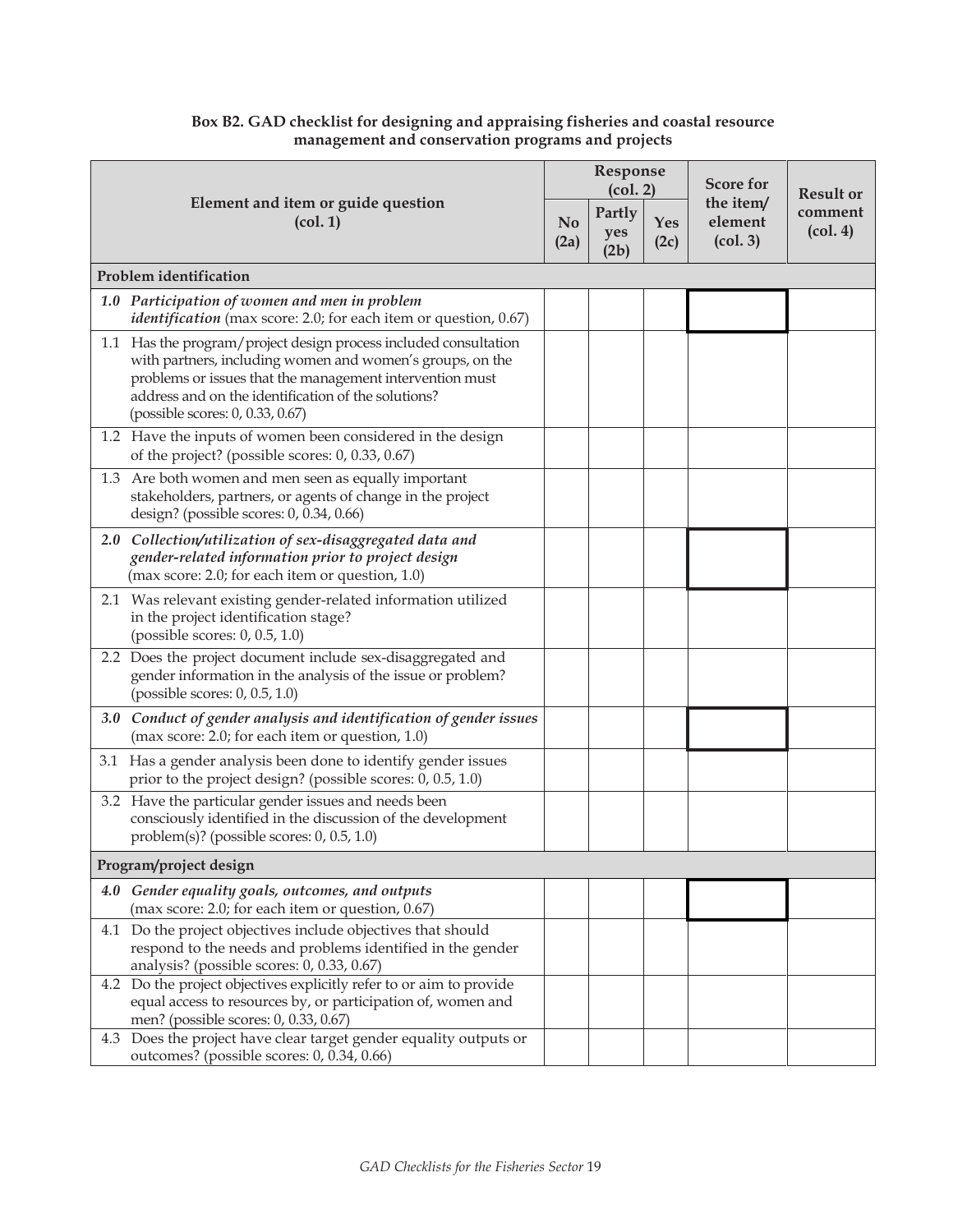|     |                                                                                                                                                                                                                                                                                                                                                                                                                            | Response<br>$\left( \text{col. 2} \right)$ |                       |             | <b>Score for</b>                                        |                                                             |
|-----|----------------------------------------------------------------------------------------------------------------------------------------------------------------------------------------------------------------------------------------------------------------------------------------------------------------------------------------------------------------------------------------------------------------------------|--------------------------------------------|-----------------------|-------------|---------------------------------------------------------|-------------------------------------------------------------|
|     | Element and item or guide question<br>$\left($ col. 1 $\right)$                                                                                                                                                                                                                                                                                                                                                            |                                            | Partly<br>yes<br>(2b) | Yes<br>(2c) | the item/<br>element<br>$\left( \text{col. } 3 \right)$ | <b>Result or</b><br>comment<br>$\left(\text{col. }4\right)$ |
| 5.0 | Matching of strategies with gender issues or GAD goals<br>(possible scores: 0, 1.0, 2.0)<br>Are the strategies identified in the project responsive to the gender<br>issues and gender equality goals established? Do the strategies<br>identified include measures that will accelerate the achievement of<br>women's equal rights to the utilization, management, and development<br>of fisheries and coastal resources? |                                            |                       |             |                                                         |                                                             |
| 6.0 | Gender analysis of the designed program/project<br>(max score: 4.0)                                                                                                                                                                                                                                                                                                                                                        |                                            |                       |             |                                                         |                                                             |
| 6.1 | Gender division of labor<br>(max score: 1.0; for each item or question, 0.5)                                                                                                                                                                                                                                                                                                                                               |                                            |                       |             |                                                         |                                                             |
|     | 6.1.1 Has the project considered how women and men fit their<br>resource management activities with their other productive,<br>reproductive, and community tasks in<br>scheduling project activities? (possible scores: 0, 0.25, 0.50)                                                                                                                                                                                     |                                            |                       |             |                                                         |                                                             |
|     | 6.1.2 Will the project facilitate the formation of management structure<br>defining women's roles in the overall management arrangements?<br>(possible scores: 0, 0.25, 0.50)                                                                                                                                                                                                                                              |                                            |                       |             |                                                         |                                                             |
| 6.2 | Access to and control of resources<br>(max score: 1.0; for each item or question, 0.25)                                                                                                                                                                                                                                                                                                                                    |                                            |                       |             |                                                         |                                                             |
|     | 6.2.1 Will women and men have equal access to the resources to be<br>managed as well as access to technical support and services (e.g.,<br>credit, extension services, training, technology, information) that the<br>project will introduce? (possible scores: 0, 0.125, 0.250)                                                                                                                                           |                                            |                       |             |                                                         |                                                             |
|     | 6.2.2 Has the project considered specific fisheries and coastal resources<br>that are of primary importance to women? Has it considered the<br>designation of particular areas/resources for priority management rights<br>and control by women (e.g., women-managed areas?)<br>(possible scores: 0, 0.125, 0.250)                                                                                                         |                                            |                       |             |                                                         |                                                             |
|     | 6.2.3 Will the training of agency/project personnel capacitate them for<br>gender-responsive resource management?<br>(possible scores: 0, 0.125, 0.250)                                                                                                                                                                                                                                                                    |                                            |                       |             |                                                         |                                                             |
|     | 6.2.4 Are the resource management technologies to be introduced by<br>the project women-friendly? (possible scores: 0, 0.125, 0.250)                                                                                                                                                                                                                                                                                       |                                            |                       |             |                                                         |                                                             |
| 6.3 | Commitment to raising awareness about gender issues and concerns<br>(max score: 1.0; for each item or question, 0.33)                                                                                                                                                                                                                                                                                                      |                                            |                       |             |                                                         |                                                             |
|     | 6.3.1 Does the project include gender-awareness-raising activities for the<br>target project partners/beneficiaries? (possible scores: 0, 0.16, 0.33)<br>6.3.2 Will the project involve research and gender analysis of the<br>resources used by women, the issues related to resource use and<br>management, and the community situation?<br>(possible scores: 0, 0.17, 0.33)                                             |                                            |                       |             |                                                         |                                                             |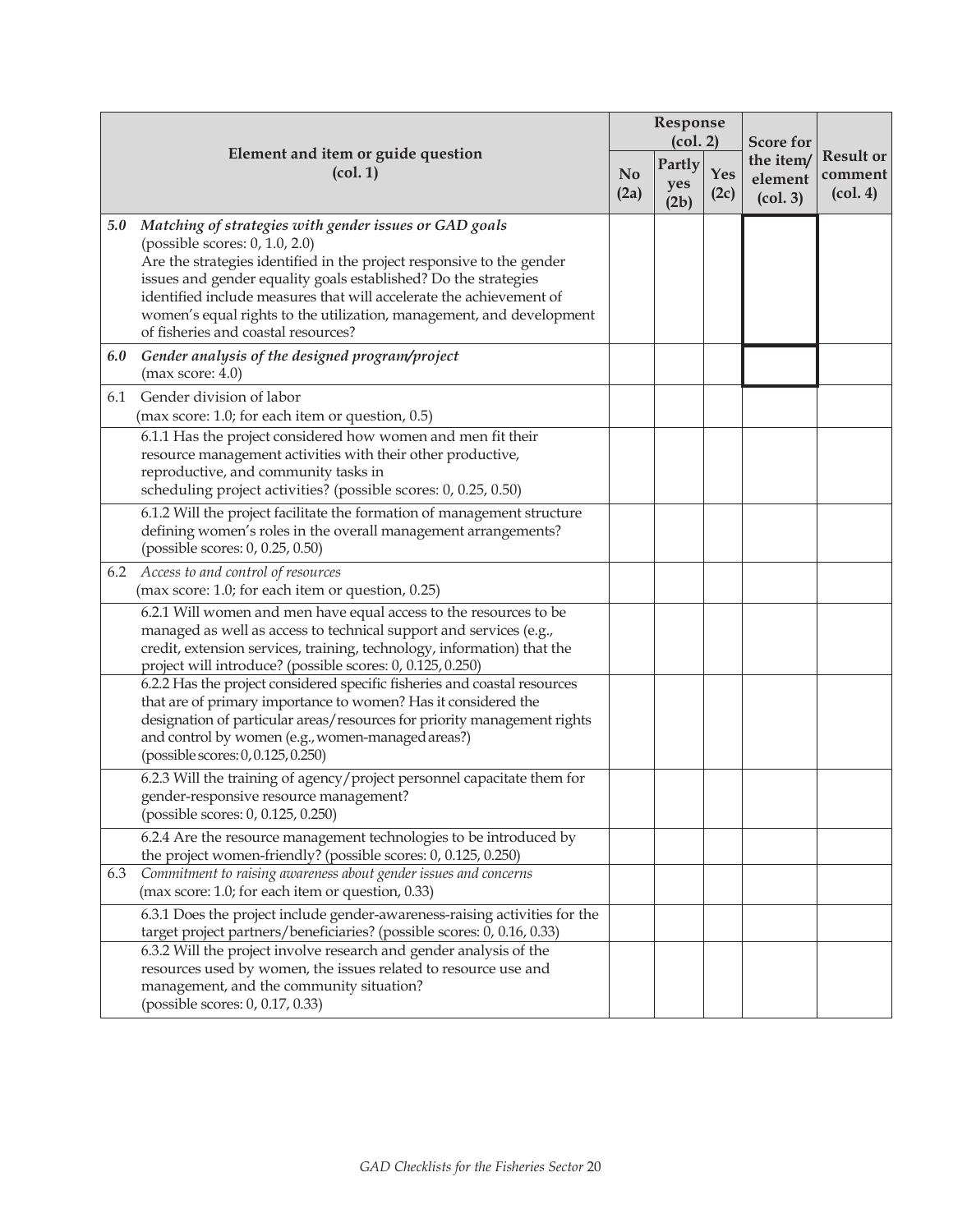|                                                                                                                                                                                                                                                                                                                                                                                                                                                                                                                                                                                                                                                                                                                                                                                                                                                                                                                                                                                                                                                                                                                            |                                                                                                                                                                                                                                                                                           |                        |                    | Response<br>(col. 2) | <b>Score for</b>                 | <b>Result or</b>                           |
|----------------------------------------------------------------------------------------------------------------------------------------------------------------------------------------------------------------------------------------------------------------------------------------------------------------------------------------------------------------------------------------------------------------------------------------------------------------------------------------------------------------------------------------------------------------------------------------------------------------------------------------------------------------------------------------------------------------------------------------------------------------------------------------------------------------------------------------------------------------------------------------------------------------------------------------------------------------------------------------------------------------------------------------------------------------------------------------------------------------------------|-------------------------------------------------------------------------------------------------------------------------------------------------------------------------------------------------------------------------------------------------------------------------------------------|------------------------|--------------------|----------------------|----------------------------------|--------------------------------------------|
|                                                                                                                                                                                                                                                                                                                                                                                                                                                                                                                                                                                                                                                                                                                                                                                                                                                                                                                                                                                                                                                                                                                            | Element and item or guide<br>question (col. 1)                                                                                                                                                                                                                                            | N <sub>0</sub><br>(2a) | Partly<br>yes (2b) | Yes<br>(2c)          | the item/<br>element<br>(col. 3) | comment<br>$\left( \text{col. } 4 \right)$ |
|                                                                                                                                                                                                                                                                                                                                                                                                                                                                                                                                                                                                                                                                                                                                                                                                                                                                                                                                                                                                                                                                                                                            | 6.3.3 Has the project considered strategies that will mobilize<br>support for men and the coastal community in the realization<br>of gender-responsive resource management?<br>(possible scores: 0, 0.17, 0.34)                                                                           |                        |                    |                      |                                  |                                            |
| 6.4                                                                                                                                                                                                                                                                                                                                                                                                                                                                                                                                                                                                                                                                                                                                                                                                                                                                                                                                                                                                                                                                                                                        | Participation and representation in decision-making<br>(max score: 1.0; for each item or question, 0.25)                                                                                                                                                                                  |                        |                    |                      |                                  |                                            |
|                                                                                                                                                                                                                                                                                                                                                                                                                                                                                                                                                                                                                                                                                                                                                                                                                                                                                                                                                                                                                                                                                                                            | 6.4.1 Will the project ensure the active participation of women<br>in all processes involved in the management of resources?<br>(possible scores: 0, 0.125, 0.250)                                                                                                                        |                        |                    |                      |                                  |                                            |
|                                                                                                                                                                                                                                                                                                                                                                                                                                                                                                                                                                                                                                                                                                                                                                                                                                                                                                                                                                                                                                                                                                                            | 6.4.2 Will the project involve woman fisheries extension<br>officers? Woman fisher leaders? (possible scores: 0, 0.125, 0.250)                                                                                                                                                            |                        |                    |                      |                                  |                                            |
|                                                                                                                                                                                                                                                                                                                                                                                                                                                                                                                                                                                                                                                                                                                                                                                                                                                                                                                                                                                                                                                                                                                            | 6.4.3 Has the project devised strategies to overcome the<br>constraints (including mobility and time constraints for<br>women) to project participation by women and by men?<br>(possible scores: 0, 0.125, 0.250)                                                                        |                        |                    |                      |                                  |                                            |
|                                                                                                                                                                                                                                                                                                                                                                                                                                                                                                                                                                                                                                                                                                                                                                                                                                                                                                                                                                                                                                                                                                                            | 6.4.4 Has the project considered that the constraints<br>to women's participation may require separate programming<br>(by way of separate groups, activities, or components)? If<br>separate programming is needed, has the<br>project addressed this? (possible scores: 0, 0.125, 0.250) |                        |                    |                      |                                  |                                            |
|                                                                                                                                                                                                                                                                                                                                                                                                                                                                                                                                                                                                                                                                                                                                                                                                                                                                                                                                                                                                                                                                                                                            | 7-8.0 Monitoring indicators and targets                                                                                                                                                                                                                                                   |                        |                    |                      |                                  |                                            |
|                                                                                                                                                                                                                                                                                                                                                                                                                                                                                                                                                                                                                                                                                                                                                                                                                                                                                                                                                                                                                                                                                                                            | (max score: 2.0; for each item or question, 1.0)                                                                                                                                                                                                                                          |                        |                    |                      |                                  |                                            |
|                                                                                                                                                                                                                                                                                                                                                                                                                                                                                                                                                                                                                                                                                                                                                                                                                                                                                                                                                                                                                                                                                                                            | 7-8.1 Does the project include gender equality targets and<br>indicators of welfare, access, consciousness raising,<br>participation, and control? (possible scores: 0, 0.5, 1.0)                                                                                                         |                        |                    |                      |                                  |                                            |
|                                                                                                                                                                                                                                                                                                                                                                                                                                                                                                                                                                                                                                                                                                                                                                                                                                                                                                                                                                                                                                                                                                                            | Sample indicators, depending on outcomes and outputs<br>identified:                                                                                                                                                                                                                       |                        |                    |                      |                                  |                                            |
| • Number of women with membership and leadership roles in fisherfolk organizations, fisheries and aquatic<br>resources management councils, or similar groups<br>• Level of participation of men and women in project activities<br>Number of woman fishers engaged in actual resource management at all levels<br>Percentage of men's and women's representation in resource management structures<br>Number of cases/models of gender-responsive resource management<br>Types and scope of areas/resources managed by women<br>Level of leadership and management capacities of women and men involved in community work and resource<br>management<br>• Number and nature of policies issued and implemented relevant to gender-responsive resource management interventions<br>Number and types of economic opportunities accessed by women and men<br>Number of registered and deputized woman fishers<br>Observed changes in the perception of women and men toward the role and capacities of woman fishers in resource<br>management and development<br>Observed changes in the relations of man and woman fishers |                                                                                                                                                                                                                                                                                           |                        |                    |                      |                                  |                                            |
|                                                                                                                                                                                                                                                                                                                                                                                                                                                                                                                                                                                                                                                                                                                                                                                                                                                                                                                                                                                                                                                                                                                            | 7-8.2 Does the proposed project monitoring framework or plan<br>include the collection of sex-disaggregated data? (possible<br>scores: 0, 0.5, 1.0)                                                                                                                                       |                        |                    |                      |                                  |                                            |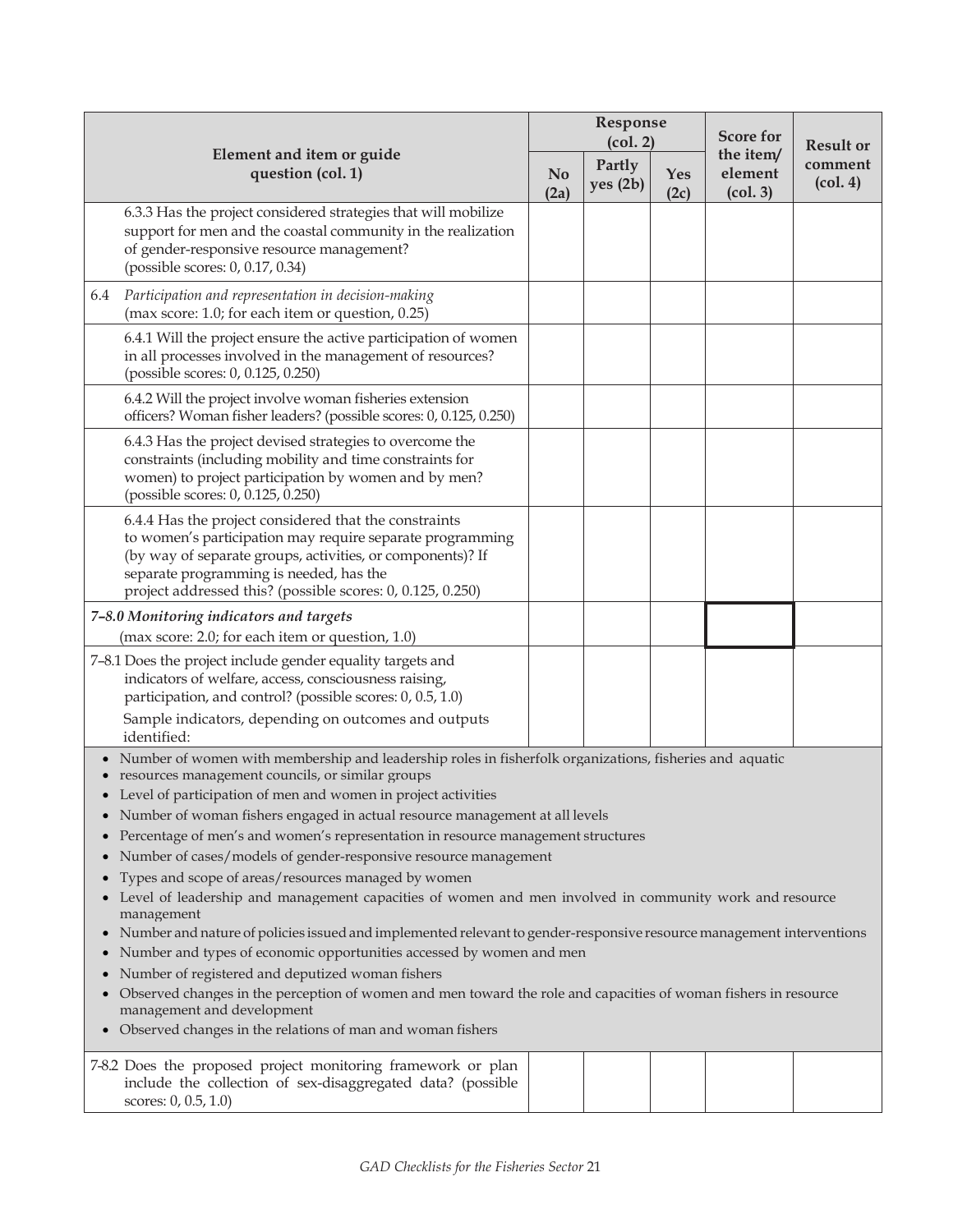|                                                                                                                                                                                                                                                                                                        |                                   | Response<br>(col. 2)  |             | <b>Score for</b>                                        |                                                             |
|--------------------------------------------------------------------------------------------------------------------------------------------------------------------------------------------------------------------------------------------------------------------------------------------------------|-----------------------------------|-----------------------|-------------|---------------------------------------------------------|-------------------------------------------------------------|
| Element and item or guide<br>question (col. 1)                                                                                                                                                                                                                                                         | $\mathbf{N}$ <sub>0</sub><br>(2a) | Partly<br>yes<br>(2b) | Yes<br>(2c) | the item/<br>element<br>$\left( \text{col. } 3 \right)$ | <b>Result or</b><br>comment<br>$\left(\text{col. }4\right)$ |
| 9.0<br><i>Resources</i> (max score: 2.0; for each item or question, 1.0)                                                                                                                                                                                                                               |                                   |                       |             |                                                         |                                                             |
| Is the budget allotted by the project sufficient for gender equality<br>9.1<br>promotion or integration? Or, will the project tap counterpart<br>funds from local government units and other partners for its GAD<br>efforts? (possible scores: 0, 0.5, 1.0)                                           |                                   |                       |             |                                                         |                                                             |
| Does the project have the expertise to integrate GAD or to promote<br>9.2<br>gender equality and women's empowerment?<br>Or does it commit itself to investing project staff time in building<br>capacity for integrating GAD or promoting gender equality?<br>(possible scores: $0$ , $0.5$ , $1.0$ ) |                                   |                       |             |                                                         |                                                             |
| 10.0 Relationship with the partner organization's or agency's GAD efforts<br>(max score: 2.0; for each item or question, 0.67)                                                                                                                                                                         |                                   |                       |             |                                                         |                                                             |
| 10.1 Will the program/project build on or strengthen the<br>agency/government's commitment to the advancement of<br>women? (possible scores: 0, 0.34, 0.67)                                                                                                                                            |                                   |                       |             |                                                         |                                                             |
| 10.2 Does the program/project have an exit plan that will ensure the<br>sustainability of GAD efforts and benefits?<br>(possible scores: 0, 0.33, 0.67)                                                                                                                                                |                                   |                       |             |                                                         |                                                             |
| 10.3 Will the project build on initiatives or actions of other<br>organizations in the area? (possible scores: 0, 0.33, 0.66)                                                                                                                                                                          |                                   |                       |             |                                                         |                                                             |
| TOTAL GAD SCORE FOR THE PROGRAM/PROJECT DESIGN<br>(Add the scores for each of the ten elements.)                                                                                                                                                                                                       |                                   |                       |             |                                                         |                                                             |

# **Interpretation of the GAD score**

- 0–3.9 GAD is invisible in the program/project design (proposed program/project is returned).
- 4.0–7.9 Proposed program/project **has promising GAD prospects** (proposed program/ project design earns a "conditional pass," pending identification of a GAD goal, as well as strategies and activities to address these, and inclusion of thecollection of sexdisaggregated data in the monitoring and evaluation plan).
- 8.0–14.9 Proposed program/project design is **gender-sensitive** (design passes the GAD test).
- 15.0–20.0 Proposed program/project is **gender-responsive** (designers are commended).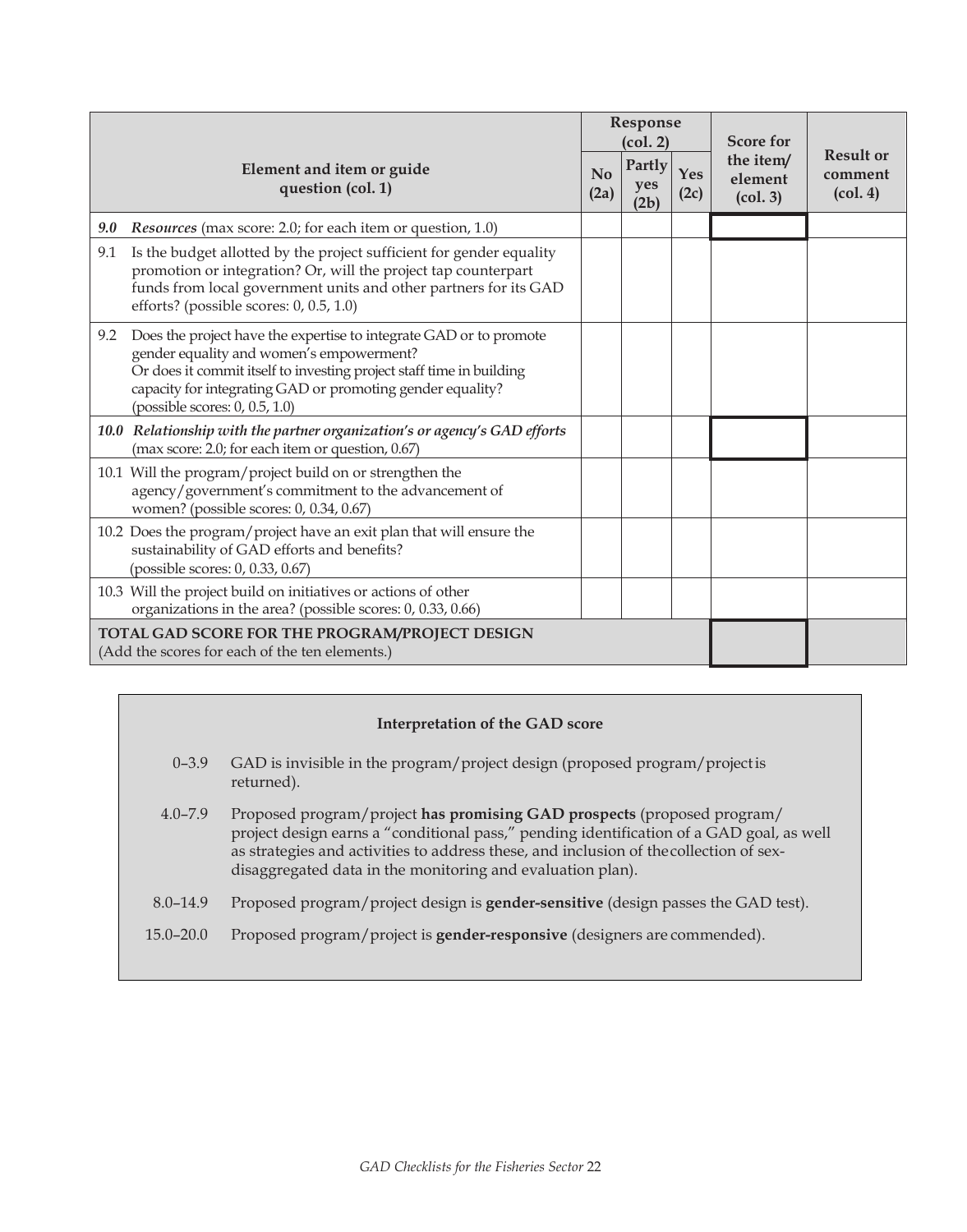# **GAD CHECKLIST OF RESEARCH AGENDA, PROGRAMS, AND PROJECTS**

The GAD checklist discussed here covers research and development activities, which constitute part of the BFAR research and development core service area. The other component of this core service, training, has a separate checklist. Like in the other checklists, the guidelines for research agendasetting, program, and projects aim to ensure that BFAR programs and projects are not only aware of or sensitive to gender issues faced by women and men, but also addressing key, relevant issues or concerns.

Fisheries core services, including research, should be improved by the inclusion of gender and other humandimensions. Using a genderlens provides a better picture offisheries issues. The picture is more complete and better focused, providing a basis for understanding the issues and taking more appropriate action.<sup>1</sup> Overlooking and/or undervaluing the contributions of women, as well as youth, in fisheries matters will not give a complete picture of the fisheries situation; consequently, strategies to improve the sector may not produce the desired results.

The GAD guidelines for the identification and design of research agenda, programs, and projects require research designers and appraisers of research designs to consider several core elements of a genderresponsive research agenda and a gender-aware research program or project.

#### **For defining research agenda and program for a fisheries sector agency**

- Participation of women and men in the identification of the research agenda and research questions
- Conduct of gender analysis of the fisheries sector as part of the development of the research agenda
- Inclusion in the research program budget of resources for the needed gender research activities

#### **For designing and implementing research programs and projects**

- Collection and analysis of sex-disaggregated data on people-levelinformation
- Consideration of gender equality and women's empowerment in the formulation of the research framework, where possible or relevant
- Reflection of both women's and men's voices in researchstudies
- Monitoring of impact of the research on addressing gender issues and concerns and on promoting gender equality and women's empowerment in the fisheries sector
- Coordination with the agency's GAD plan and gender mainstreaming strategy

#### GENDER ISSUES AND RESULTS

Gender analysis is a key element of a gender-aware and responsive research agenda, program, or project. In connection with the formulation and/or review of the BFAR research and development agenda, gender analysis should be conducted at two points.

• The gender dimension of the situation of the fisheries and coastal resource sector should be a critical part of the analysis in support of the research and development agenda. This would guide the team in specifying gender issues that the research and development agenda could or should address.

<sup>1</sup> Meryl J. Williams, "Solutions Through Gender Research," Summary Report of the 2nd Global Symposium on Gender and Fisheries, 21 November 2007, 8th Asian Fisheries Forum, 20–23 November 2007, Kochi, India.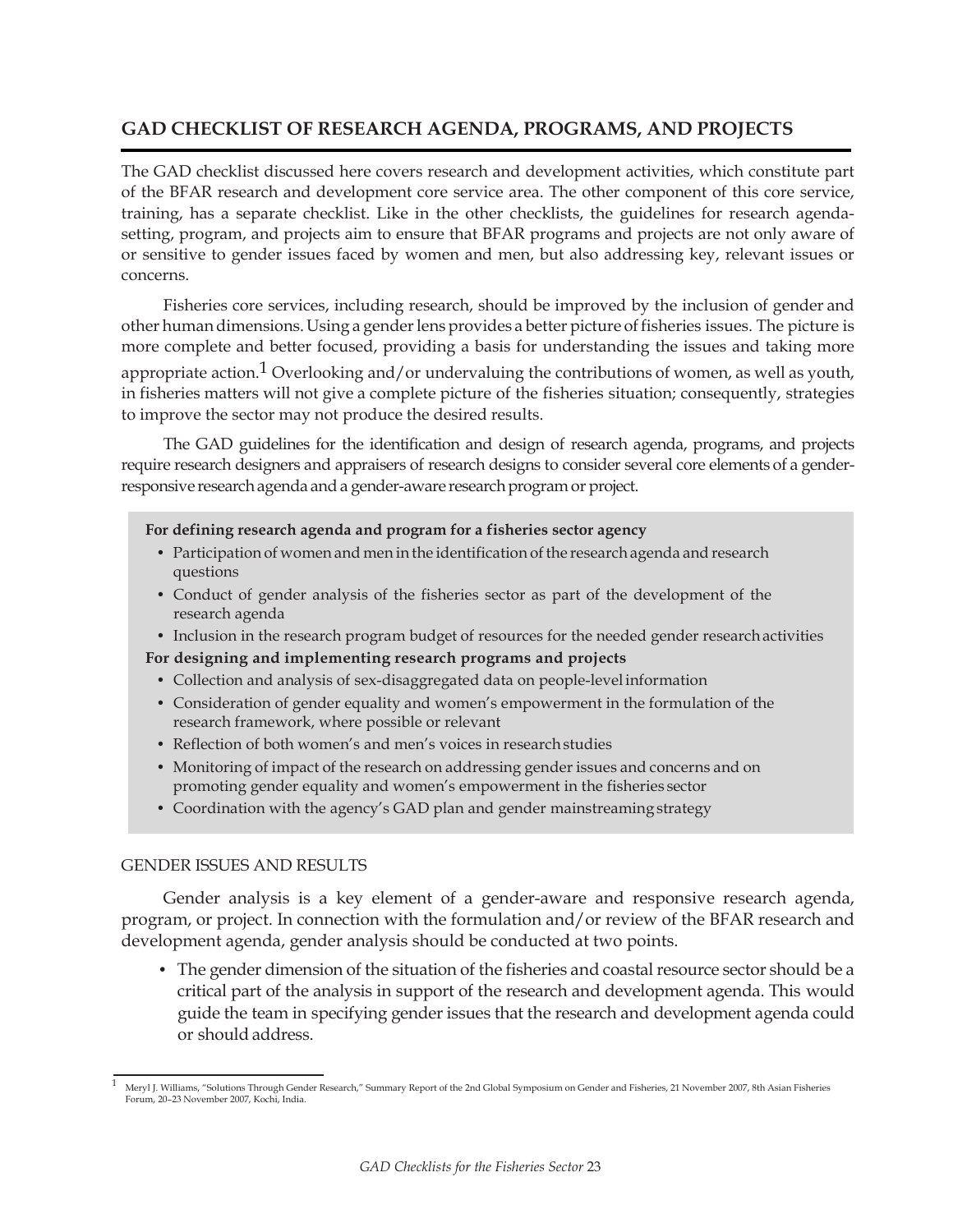• After the research and development agenda has been drafted, it should be reviewed or assessed for its likely gender-related effects or impact.

Among the issues and concerns in ensuring the gender awareness of research and development agenda and research programs, projects, and activities are the following:

- Fishing and aquaculture are usually regarded as occupations of men because fishing is often seen as direct fishing work that leads to cash payments, or as fish production for home consumption. Consequently, research agendas are generally focused on improving production and direct fishing work, which benefits more men than women. unpaid work, such as net mending, help in boat building, preparation of food, and procurement of gasoline (in the case of motorized boats), as well as baits for hooks and lines, is often overlooked, and this is normally done by women.
- Women have limited participation in decisions because they are rarely recognized as fishers.
- Most fisheries research projects lack baseline data that are sex-disaggregated. Moreover, fisheries data collection often focuses on fishing operations that are done by or associated with men.
- There are very limited resources available for research in general, and for gender research in particular.
- Researchers usually focus on technical/technology development without looking at the gender impact of the technologies.
- Women lack information on services and opportunities they can avail themselves of, since at times they tend not to view their efforts as "work" but rather as family obligations.2
- Low regard for women's contribution in fisheries has led to low self-esteem and limited empowerment of women.

Research agenda, programs, and projects may be designed to contribute to the achievement of gender equality results, such as:

- Improved data and information on the contributions of women in the fisheries sector;
- Improved sex-disaggregated data that shows a clearer picture not just of the fishery resources but also of the man and woman fishers who utilize and manage these resources;
- Gender and fisheries research results becoming the bases of gender-responsive fisheries development programs;
- Improved participation and representation of women in resource management and decision-making processes; and
- Increased access of women to the benefits of gender-responsive fisheries development programs.

<sup>2</sup> M. J. Williams, et al., "Changing Traditions: First Global Look at the Gender Dimensions of Fisheries," *NAGA, Worldfish Center Newsletter* 28 (1 & 2) (January–June 2005).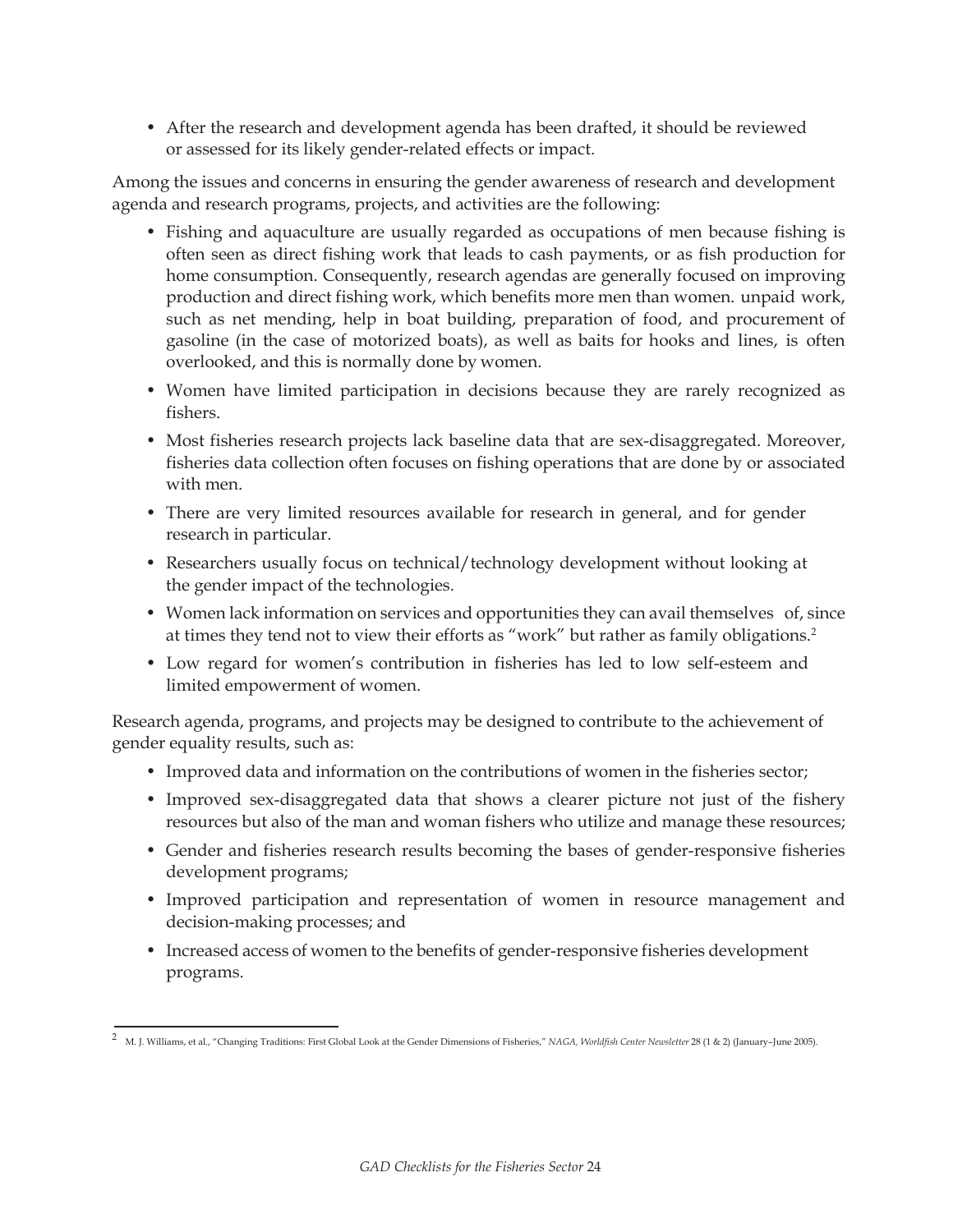### GUIDE FOR ACCOMPLISHING THE CHECKLIST

Box B3 enumerates the elements of gender-responsive research agenda and genderaware research programs, projects, and activities for a fisheries-sector agency, such as BFAR. Some elements are accompanied by guide questions. The instructions for accomplishing the checklist are as follows.

#### **Guide for accomplishing Box B3**

- 1. Put a check  $\boxtimes$  in the appropriate column (2a to 2c) under "Response" to signify the degree to which a project proponent has complied with the GAD element: col. 2a if nothing has been done; col. 2b if an element, item, or question has been partly answered; and col. 2c if an element, item, or question has been fully complied with.
- 2. A partial and a full yes may be distinguished as follows.
	- a. For *Element 1.0,* a "partly yes" to Q1.1 means meeting with male stakeholders and only one or a few woman stakeholders in the proponent or partner agency or organization, while full compliance also involves meeting with woman and man external stakeholders, including relevant women's groups. A "partly yes" to Q1.2 means mentions of the consultations appear in the document but inputs of the stakeholders are not incorporated in the research agenda, program, or project. In contrast, a full "yes" implies the inclusion of their inputs in the research agenda.
	- b. For *Element 2.0,* "partly yes" means sex-disaggregated data are mentioned but there is no review of relevant gender literature (Q2.1); and gender roles and/or access issues have been identified but not the reasons underlying these (Q2.2). In contrast, a full "yes" denotes that sexdisaggregated data and gender literature have been reviewed and analyzed (Q2.1) and a full gender analysis has been done, serving as input to the development of the research agenda (Q2.2).
	- c. For *Element 3.0,* "partly yes" means there is a budget in the research program for a few gender mainstreaming activities, such as collecting sex-disaggregated data, but there is no provision for analysis and reporting based on this (Q3.1); or the research staff members are aware of the relevance of incorporating gender concerns in the research, but there is little capacity to do this, orfundingfortappinggender experts orfor one ortwo activities to build GAD skills or capacities among the research staff may not be sufficient (Q3.2).
	- d. For *Element 4.0,* "partly yes" means the research study collects and reports sex- disaggregated data but does not analyze them as an integral part of the research. A full "yes" denotes that sexdisaggregated data are not only collected but, as important, also analyzed as an integral part of the researchreport.
	- e. For *Element 5.0,* "partly yes" means the project mentions "women" or intends to study women but has no clear indication as to the gender and social relations contexts. A full "yes" suggests that both the gender and social relations contexts and the interests of women are considered in framing the research.
	- f. For *Element 6.0,* "partly yes" means the research involves more men and some women as data gatherers and/or respondents or key informants, while a full "yes" denotes that women and men are involved as researchers and respondents/informants and women's and men's responses are reflected in the researchreport.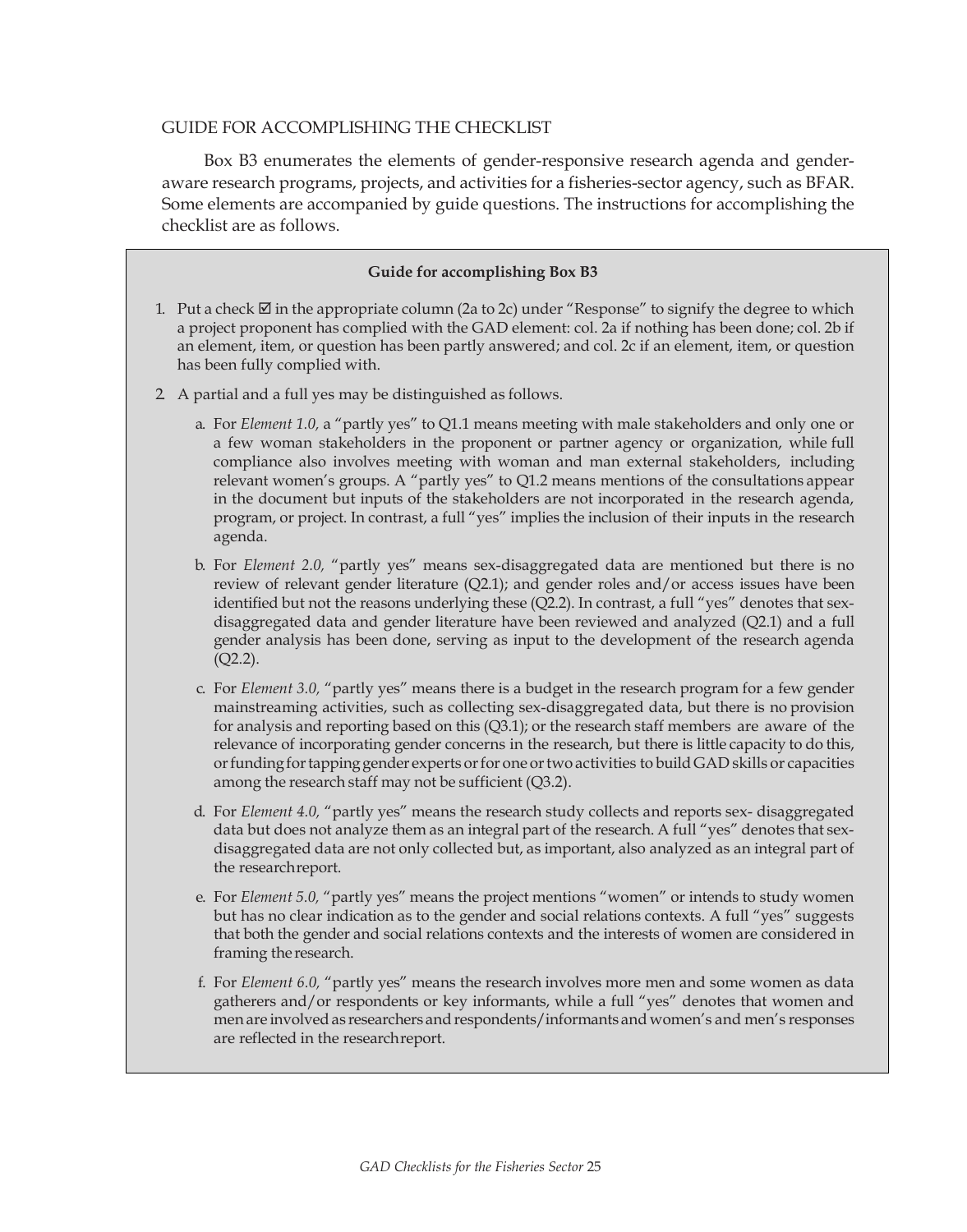- g. For *Element 7.0,* "partly yes" means the research and development activity has a plan for tracking the gender sensitivity or responsiveness of the projects, technologies, or activities that will emanate from the results of the studies, but without indicators and targets. A full "yes" means having indicators and targets for gender sensitivity and responsiveness as well as sustainability of the impact of the research projects, and requiring the collection of sexdisaggregated numerical and qualitative data on relevant indicators for the GAD outcomes/outputs of the research projects.
- h. For*Element8.0*,"partlyyes"meansthereissome,probablynominal,linkingoftheresearch agenda, program, or project to the Philippine government's/agency's commitment to the empowerment of women (Q8.1); and mention of next steps to promote GAD goals in the office, agency, or BFAR (Q8.2). A full "yes" signifies that there is a direct connection between the research and the office's/agency's gender mainstreaming efforts (Q8.1); and there is a discussion in the research report of strategies for helping sustain the GAD efforts of the office, agency, or BFAR(Q8.2).
- 3. After ascertaining whether a GAD requirement has been fulfilled or not, enter the appropriate score for an element or item under col. 3. Each item or question has a designated set of possible scores for "no," "partly yes," and "yes."
- 4. For an element (col. 1) that has more than one item or question, add the scores for the items or questions and enter the sum in the thickly bordered cell for the element.
- 5. Add the scores in the thickly bordered cells under col. 3 to come up with the GAD score for the research project.
- 6. Under the last column, indicate the key gender issues identified or comments on the proponent's compliance with the requirement.

*NOTE: For upstream or basic research, the interpretation of the questions in box B3 should be in the context of whether the research project or team considered the needs or concerns of both women and men in the design of technologies, for instance, and the possible gender-differentiated impact of the application of the research on women and men. Where certain questions or elements are not applicable to upstream or basic research projects, this should be indicated and taken out of the computation of the total score, which could then be normalized by adjusting the score as follows: [Total Raw Score ÷ (20 – Scores of Not Applicable Questions)] x 20 = Total Normalized Score. The GAD rating will depend on this normalized score.*

The scoring system and the interpretation of the scores are the same as those in box 7 (original and expanded) of the *Harmonized GAD Guidelines*. The total score remains to be 20.0, but instead of all the elements receiving a maximum of 2.0 points, two are given a maximum of 4.0 points each.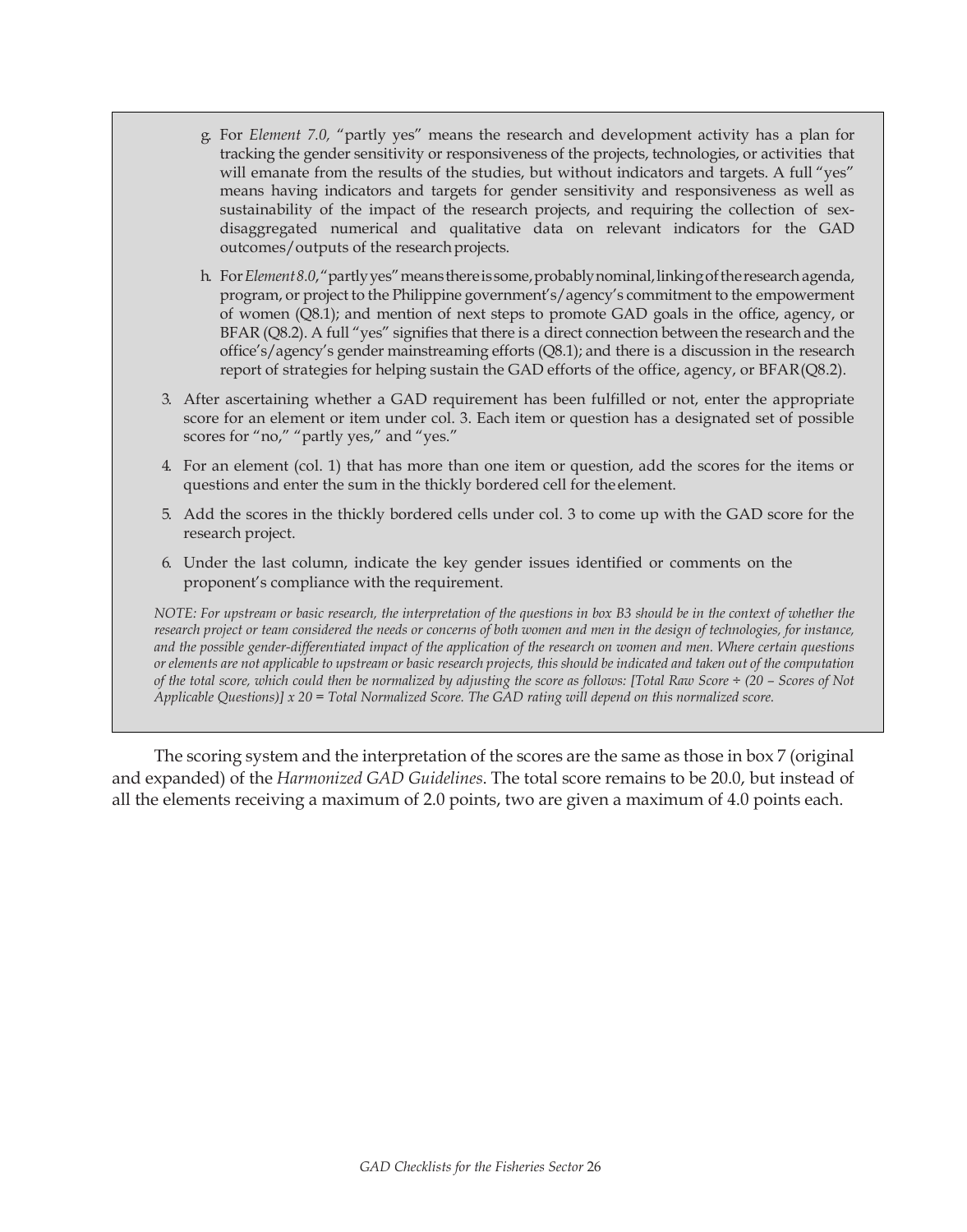|                                                                                                                                                                                                                                                                                                                                        |  | Response<br>(col. 2)  |             | <b>Score for</b>                 | <b>Result or</b>                        |
|----------------------------------------------------------------------------------------------------------------------------------------------------------------------------------------------------------------------------------------------------------------------------------------------------------------------------------------|--|-----------------------|-------------|----------------------------------|-----------------------------------------|
| Element and item or guide question<br>(col. 1)                                                                                                                                                                                                                                                                                         |  | Partly<br>yes<br>(2b) | Yes<br>(2c) | the item/<br>element<br>(col. 3) | comment<br>$\left(\text{col. }4\right)$ |
| For defining research agenda and program for BFAR (max score: 8.0)                                                                                                                                                                                                                                                                     |  |                       |             |                                  |                                         |
| 1.0 Participation of women and men in the identification of<br>research agenda and research questions<br>(max score: 2.0; for each item or question, 1.0)                                                                                                                                                                              |  |                       |             |                                  |                                         |
| 1.1 Has the project consulted women on the problem or issue<br>that must be investigated through research?<br>(possible scores: 0, 0.5, 1.0)                                                                                                                                                                                           |  |                       |             |                                  |                                         |
| 1.2 Have women's inputs been considered in the<br>development of the research agenda?<br>(possible scores: 0, 0.5, 1.0)                                                                                                                                                                                                                |  |                       |             |                                  |                                         |
| 2.0 Conduct of gender analysis of the fisheries sector as part<br>of the development of research agenda<br>(max score: 4.0; for each item or question, 2.0)                                                                                                                                                                            |  |                       |             |                                  |                                         |
| 2.1 Are sex-disaggregated data mentioned and is a review of<br>gender-aware literature conducted in the development<br>of the research agenda? (possible scores: 0, 1.0, 2.0)                                                                                                                                                          |  |                       |             |                                  |                                         |
| 2.2 Has gender analysis been done to identify what men and<br>women do, who has access to and control of resources,<br>and how these patterns emerged?<br>(possible scores: 0, 1.0, 2.0)                                                                                                                                               |  |                       |             |                                  |                                         |
| 3.0 Inclusion in the research program budget of resources for<br>the needed gender research activities<br>(max score: 2.0; for each item or question, 1.0)                                                                                                                                                                             |  |                       |             |                                  |                                         |
| 3.1 Are sufficient resources allocated to ensure gender<br>components of the research are met?<br>(possible scores: 0, 0.5, 1.0)                                                                                                                                                                                                       |  |                       |             |                                  |                                         |
| 3.2 Does the research have the skill, ability, or capacity to<br>integrate GAD or promote gender equality and women's<br>empowerment? Or does it commit itself to investing<br>project staff time in building capacity for integrating GAD<br>or promoting gender equality in the research?<br>(possible scores: $0$ , $0.5$ , $1.0$ ) |  |                       |             |                                  |                                         |

# **Box B3. GAD checklist for research and development agenda, program, or project**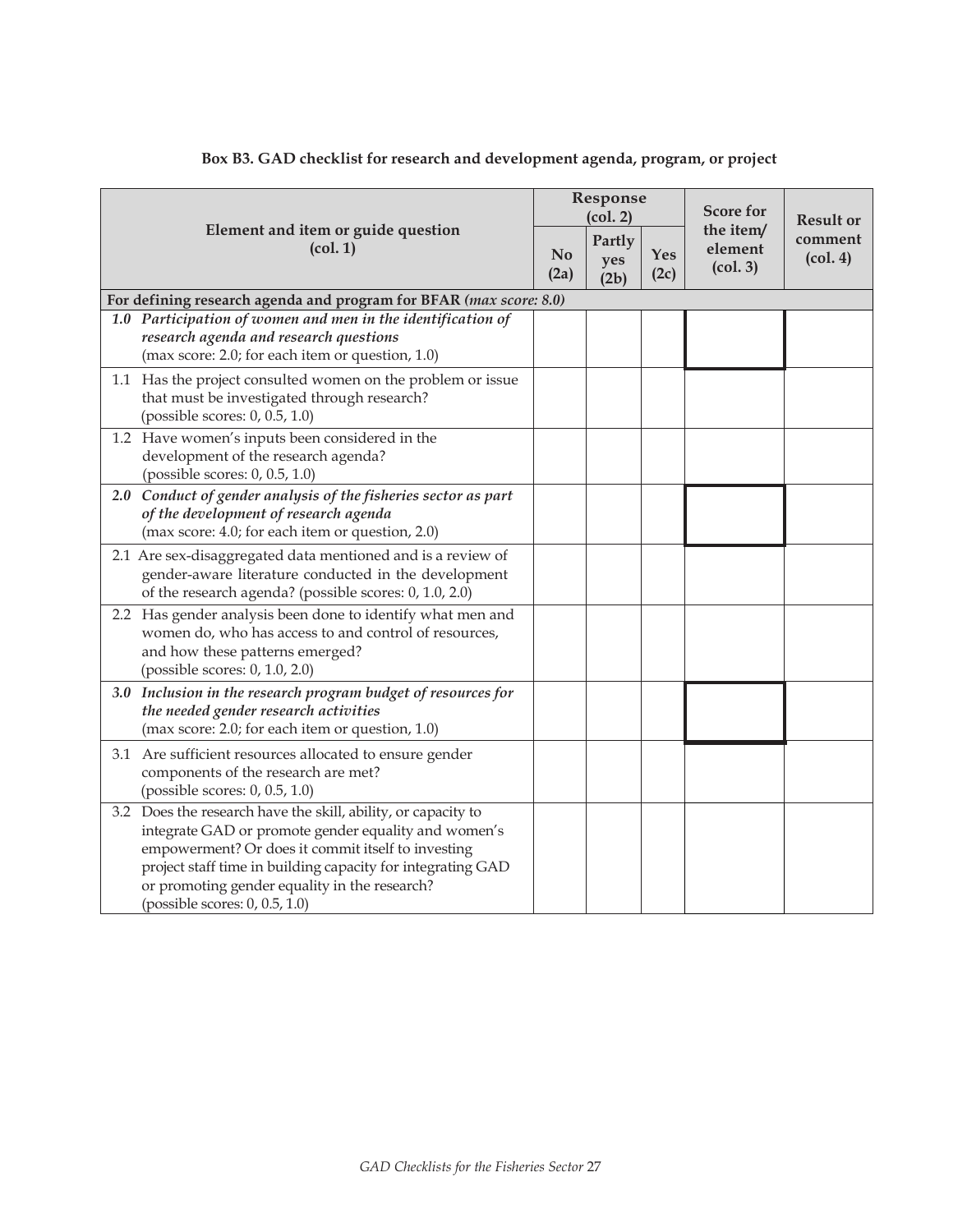|                                                                                                                                                                                                                                                                                                                                                                                                                                                        |                        | Response<br>(col. 2)  |                    | <b>Result or</b>                 |                                         |
|--------------------------------------------------------------------------------------------------------------------------------------------------------------------------------------------------------------------------------------------------------------------------------------------------------------------------------------------------------------------------------------------------------------------------------------------------------|------------------------|-----------------------|--------------------|----------------------------------|-----------------------------------------|
| Element and item or guide<br>question (col. 1)                                                                                                                                                                                                                                                                                                                                                                                                         | N <sub>o</sub><br>(2a) | Partly<br>yes<br>(2b) | <b>Yes</b><br>(2c) | the item/<br>element<br>(col. 3) | comment<br>$\left(\text{col. }4\right)$ |
| For designing and implementing research programs and projects (max score: 12.0)                                                                                                                                                                                                                                                                                                                                                                        |                        |                       |                    |                                  |                                         |
| 4.0 Collection and analysis of sex-disaggregated data on people-level<br><i>information</i> (possible scores: $0, 1.0, 2.0$ )<br>Does the research collect, analyze, and report sex-disaggregated data<br>for people-level information?                                                                                                                                                                                                                |                        |                       |                    |                                  |                                         |
| 5.0 Consideration of gender in the formulation of the research framework,<br>where possible or relevant (possible scores: 0, 2.0, 4.0)<br>Are gender objectives/principles considered in the framework of the<br>research (improving access to economic resources, promoting<br>participation and leadership, eliminating discrimination)?                                                                                                             |                        |                       |                    |                                  |                                         |
| 6.0 Reflection of both women's and men's voices in the research studies<br>(possible scores: 0, 1.0, 2.0)<br>Are women's and men's inputs or responses being equally sought in<br>the research and are these reflected in the research reports?                                                                                                                                                                                                        |                        |                       |                    |                                  |                                         |
| 7.0 Monitoring of research impact on addressing gender issues and<br>concerns and on promoting gender equality and women's<br>empowerment in the fisheries sector (possible scores: 0, 1.0, 2.0)<br>Does the design include strategies for monitoring research impact on<br>addressing gender issues and concerns and on promoting gender<br>equality and women's empowerment in the fisheries sector?                                                 |                        |                       |                    |                                  |                                         |
| Among the possible considerations for tracking gender impact are:<br>• Women and children among the direct or indirect beneficiaries of the project<br>• Long-term impact on women's socioeconomic status and empowerment<br>• Sustainability of the benefits<br>• Inclusion of strategies to avoid or minimize negative impact on women's status or welfare<br>• Identification of ways to promote equal opportunities and benefits for women and men |                        |                       |                    |                                  |                                         |
| 8.0 Coordination with the agency's GAD plan and gender mainstreaming<br>strategy (max score: 2.0; for each item or question, 1.0)                                                                                                                                                                                                                                                                                                                      |                        |                       |                    |                                  |                                         |
| 8.1 Will the research build on or strengthen the commitment of the office,<br>agency, or BFAR to the empowerment of women?<br>(possible scores: 0, 0.5, 1.0)                                                                                                                                                                                                                                                                                           |                        |                       |                    |                                  |                                         |
| 8.2 Does the research report mention strategies for helping sustain the GAD<br>efforts of the office, agency, or BFAR? (possible scores: 0, 0.5, 1.0)                                                                                                                                                                                                                                                                                                  |                        |                       |                    |                                  |                                         |
| TOTAL GAD SCORE FOR THE RESEARCH AGENDA, PROGRAM, OR PROJECT<br>(Add the scores for each of the eight elements.)                                                                                                                                                                                                                                                                                                                                       |                        |                       |                    |                                  |                                         |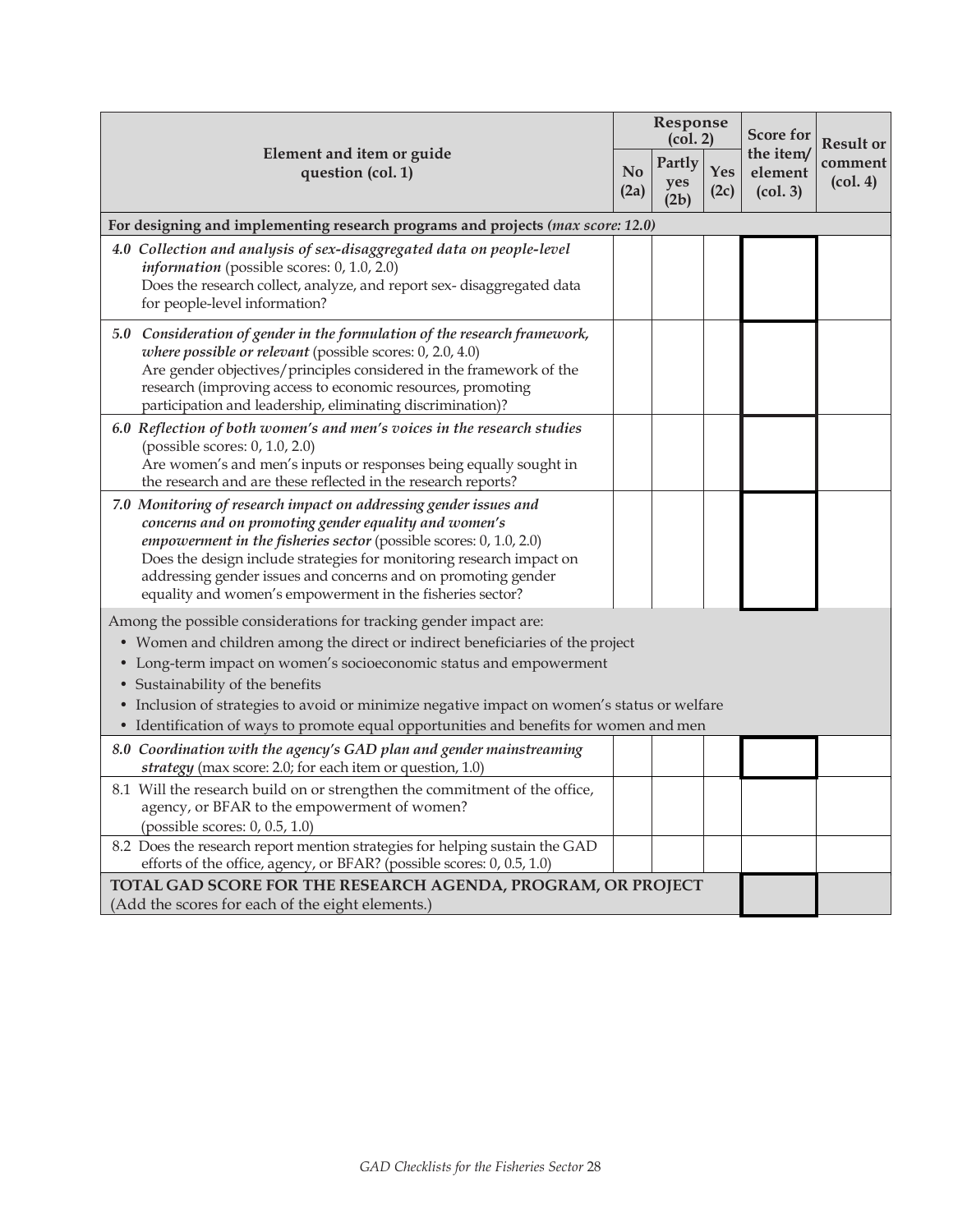| <b>Interpretation of the GAD score</b> |  |  |
|----------------------------------------|--|--|
|----------------------------------------|--|--|

| $0 - 3.9$     | GAD is invisible in the program/project design (proposed program/project is<br>returned).                                                                                                                                                                                                                                   |
|---------------|-----------------------------------------------------------------------------------------------------------------------------------------------------------------------------------------------------------------------------------------------------------------------------------------------------------------------------|
| $4.0 - 7.9$   | Proposed program/project has promising GAD prospects (proposed program/<br>project design earns a "conditional pass," pending identification of a GAD goal, as well<br>as strategies and activities to address these, and inclusion of the collection of sex-<br>disaggregated data in the monitoring and evaluation plan). |
| $8.0 - 14.9$  | Proposed program/project design is <b>gender-sensitive</b> (design passes the GAD test).                                                                                                                                                                                                                                    |
| $15.0 - 20.0$ | Proposed program/project is <b>gender-responsive</b> (designers are commended).                                                                                                                                                                                                                                             |
|               |                                                                                                                                                                                                                                                                                                                             |

What is a gender-aware research and development program/project? It is an initiative that recognizes and acknowledges differences in the roles, needs, and perspectives of women and men, possible asymmetries in their relationship, and the possibility that actions or interventions will have different effects on and results for women and men based on their gender, but does not actively seek to address these issues.

Meanwhile, gender-responsive research and development agenda are those that substantively address gender issues identified through a gender analysis of sex-disaggregated data and gender-related information, or that successfully promote gender awareness in their constituent research programs and projects.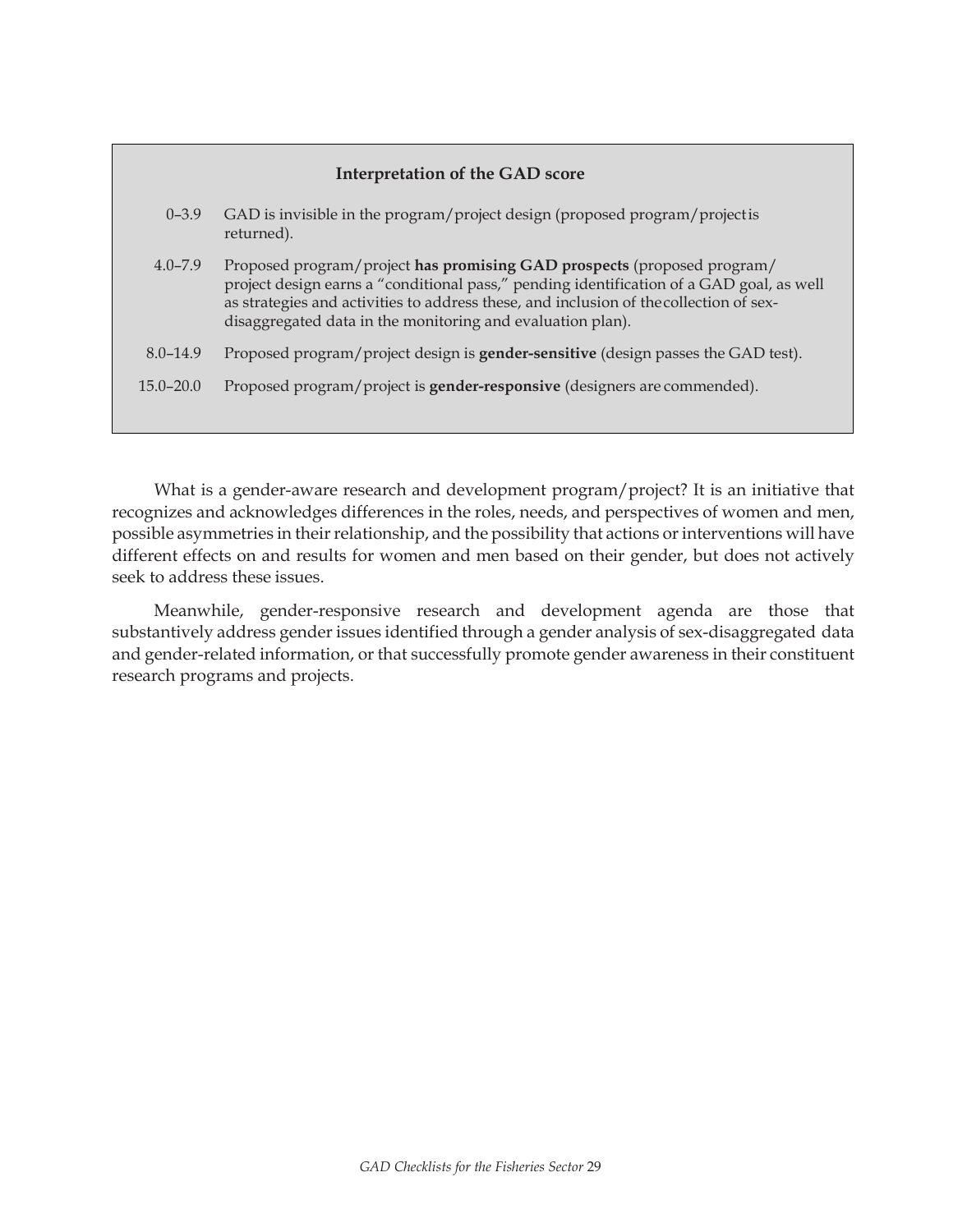# **GAD CHECKLIST FOR TRAINING AGENDA, PROGRAMS AND PROJECTS**

The training programs, projects, and activities of BFAR aim to contribute to not only enhanced efficiency of its personnel but also increased productivity and empowerment of man and woman fishers. These provide opportunities for men and women to build and enhance their knowledge, skills, and attitudes to act on their personal development and contribute to the development of the fisheries sector and the country. For women, this may translate to increasing self-confidence and the ability to analyze their situation and decide on matters that affect their lives. Moreover, mainstreaming gender in the human resource development plan of BFAR will ensure that its personnel are equipped with the necessary knowledge, skills, and attitude to make GAD part of their work in pursuing the mandates of the bureau.

The GAD guidelines for the identification and design of training agenda, programs, and projects require teams to consider seven core elements of gender-responsive training agenda, programs, or projects. These are:

- 1. participation of women and men in the identification of training needs and the focus of training programs;
- 2. conduct of gender analysis of the training context and situation to identify and addresspotential gender-related issues faced by trainers and/or trainees;
- 3. use of sex-disaggregated data in the examples, exercises, and materials used for training;
- 4. inclusionofreductionofgendergapsorimprovementof women'sparticipationamongtheplanned monitoring indicators and targets;
- 5. sex-disaggregated database regarding participation in training and results of training programs required as part of the training program's monitoring and evaluation (M&E) system;
- 6. inclusion of resources for needed gender training activities in the training program budget; and
- 7. planned coordination with the agency's GAD plan and gender mainstreaming strategy.

The GAD checklist for training applies to both client-focused and organization-focused training programs and projects. The objective of a gender-sensitive organization-focused training program or project is to ensure that the trainers themselves are aware of or sensitive to gender issues facing the clients (organic, industry, or community-based). The exposure of BFAR staff to gender-aware training programs will help mainstream GAD further at BFAR.

# GENDER ISSUES AND GENDER EQUALITY RESULTS

Gender analysis should be conducted at two points.

- An analysis of the gender dimension of the development problem should be a critical part of project identification and analysis of the development problem (see box B4 for sample guide questions). This would guide project planners in specifying gender issues that the project could or should address.
- After the training project design has been drafted, it should be reviewed or assessed for its likely gender-related effects or impact (see box B4 for sample guide questions).

Training provides opportunities to enhance the knowledge and skills of men and women, but woman fishers usually face a lot of barriers. Their participation in training depends on their roles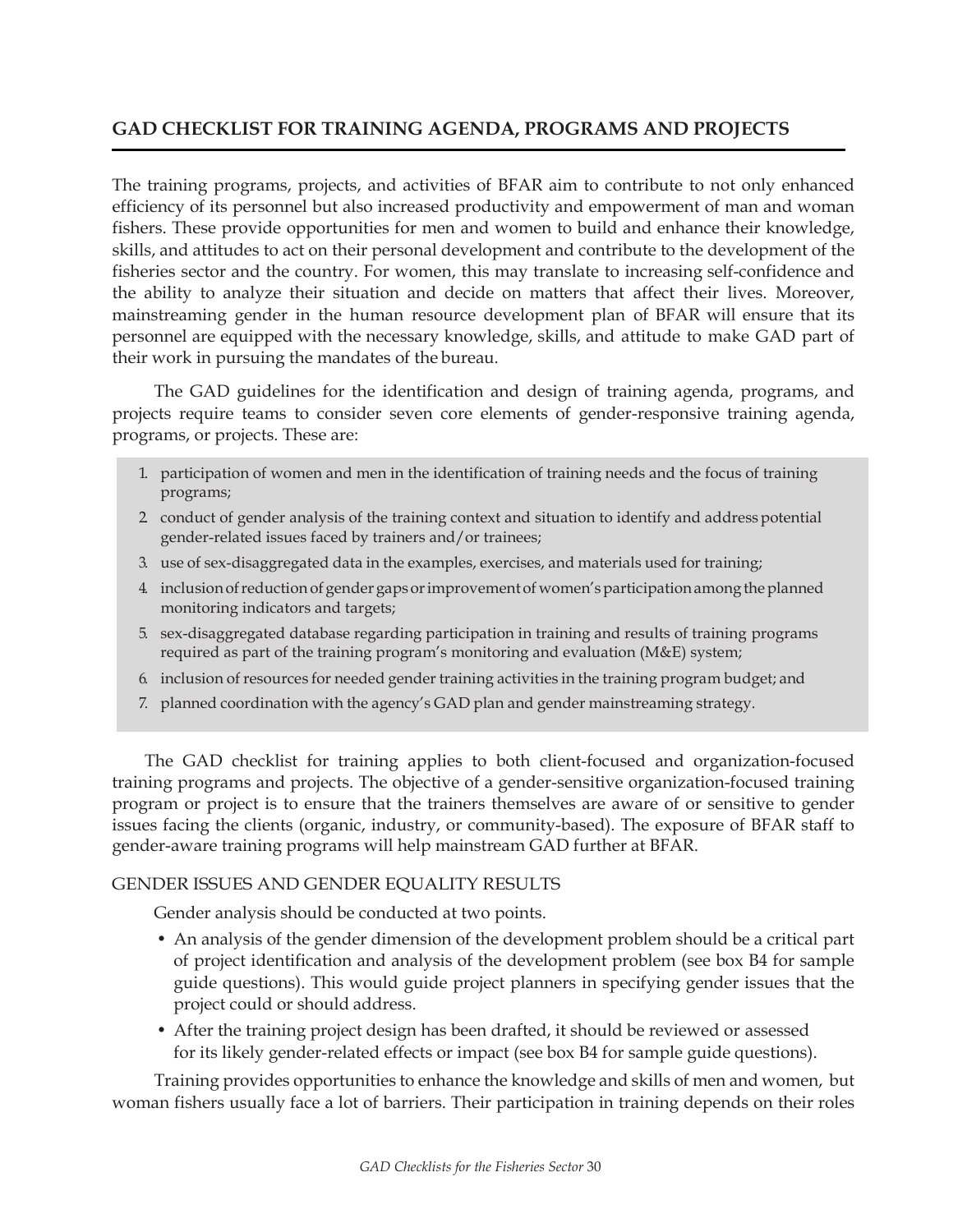in productive, reproductive, and community activities, access to and control over coastal resources and benefits, and cultural and social factors. Below are some of the gender issues in training programs and activities:

- Women's limited participation in identifying and designing training programs, which may lead to unmet needs of woman fishers, eventually resulting in their disinterest in training activities
- Time and mobility constraints of woman fishers because of their multiple roles in their productive, reproductive, and community spheres
- Women's and men's low educational attainment or literacy, which may hinder their participation in or understanding of the training
- Gender stereotyping in training activities that do not reflect the actual needs of women and men but maintain their traditional roles
- Lack of facilities, such as day care or child minding, to enable woman fishers to attend training
- Limited access of women to information on training opportunities

There is also the need to address the capability building requirements of the trainers and extension/field workers in order for them to identify and analyze gender issues in their organization, work, and clientele. Tools for gender analysis are necessary to guide them in studying the context and situation of man and woman fishers. Gender issues for trainers include:

- Lack of a gender analysis of the situation of fishing communities;
- Absence of or limited GAD mainstreaming in the human resource development plan; and
- Lack of impact studies of the training conducted on man and woman fishers that may provide useful input to guide the development of the training program.

The training programs and projects should be designed to contribute to the achievement of gender equality results such as:

- Increased access of woman fishers to training programs and projects;
- Increased number of woman fisher participants in training;
- Increased capacity of woman and man fishers to improve their production and livelihood;
- Increased participation of woman fishers in the training design;
- Availability of women-friendly facilities in the training environment; and
- Increased capability of trainers and extension workers to conduct gender analysis and identify gender issues/gaps in their organization, work, and clientele, monitor program implementation, and assess impact.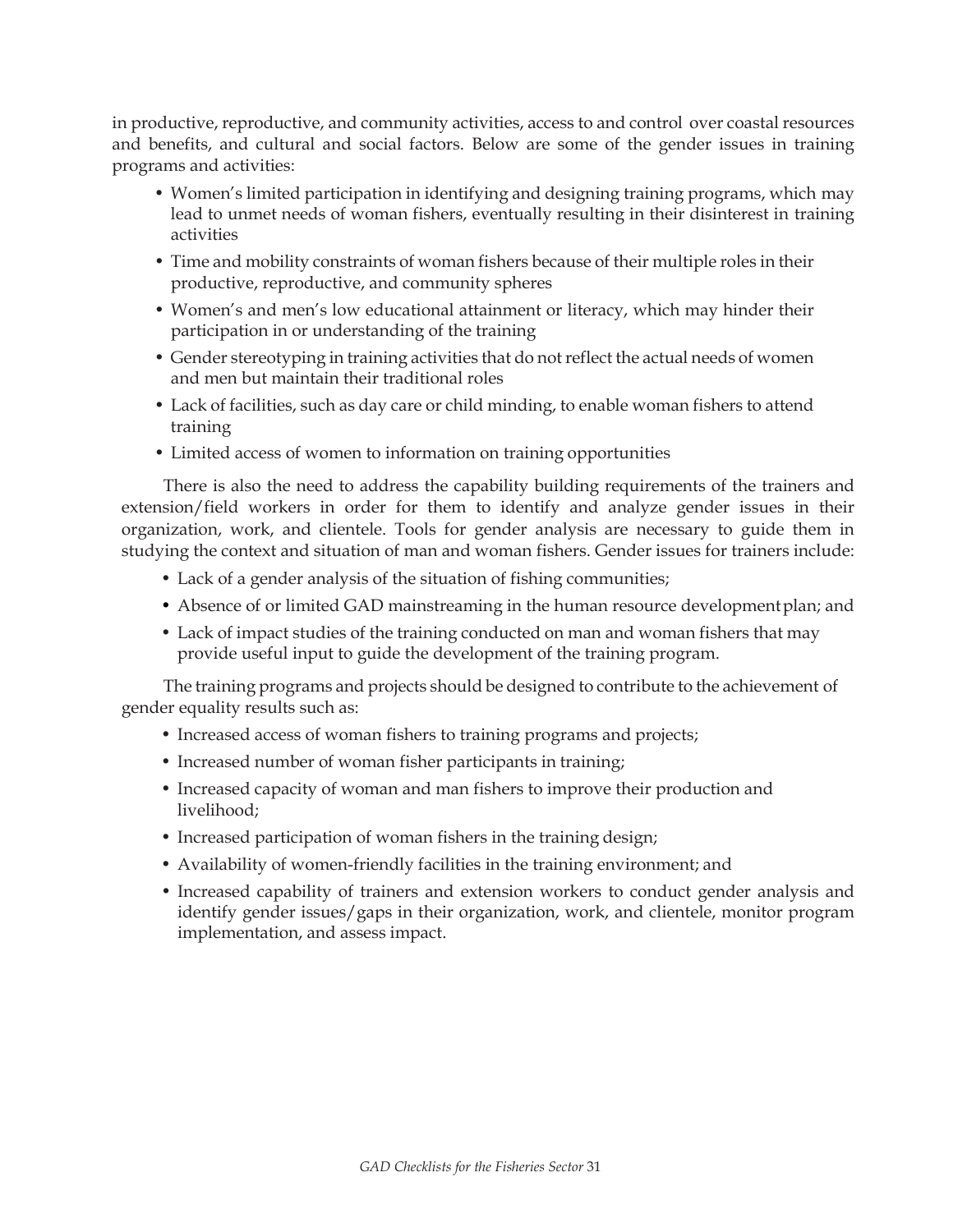#### GUIDE FOR ACCOMPLISHING THE CHECKLIST

Box B4 enumerates the elements of gender-responsive BFAR training agenda and genderaware training programs, projects, and activities. Some elements are accompanied by guide questions. The instructions for accomplishing the checklist are as follows.

#### **Guide for accomplishing Box B4**

- 1. Put a check  $\boxtimes$  in the appropriate column (2a to 2c) under "Response" to signify the degree to which a project proponent has complied with the GAD element: col. 2a if nothing has been done; col. 2b if an element, item, or question has been partly answered; and col. 2c if an element, item, or question has been fully compliedwith.
- 2. A partial and a full yes may be distinguished as follows.
	- a. For *Element 1.0*, "partly yes" means male participants from the community, BFAR, local government, or academe and only one or a few women are involved in the identification of their training needs (Q1.1); and the training design acknowledges little difference in the training needs of men and women (Q1.2). In contrast, full compliance denotes that men and women are equally involved in the identification of their training needs and the training design acknowledges various differences in the training needs of men and women.
	- b. For *Element 2.0*, "partly yes" means the barriers to participation are mentioned but not necessarily based on a gender analysis of available gender information (Q2.1); or gender issues that need to be addressed by the training program, project, or activity have been identified but not based on a gender analysis (Q2.2). A full "yes" means the identification of barriers and genderissues is basedon a gender analysis of available genderinformation (Q2.1) and strategies have been identified as needed to remove or reduce the barriers and to cover discussion of gender issues in the training program, project, or activity (Q2.2).
	- c. For *Element 3.0*, "partly yes" means some examples, exercises, and materials used for the training project are sex-disaggregated but most examples are not. In contrast, a full "yes" denotes that sex-disaggregated data are used in all applicable examples, exercises, and materials.
	- d. For *Element 4.0*, "partly yes" means targets are set to increase women's participation in the training but no targets are set to reduce gender gaps or inequalities in the gender division of labor and other issues. In contrast, a full "yes" denotes that the training includes indicators of increased women's participation, more equitable sharing of roles and responsibilities between men and women, etc.
	- e. For *Element 5.0*, "partly yes"means the M&E database includes sex-disaggregated number of training participants but no data on the differential results of the training for women and men. In contrast, a full "yes" denotes that the M&E database includes both sexdisaggregated number of participants and differential results of the training for women and men.
	- f. For *Element 6.0*, "partly yes" means the human resource development plan includes training to capacitate one or few personnel to implement gender-responsive training, programs, and projects (Q6.1); or the program involves one or two woman trainers (Q6.2); or there is budget for some GAD activities (Q6.3). A full "yes" denotes that all assigned personnel will be capacitated to design and implement gender-responsive training programs and projects (Q6.1); more than two woman trainers are involved (Q6.2); and sufficient resources are allocated for all gender training activities(Q6.3).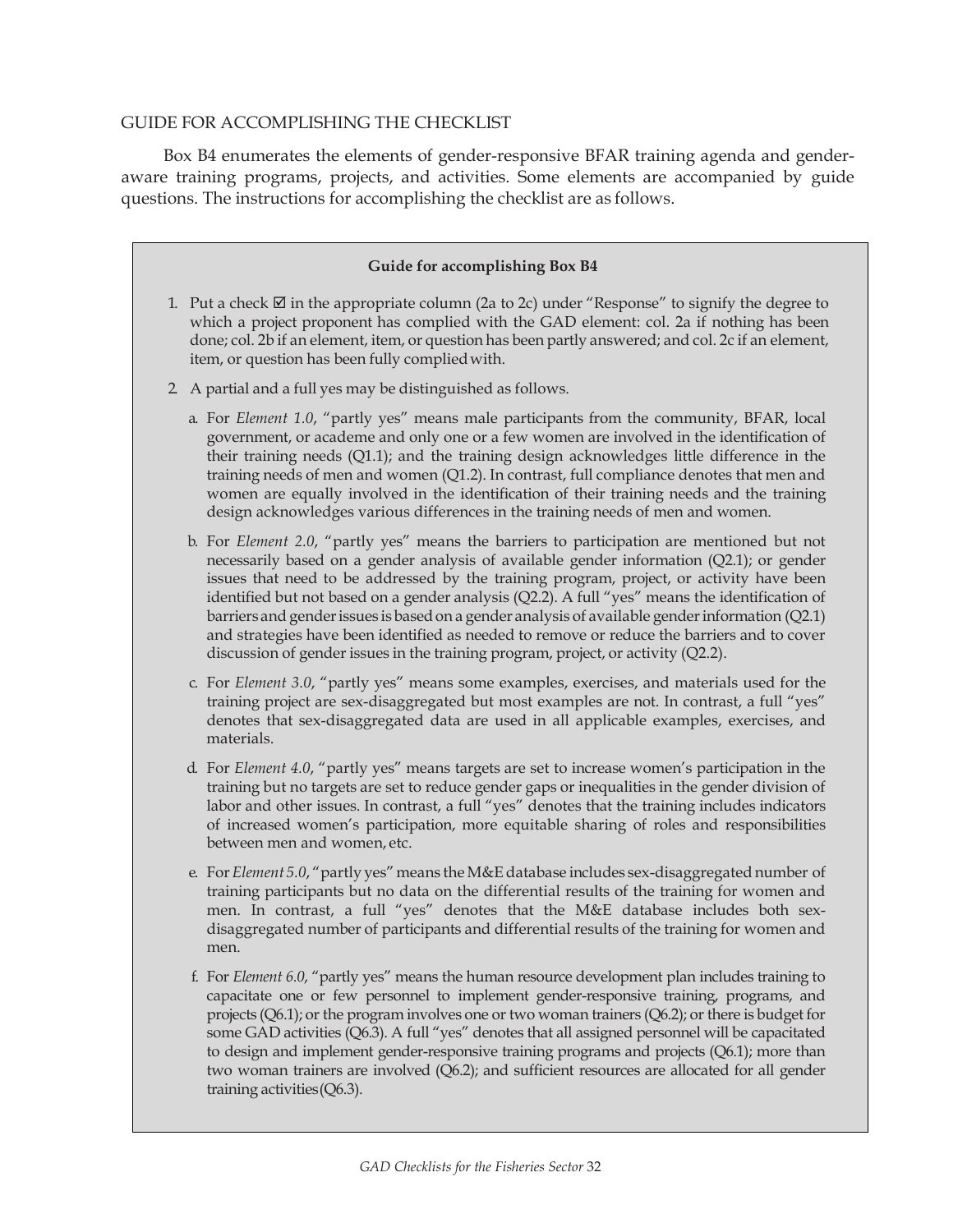- g. For *Element 7.0*, "partly yes" means there is some linking of the training program to the empowerment of women (Q7.1); and there is sketching of immediate next steps to promote GAD in the office, agency, or BFAR (Q7.2). In contrast, a full "yes" shows clear connection of the training to women's empowerment (Q7.1); and strategies are developed to contribute to the sustainability of GAD efforts(Q7.2).
- 3. After ascertaining whether a GAD requirement has been fulfilled or not, enter the appropriate score for an element or item under col. 3. Each item or question has a designated set of possible scores for "no," "partly yes," and "yes."
- 4. For an element (col. 1) that has more than one item or question, add the scores for the items or questions and enter the sum in the thickly bordered cell for the element.
- 5. Add the scores in the thickly bordered cells under col. 3 to come up with the GAD score for the training program, project, or activitydesign.
- 6. Under the last column, indicate the key gender issues identified or comments on the proponent's compliance with the requirement.

The scoring system and the interpretation of the scores are the same as those in box 7 (original and expanded) of the *Harmonized GAD Guidelines*. The total score remains to be 20.0, but instead of all the elements receiving a maximum of 2.0 points, three are given a maximum of 4.0 points each.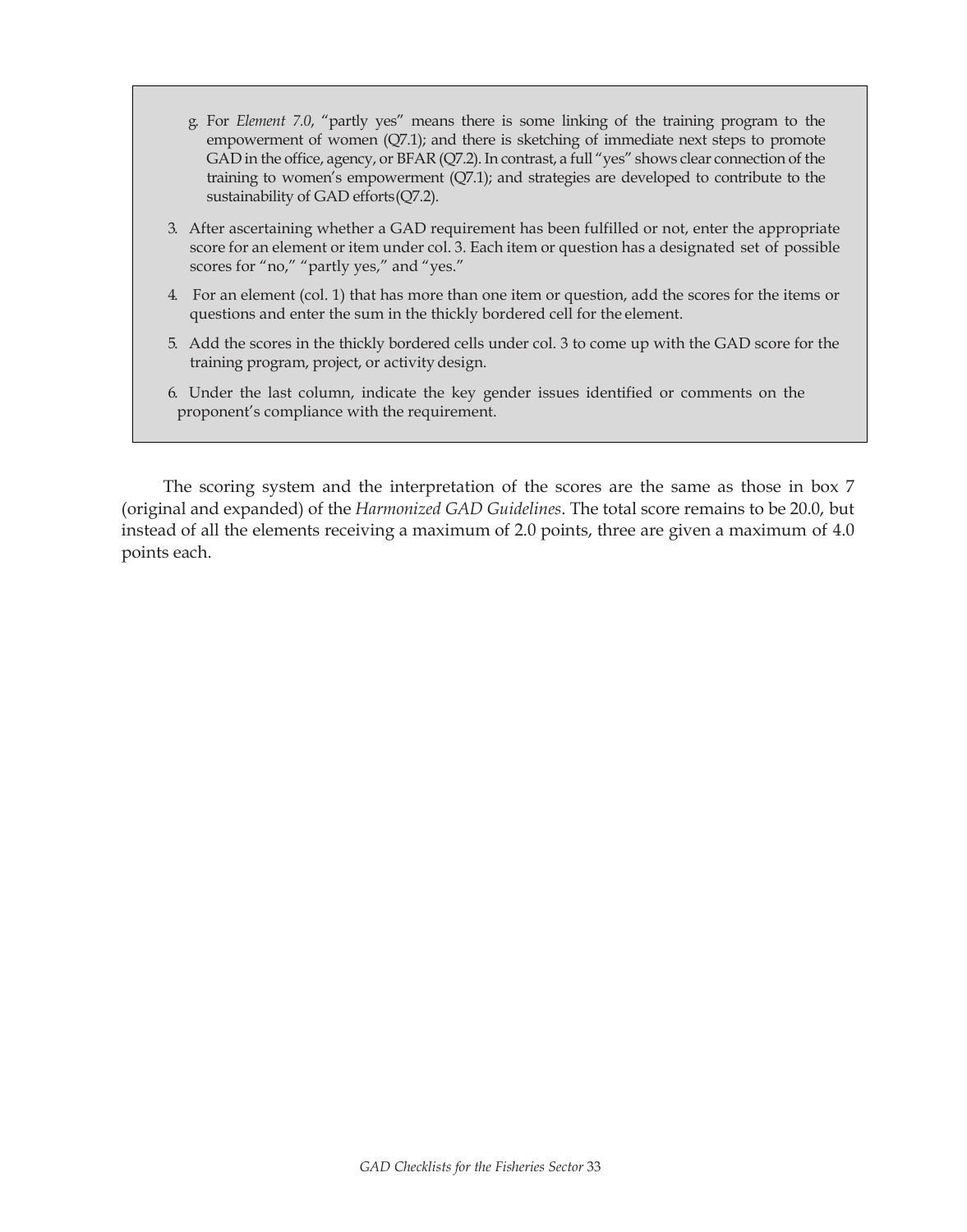| Element and item or guide question<br>(col. 1)                                                                                                                                                                                                              |                                                                                                                                                                                                                                                                                              | Response<br>(col. 2)   |                       |             | <b>Score</b><br>for the      | <b>Result or</b>                        |
|-------------------------------------------------------------------------------------------------------------------------------------------------------------------------------------------------------------------------------------------------------------|----------------------------------------------------------------------------------------------------------------------------------------------------------------------------------------------------------------------------------------------------------------------------------------------|------------------------|-----------------------|-------------|------------------------------|-----------------------------------------|
|                                                                                                                                                                                                                                                             |                                                                                                                                                                                                                                                                                              | N <sub>o</sub><br>(2a) | Partly<br>yes<br>(2b) | Yes<br>(2c) | item/<br>element<br>(col. 3) | comment<br>$\left(\text{col. }4\right)$ |
|                                                                                                                                                                                                                                                             | Training needs assessment                                                                                                                                                                                                                                                                    |                        |                       |             |                              |                                         |
|                                                                                                                                                                                                                                                             | 1.0 Participation of women and men in the identification of training<br>needs and the focus of training programs<br>(max score: 2.0; for each item or question, 1.0)                                                                                                                         |                        |                       |             |                              |                                         |
|                                                                                                                                                                                                                                                             | 1.1 Are potential woman and man trainees (e.g., staff, fishers, LGU staff,<br>academe) involved in the identification of their training needs?<br>(possible scores: $0$ , $0.5$ , $1.0$ )                                                                                                    |                        |                       |             |                              |                                         |
|                                                                                                                                                                                                                                                             | 1.2 Do training programs acknowledge that women and men have<br>different training needs? (possible scores: 0, 0.5, 1.0)                                                                                                                                                                     |                        |                       |             |                              |                                         |
|                                                                                                                                                                                                                                                             | 2.0 Conduct of gender analysis of the training context and situation to<br>identify and address potential gender- related issues faced by<br>trainers and/or trainees<br>(max score: 4.0; for each item or question, 2.0)                                                                    |                        |                       |             |                              |                                         |
|                                                                                                                                                                                                                                                             | 2.1 Does the training design recognize barriers to women's/men's<br>access to training programs and/or other gender issues?<br>(possible scores: 0, 1.0, 2.0)<br>Indicate the identified barriers and other gender issues under col. 4.                                                      |                        |                       |             |                              |                                         |
|                                                                                                                                                                                                                                                             | 2.2 Does the training program seek to address these barriers and other<br>gender issues? (possible scores: 0, 1.0, 2.0) Indicate the gender issues<br>that can be addressed by the proposed training program.                                                                                |                        |                       |             |                              |                                         |
|                                                                                                                                                                                                                                                             | Designing the training agenda, program, or project                                                                                                                                                                                                                                           |                        |                       |             |                              |                                         |
|                                                                                                                                                                                                                                                             | 3.0 Use of sex-disaggregated data in the examples, exercises, and<br>materials used in the training program (possible scores: $0, 1.0, 2.0$ )<br>Will the training program use sex-disaggregated data in the examples,<br>exercises, and materials used?                                     |                        |                       |             |                              |                                         |
|                                                                                                                                                                                                                                                             | 4.0 Planned monitoring indicators and targets include the reduction of<br>gender gaps or improvement of women's participation (possible<br>scores: 0, 1.0, 2.0)<br>Do target indicators include monitoring of effects on gender gaps or<br>on gender issues that should have been addressed? |                        |                       |             |                              |                                         |
| Among the possible considerations for monitoring indicators of the training agenda are:<br>• Accessibility of training venue to poor woman and man fishers<br>• Availability of facilities such as day care or child minding so women can fully participate |                                                                                                                                                                                                                                                                                              |                        |                       |             |                              |                                         |

## **Box B4. GAD checklist for training agenda, program, or project**

• Improvements in the gender division of labor in the household and production activities

• Enhanced capacities of BFAR staff, both women and men, to identify and address relevant gender issues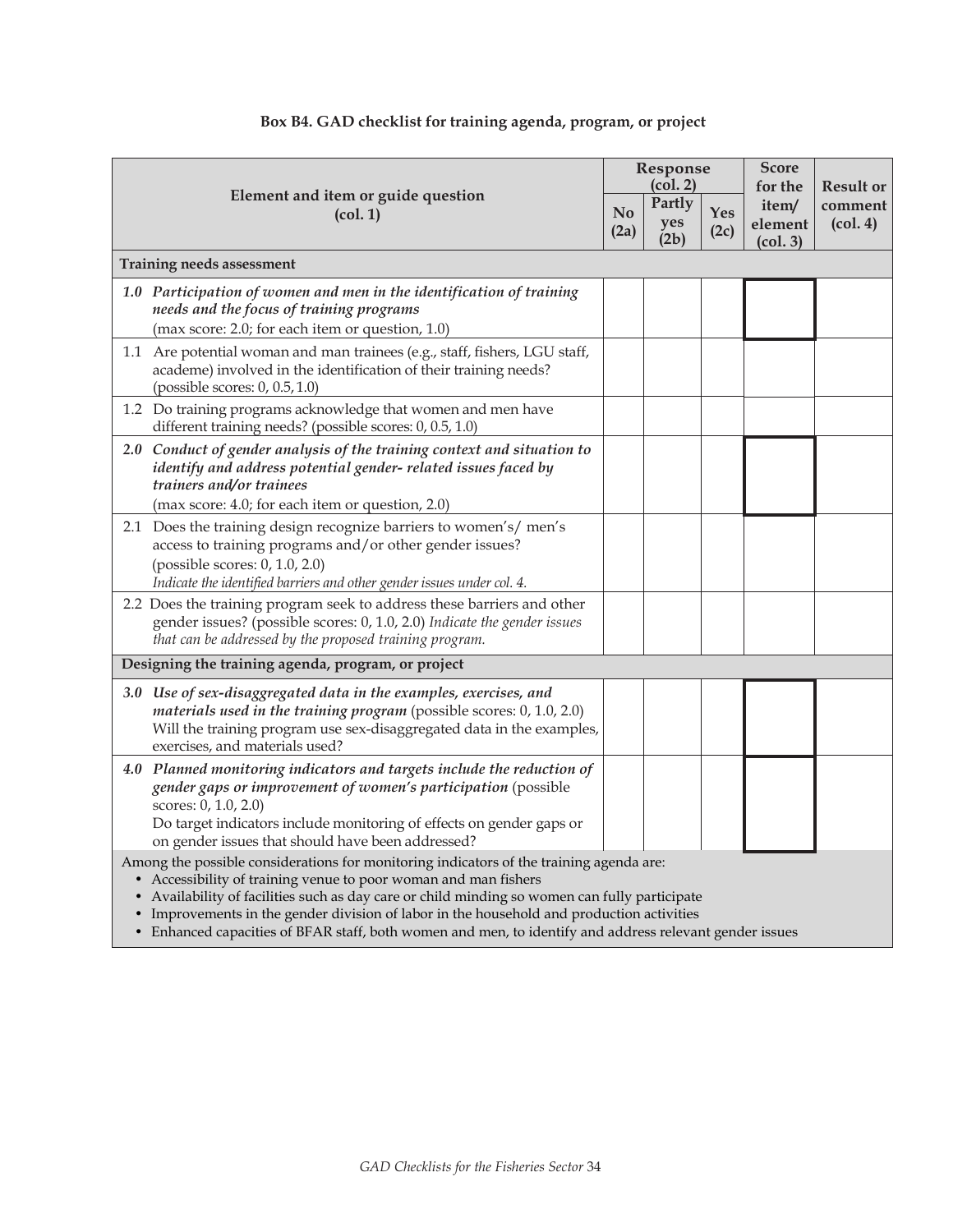| Element and item or guide question<br>(col. 1)                                                                                                                                                                                                                                                                                                              |  | Response<br>(col. 2)  |             | <b>Score for</b><br>(col. 3) | the item/ Result or<br>element comment<br>$\left(\text{col. }4\right)$ |
|-------------------------------------------------------------------------------------------------------------------------------------------------------------------------------------------------------------------------------------------------------------------------------------------------------------------------------------------------------------|--|-----------------------|-------------|------------------------------|------------------------------------------------------------------------|
|                                                                                                                                                                                                                                                                                                                                                             |  | Partly<br>yes<br>(2b) | Yes<br>(2c) |                              |                                                                        |
| 5.0 Sex-disaggregated database regarding participation in training and<br>results of training programs required as part of the training<br>program's M&E system (possible scores: 0, 1.0, 2.0)<br>Does the training program include strategies to monitor and<br>document sex-disaggregated data on participation and results as part<br>of its M&E system? |  |                       |             |                              |                                                                        |
| 6.0 Resources for needed gender training activities included in the training<br><i>program budget</i> (max score: 4.0; for each item or question, 1.33)                                                                                                                                                                                                     |  |                       |             |                              |                                                                        |
| 6.1 Does the human resource development plan of the agency include<br>training to capacitate personnel to design and implement gender-<br>responsive training programs and projects? OR does the training<br>project budget allow for tapping of GAD resources for the training?<br>(possible scores: 0, 0.67, 1.34)                                        |  |                       |             |                              |                                                                        |
| 6.2 Will the training program involve woman trainers?<br>(possible scores: 0, 0.66, 1.33)                                                                                                                                                                                                                                                                   |  |                       |             |                              |                                                                        |
| 6.3 Are sufficient resources allocated to ensure gender training activities<br>are undertaken? (possible scores: 0, 0.67, 1.33)                                                                                                                                                                                                                             |  |                       |             |                              |                                                                        |
| 7.0 Planned coordination with the agency's GAD plan and gender<br><i>mainstreaming strategy</i> (max score: 4.0; for each item or question, 2.0)                                                                                                                                                                                                            |  |                       |             |                              |                                                                        |
| 7.1 Will the training build on or strengthen the commitment of the office,<br>agency, or BFAR to the empowerment of women?<br>(possible scores: $0, 1.0, 2.0$ )                                                                                                                                                                                             |  |                       |             |                              |                                                                        |
| 7.2 Does the training design include the development of strategies to<br>contribute to the sustainability of the GAD efforts of the office,<br>agency, or BFAR? (possible scores: 0, 1.0, 2.0)                                                                                                                                                              |  |                       |             |                              |                                                                        |
| TOTAL GAD SCORE FOR THE PROGRAM/PROJECT DESIGN<br>(Add the scores for each of the seven elements.)                                                                                                                                                                                                                                                          |  |                       |             |                              |                                                                        |